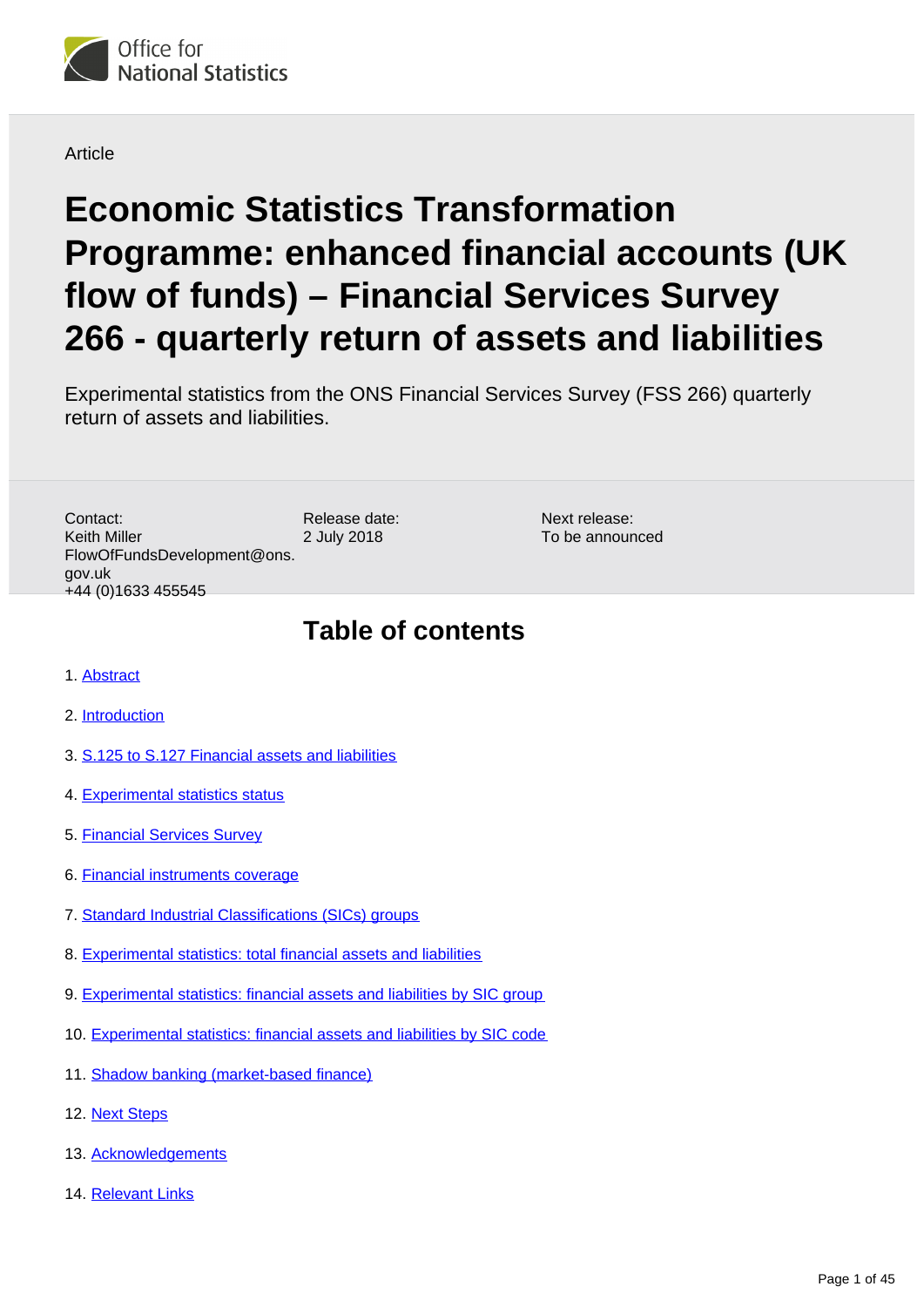## <span id="page-1-0"></span>**1 . Abstract**

The Office for National Statistics (ONS) has previously announced a series of articles that will provide separate [experimental balance sheet statistics](https://www.ons.gov.uk/economy/nationalaccounts/uksectoraccounts/articles/economicstatisticstransformationprogrammeenhancedfinancialaccountsukflowoffundsshadowbankingintroductoryarticle/2018-05-01) for each of the [European System of Accounts 2010](http://ec.europa.eu/eurostat/web/esa-2010) (ESA 2010) financial sub-sectors S.123 to S.127. This article presents experimental statistics from the [ONS Financial Services Survey](https://www.ons.gov.uk/surveys/informationforbusinesses/businesssurveys/financialservicessurvey) [\(FSS 266\) Quarterly Return of Assets and Liabilities.](http://webarchive.nationalarchives.gov.uk/20160106035949/http:/www.ons.gov.uk/ons/rel/naa1-rd/national-accounts-articles/redevelopment-of-the-financial-services-and-securities-dealers-surveys/index.html) This is the first time experimental statistics from the FSS 266 have been published, and covers financial activities outside of the traditional financial sectors of banking, investment, insurance and pension funds. Examples of non-traditional financial activities sampled by the FSS 266 include non-bank financial intermediation, lending, financial leasing, factoring, securities dealing, securitisation, financial auxiliaries and non-bank holding companies.

The publication of FSS 266 experimental statistics is an important development in UK financial statistics and supports the [joint ONS-Bank of England flow of funds initiative](http://webarchive.nationalarchives.gov.uk/20160106021630/http:/www.ons.gov.uk/ons/guide-method/method-quality/specific/economy/national-accounts/changes-to-national-accounts/flow-of-funds--fof-/index.html). The FSS 266 was created to improve the quality of the estimates in the [UK National Accounts'](https://www.ons.gov.uk/releases/uknationalaccountsthebluebook2017) financial sector.

We welcome feedback on this article and the subsequent articles in this series. Please contact us via FlowOfFundsDevelopment@ons.gov.uk if you would like to share feedback with us.

## <span id="page-1-1"></span>**2 . Introduction**

We have previously announced a series of articles that will provide [separate experimental balance sheet statistics](https://www.ons.gov.uk/economy/nationalaccounts/uksectoraccounts/articles/economicstatisticstransformationprogrammeenhancedfinancialaccountsukflowoffundsshadowbankingintroductoryarticle/2018-05-01) for each of the [European System of Accounts 2010](http://ec.europa.eu/eurostat/web/esa-2010) (ESA 2010) financial sub-sectors S.123 to S.127. These experimental statistics will, after making any necessary improvements and in combination with other data sources, be used as the basis to improve the [UK National Accounts](https://www.ons.gov.uk/releases/uknationalaccountsthebluebook2017) for these financial sub-sectors. The articles will present experimental balance sheet statistics for each of the ESA 2010 sectors not separately published in the [UK National Accounts, The Blue Book 2017 edition,](https://www.ons.gov.uk/releases/uknationalaccountsthebluebook2017) that is S.123, S.125, S.126 and S.127. Experimental statistics will also be presented for S.124.

This article is the third in the series of previously announced ONS shadow banking articles and follows on from the [Shadow Banking Introductory article](https://www.ons.gov.uk/economy/nationalaccounts/uksectoraccounts/articles/economicstatisticstransformationprogrammeenhancedfinancialaccountsukflowoffundsshadowbankingintroductoryarticle/2018-05-01) and [S.123 money market funds \(MMFs\) article](https://www.ons.gov.uk/economy/nationalaccounts/uksectoraccounts/articles/economicstatisticstransformationprogrammeenhancedfinancialaccountsukflowoffundsshadowbankingmoneymarketfunds/2018-05-08). Experimental statistics for S.124 non-money market funds (NMMFs) will be published in a forthcoming article. Future articles will compare multiple data sources, including the experimental statistics from the FSS 266, to determine the most appropriate data source for each financial instrument, sector and counterparty.

This article presents experimental statistics from the [ONS Financial Services Survey](https://www.ons.gov.uk/surveys/informationforbusinesses/businesssurveys/financialservicessurvey) (FSS 266) Quarterly Return [of Assets and Liabilities](http://webarchive.nationalarchives.gov.uk/20160106035949/http:/www.ons.gov.uk/ons/rel/naa1-rd/national-accounts-articles/redevelopment-of-the-financial-services-and-securities-dealers-surveys/index.html). This is the first time experimental statistics from the FSS 266 have been published, and covers financial activities outside of the traditional financial sectors of banking, investment, insurance and pension funds. Examples of non-traditional financial activities and firms sampled by the FSS 266 include non-bank financial intermediation, non-bank lending, financial leasing, factoring, securities dealing, securitisation, financial auxiliaries and non-bank holding companies.

This article considers the FSS 266 in the context of the UK National Accounts and the joint ONS and Bank of [England \(BoE\) "flow of funds" \(FoF\) initiative.](http://webarchive.nationalarchives.gov.uk/20160106021630/http:/www.ons.gov.uk/ons/guide-method/method-quality/specific/economy/national-accounts/changes-to-national-accounts/flow-of-funds--fof-/index.html) Since December 2014, ONS and the BoE have been working in partnership to improve the [FoF statistics](http://webarchive.nationalarchives.gov.uk/20160106021630/http:/www.ons.gov.uk/ons/guide-method/method-quality/specific/economy/national-accounts/changes-to-national-accounts/flow-of-funds--fof-/index.html) for the UK. The FoF initiative builds upon the existing statistics that we already publish in the [UK Economic Accounts \(UKEA\) and annual financial accounts \(Blue Book and Pink Book\)](https://www.ons.gov.uk/economy/grossdomesticproductgdp/datasets/unitedkingdomeconomicaccounts). The FoF initiative will present a full set of experimental "from whom to whom" (W2W) financial accounts and balance sheets in 2019, with the ambition of incorporating these statistics into the [UK National Accounts](https://www.ons.gov.uk/releases/uknationalaccountsthebluebook2017) in 2021.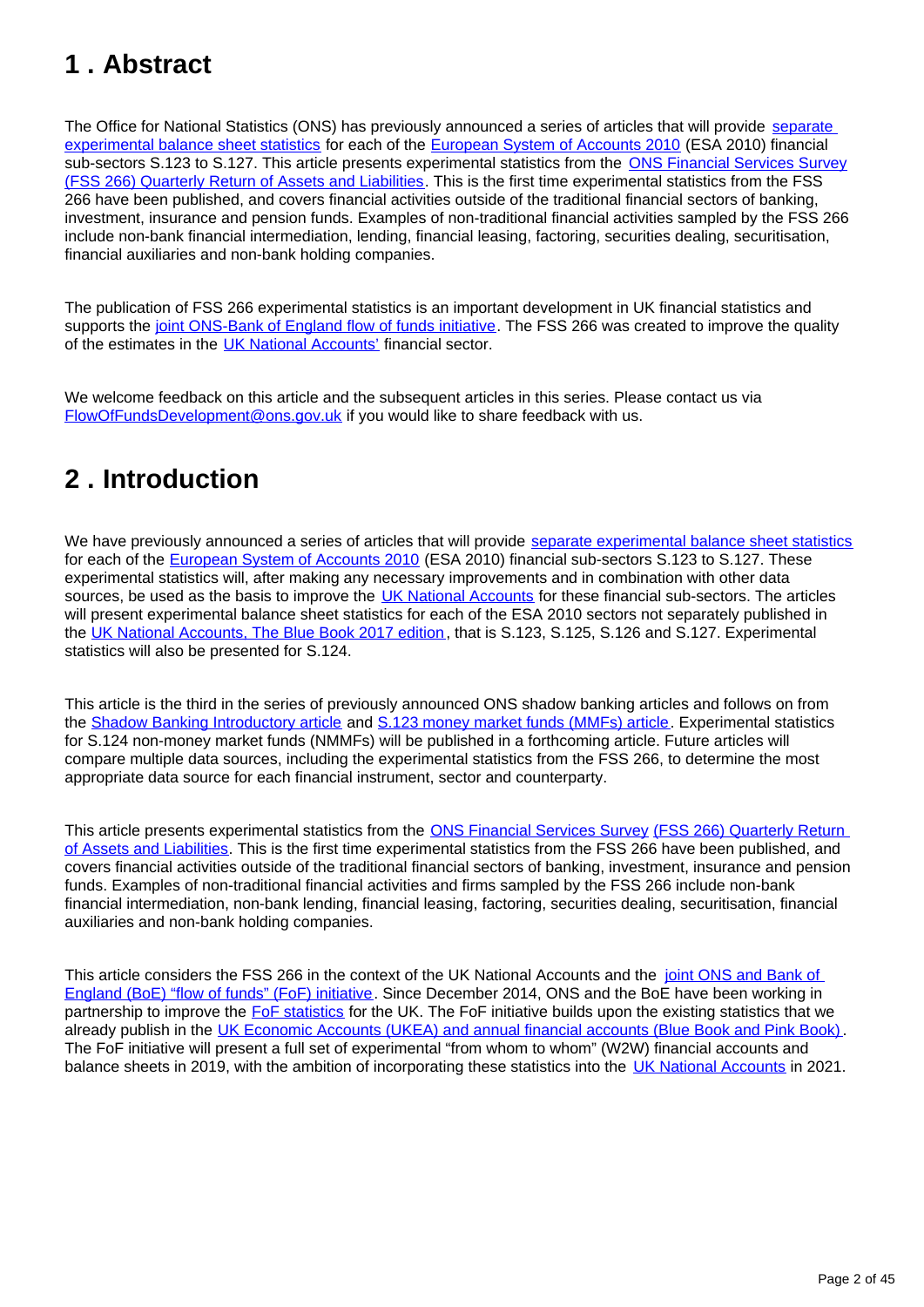The full set of experimental statistics published in 2019 will be consistent with the concepts and definitions in the [European System of Accounts 2010](http://ec.europa.eu/eurostat/web/esa-2010) (ESA 2010), which is the legislative framework within the European Statistical System. The ONS-BoE FoF initiative aims to develop W2W estimates for financial account transactions and balance sheet levels, publishing the counterparty relationships for each financial instrument rather than the total asset and/or liability position for each institutional sector in isolation. Prior to incorporating these experimental statistics into the UK National Accounts in 2021, some experimental statistics are being published via a series of S.123 to S.127 articles during 2018. This article on FSS 266 is the latest in this series of experimental statistics articles.

As experimental statistics, they are still under active development and are not comparable with the UK National Accounts. Experimental statistics are published to inform and involve users in the development process. The release of experimental statistics at the earliest opportunity is an objective of the ONS-BoE FoF initiative, as it provides users with early sight of developments and the opportunity to submit feedback. Further work is required on the experimental statistics presented in this article.

One of the main objectives of the joint ONS-BoE FoF initiative is to develop data sources for the financial activities within S.125 to S.127. The publication of the FSS 266's experimental statistics demonstrates good progress towards the objective of improving the S.125 to S.127 coverage in the UK National Accounts. The FSS 266 was created to help improve the quality of the estimates in the UK National Accounts' financial sector.

The introduction of the quarterly [Financial Services Survey 266 \(FSS 266\)](https://www.ons.gov.uk/surveys/informationforbusinesses/businesssurveys/financialservicessurvey) in Quarter 1 (Jan to Mar) 2015) has been one of the main recent developments in ONS financial statistics. Data for the FSS 266 is obtained by sampling 20 [Standard Industrial Classification](https://www.ons.gov.uk/methodology/classificationsandstandards/ukstandardindustrialclassificationofeconomicactivities/uksic2007) (SIC) codes. The FSS 266 initially collected quarterly data during 2015 from 20 SIC codes. The FSS questionnaires were improved with effect from the Quarter 1 2016 survey to reflect respondents' feedback.

FSS 266 experimental statistics for eight quarters (Quarter 1 (Jan to Mar) 2016 to Quarter 4 (Oct to Dec) 2017) are presented in this article.

The FSS 266 experimental statistics for financial assets and liabilities are presented in this article by:

- 1. Financial instrument
- 2. SIC group
- 3. SIC code

In Quarter 4 2017 the 20 SIC codes sampled by the FSS 266 had combined financial asset holdings of £4.6 trillion. Securities dealing on own account (64.991) and non-bank holding companies being the two largest contributors to FSS 266 total financial asset holdings, being jointly responsible for more than 80% of total FSS 266 financial assets and liabilities.

An important improvement arising from the new FSS data and other new data sources will be to significantly improve coverage of the UK's shadow banking (market-based finance) activities and to incorporate these improvements into the [UK National Accounts.](https://www.ons.gov.uk/releases/uknationalaccountsthebluebook2017) Publishing the FSS 266's experimental statistics will assist with providing UK data to international organisations that monitor shadow banking (market-based finance), such as the [Financial Stability Board \(FSB\)](http://www.fsb.org/2018/03/global-shadow-banking-monitoring-report-2017/), [G20 DGI-2](http://www.imf.org/external/np/seminars/eng/dgi/index.htm) and [IMF SDDS plus \(SDDS+\)](https://dsbb.imf.org/).

Shadow banking, in the context of this article, is defined using the FSB's definition of credit intermediation [involving entities and activities \(fully or partly\) outside of the regular banking system \(PDF, 3.28MB\)](http://www.fsb.org/wp-content/uploads/P050318-1.pdf) , for example, securitisation and debt-financed lending. Note that not all of the non-traditional financial activities sampled by the FSS 266 fall within the FSB's narrow definition of shadow banking, with financial auxiliary activities being perhaps the most obvious example.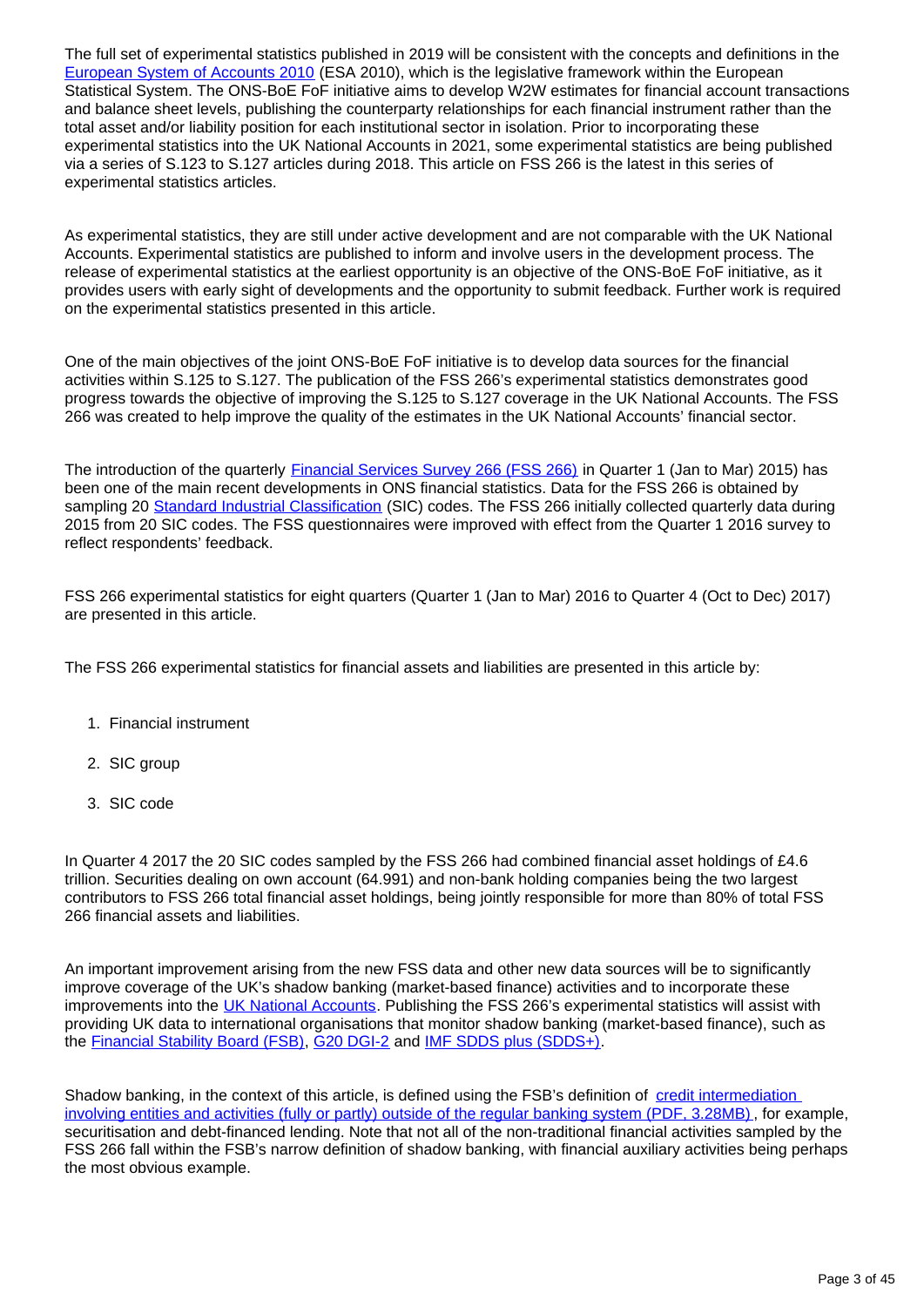As noted in the [Global Shadow Banking Monitoring Report 2017 \(PDF, 3.28MB\)](http://www.fsb.org/wp-content/uploads/P050318-1.pdf), some authorities and market participants prefer to use other terms such as "market-based finance" instead of "shadow banking". The FSB uses the term shadow banking as this is the most commonly employed and, in particular, has been used in earlier G20 communications. This article adopts the FSB's approach by using the term shadow banking, however the equivalent term of market-based finance is also shown in parentheses.

## <span id="page-3-0"></span>**3 . S.125 to S.127 Financial assets and liabilities**

### **UK National Accounts data**

The 20 [Standard Industrial Classification](https://www.ons.gov.uk/methodology/classificationsandstandards/ukstandardindustrialclassificationofeconomicactivities/uksic2007) (SIC) codes sampled by the [Financial Services Survey 266 \(FSS 266\)](https://www.ons.gov.uk/surveys/informationforbusinesses/businesssurveys/financialservicessurvey) cover most, but not all, of the financial activities contained within the [European System of Accounts 2010](http://ec.europa.eu/eurostat/web/esa-2010) (ESA 2010) S.125 to S.127 financial sub-sectors:

- S.125 other financial intermediaries (except insurance corporations and pension funds)
- S.126 financial auxiliaries
- S.127 captive financial institutions and money lenders

Since the [Financial Services Survey 266 \(FSS 266\)](https://www.ons.gov.uk/surveys/informationforbusinesses/businesssurveys/financialservicessurvey) does not capture all financial activities contained within S.125 to S.127, direct comparisons between the FSS 266 experimental statistics presented in this article and those from the [UK National Accounts](https://www.ons.gov.uk/releases/uknationalaccountsthebluebook2017) for S.125 to S.127 are not possible.

The following tables present end-2016 data from the UK National Accounts 2017 Blue Book for S.124 to S.127 and S.125 to S.127.

#### **Table 1: S.125 to S.127 financial assets end-2016**

| <b>ESA 2010 Financial sub-sectors</b> | £ billions |
|---------------------------------------|------------|
| S.124-S.127                           | 5,969.8    |
| S.124                                 | 967.4      |
| S.125-S.127                           | 5,002.4    |

Source: UK National Accounts 2017 Blue Book, Tables 4.3.11 and 4.3.11 A

#### **Table 2: S.125 to S.127 financial liabilities end-2016**

| <b>ESA 2010 Financial sub-sectors</b> | £ billions |
|---------------------------------------|------------|
| S.124-S.127                           | 6,233.3    |
| S.124                                 | 1.088.5    |
| S.125-S.127                           | 5,144.8    |
|                                       |            |

Source: UK National Accounts 2017 Blue Book, Tables 4.3.11 and 4.3.11 A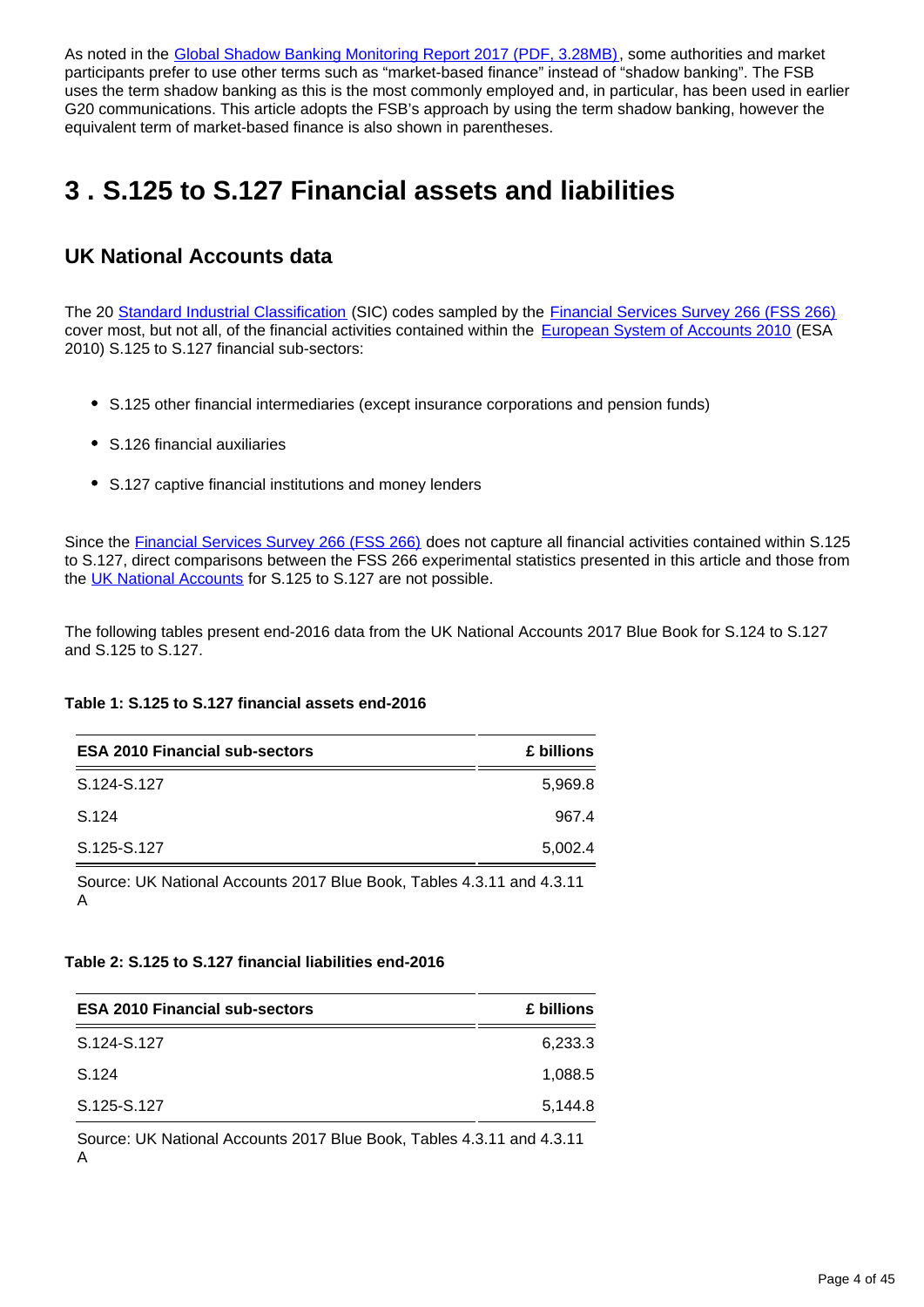In summary, according to the national accounts, the total assets and liabilities of S.125 to S.127 were around £5 trillion at end-2016.

To provide some context for this approximate £5 trillion of financial assets and liabilities for S.125 to S.127, they are compared in the table below with the other ESA 2010 financial sub-sectors assets data for end-2016. The S. 121-S.129 data is taken from the 2017 UK National Accounts.

The FSS 266 experimental statistics presented in this article are also shown, even though the FSS 266 does not capture all of the financial activities contained within S.125 to S.127.

#### **Table 3: UK financial sectors' financial assets end-2016**

| <b>Financial Activities</b>                                     | £<br>trillion |
|-----------------------------------------------------------------|---------------|
| <b>FSS 266 Experimental Statistics</b>                          | 4.652         |
| S.121-S.123 Monetary Financial Institutions (MFIs)              | 11.997        |
| S.124 Non-Money Market Funds (NMMFs)                            | 0.967         |
| S.125-S.127                                                     | 5.002         |
| S.128-S.129 Insurance Corporations and Pension Funds<br>(ICPFs) | 4.246         |

Source: UK National Accounts 2017 Blue Book.

From Table 3 it can be seen that the financial assets of S.125 to S.127 at end-2016 were £5 trillion, and that they:

- were only exceeded by the monetary financial institutions (S.121-S.123) combined sub-sectors (£12 trillion), mostly banking
- were more than four times greater than the investment non-money market funds' (S.124) assets (£1 trillion)
- exceeded the combined financial assets of the insurance corporations (S.128) and pension funds (S.129) sub-sectors (£4.2 trillion)

In summary, at end-2016, the S.125 to S.127 financial sub-sectors had the second largest financial assets in the UK financial sector S.12. The table above also demonstrates the relative importance of the 20 financial SIC codes sampled by the FSS 266, even though they only provide partial coverage of S.125 to S.127.

### **FSS 266 Data**

#### **FSS 266 Financial instrument experimental statistics**

The following tables provide the financial instrument composition of the FSS 266's experimental statistics for assets and liabilities at the end of 2016 and 2017.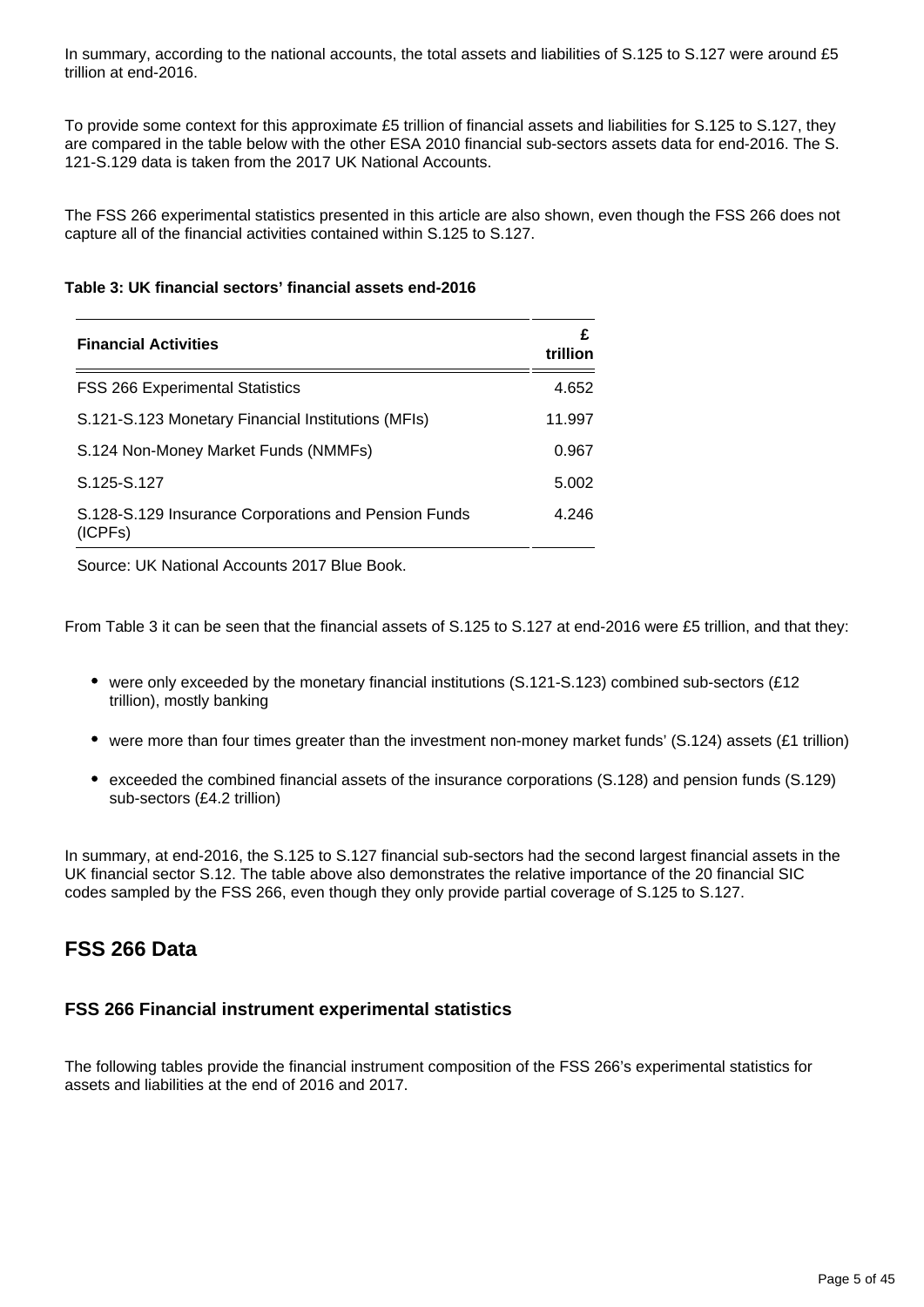| Table 4: FSS 266 financial assets by financial instrument (£ billions) |  |  |  |
|------------------------------------------------------------------------|--|--|--|
|------------------------------------------------------------------------|--|--|--|

| FSS 266 Financial Assets by Financial Instrument (£<br>billions) | 2016<br>Q4 | 2017<br>Q4 |
|------------------------------------------------------------------|------------|------------|
| AF.2 Deposits                                                    | 328        | 329        |
| AF.3 Debt Securities                                             | 96         | 102        |
| AF.3 Loans                                                       | 1.231      | 1,243      |
| AF.5 Equities, Shares & Units                                    | 1,579      | 1,711      |
| AF.71 Derivatives                                                | 1,136      | 925        |
| Other                                                            | 282        | 296        |
| <b>Total Assets</b>                                              | 4,652      | 4,605      |

Source: Financial Services Survey 266 article

#### **Table 5: FSS 266 financial liabilities by financial instrument (£ billions)**

| FSS 266 Financial Liabilities by Financial Instrument (£<br>billions) | 2016<br>Q4 | 2017<br>Q4 |
|-----------------------------------------------------------------------|------------|------------|
| AF.3 Debt Securities                                                  | 202        | 217        |
| AF 3 Loans                                                            | 1,734      | 1,785      |
| AF.5 Equity issued, Share Premium and Reserves                        | 1,712      | 1,865      |
| AF.71 Derivatives                                                     | 1.119      | 915        |
| Other                                                                 | 340        | 336        |
| <b>Total Liabilities</b>                                              | 5.107      | 5.117      |

Source: Financial Services Survey 266 article

## <span id="page-5-0"></span>**4 . Experimental statistics status**

The [Financial Services Survey 266 \(FSS 266\)](https://www.ons.gov.uk/surveys/informationforbusinesses/businesssurveys/financialservicessurvey) experimental statistics published in this article are at an early stage of development, and they are not yet sufficiently well developed to be included in the [UK National Accounts.](https://www.ons.gov.uk/releases/uknationalaccountsthebluebook2017) For this reason, the results obtained from the FSS 266 are termed "experimental statistics". They are being published now to provide an update on the [joint ONS and Bank of England \(BoE\) "flow of funds" \(FoF\) initiative.](http://webarchive.nationalarchives.gov.uk/20160106021630/http:/www.ons.gov.uk/ons/guide-method/method-quality/specific/economy/national-accounts/changes-to-national-accounts/flow-of-funds--fof-/index.html)

As experimental statistics, they are still under active development. Experimental statistics are published to inform and involve users in the development process. The release of experimental statistics at the earliest opportunity is an objective of the ONS-BoE FoF initiative, as it provides users with early sight of developments and the opportunity to submit feedback. Further work is required on the experimental statistics presented in this article. As the FSS 266 experimental statistics are still under active development they are not comparable with UK National Accounts data.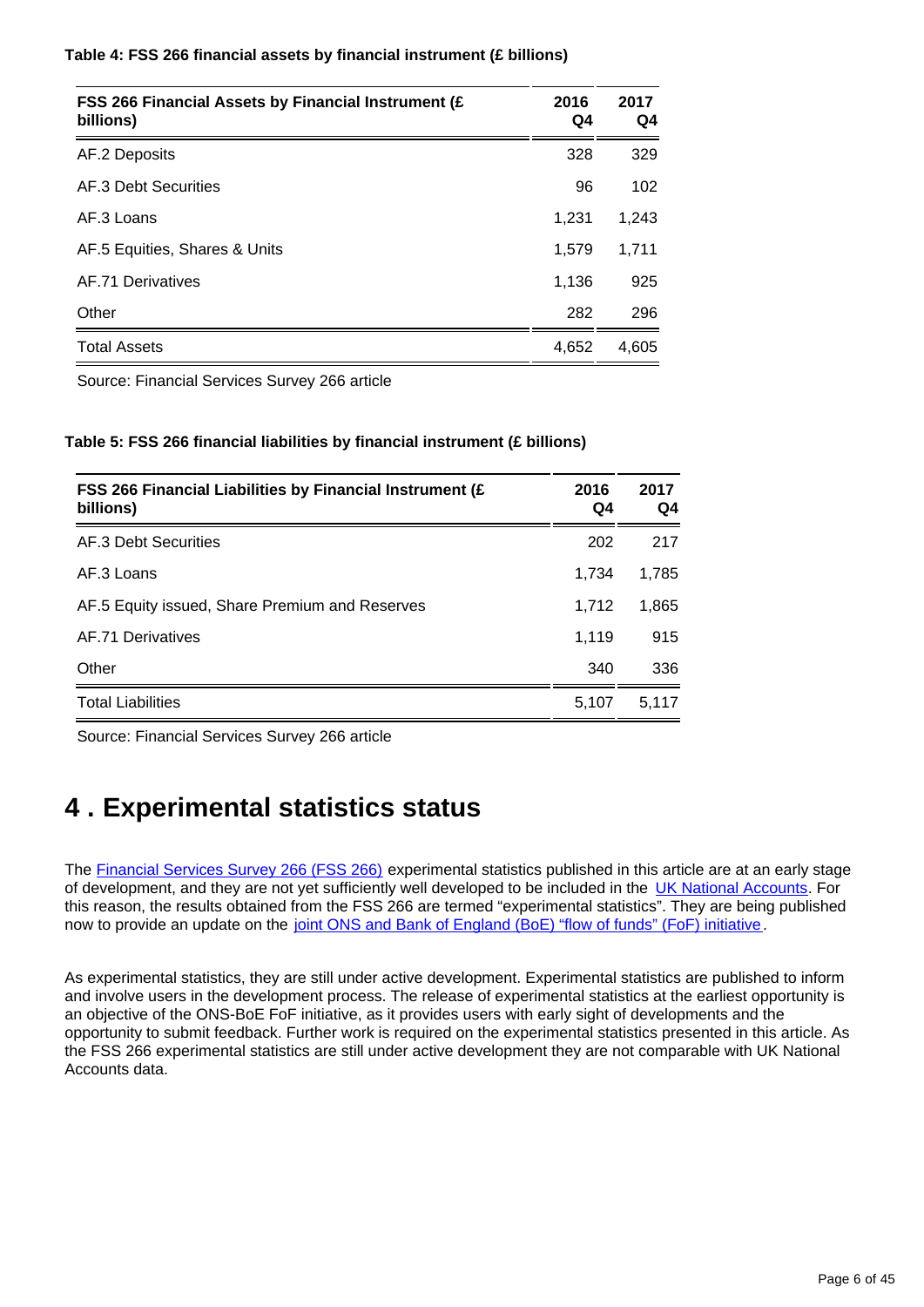The FSS 266 remains under development and improvements to its current coverage and sampling are under active consideration. It is likely that the publication of the FSS 266 experimental statistics will result in further suggestions for improvements from stakeholders, academic and financial sector, in addition to those coming from within ONS. It is currently anticipated that appropriate improvements made to the FSS during 2018 will be introduced in Quarter 1 (Jan to Mar) 2019. Some of the FSS 266 improvements expected for Quarter 1 2019 are improved sampling of the institutions in S.125 to S.127 and improved balancing of assets and liabilities. Revisions to the FSS 266 experimental statistics being published in this article should therefore be expected.

We have ambitions to implement longer-term improvements to the questionnaire to improve the usefulness of the data to the [UK National Accounts](https://www.ons.gov.uk/releases/uknationalaccountsthebluebook2017) and the [ONS-BoE FoF initiative](http://webarchive.nationalarchives.gov.uk/20160106021630/http:/www.ons.gov.uk/ons/guide-method/method-quality/specific/economy/national-accounts/changes-to-national-accounts/flow-of-funds--fof-/index.html), particularly the provision of shadow banking data to international organisations that monitor shadow banking (market-based finance), such as the [Financial](http://www.fsb.org/2018/03/global-shadow-banking-monitoring-report-2017/)  [Stability Board \(FSB\)](http://www.fsb.org/2018/03/global-shadow-banking-monitoring-report-2017/), [G20 DGI-2](http://www.imf.org/external/np/seminars/eng/dgi/index.htm) and [IMF SDDS plus \(SDDS+\).](https://dsbb.imf.org/)

For the 2021 UK National Accounts, FSS 266 data will be used in conjunction with data from other sources such as commercial data providers, the Bank of England and other ONS surveys. Data obtained from the nine ESA 2010 financial sub-sectors (S.121 to S.129) will be integrated to provide the most comprehensive and accurate FoF matrices, as required by the ONS-BoE FoF initiative. The full set of [European System of Accounts 2010](http://ec.europa.eu/eurostat/web/esa-2010) (ESA 2010) financial sub-sectors are shown below.

- S.121 Central bank
- S.122 Deposit-taking corporations except the central bank
- S.123 Money market funds (MMFs)
- S.124 Non-MMF investment funds (NMMFs)
- S.125 Other financial intermediaries except insurance corporations and pension funds
- S.126 Financial auxiliaries
- S.127 Captive financial institutions and money lenders
- S.128 Insurance corporations (IC)
- S.129 Pension funds (PF)

Although the FSS 266 provides incomplete coverage of the sub-sectors S.125 to S.127, the FSS 266 is still expected to be a primary source of data for S.125 to S.127. Other data sources will be required to supplement and complement the FSS 266 to provide complete coverage of the financial activities within the sub-sectors S. 125 to S.127.

An example of a non-FSS 266 data source is the Bank of England. The Bank of England is expected to provide the following data to complement the data provided by FSS 266:

- bank securitisations
- bank holding companies

The key point is that the FSS 266 doesn't sample either of the above financial activities and so alternative data source(s) are required to populate them, in this case the Bank of England. Other data sources such as commercial data sources are also being investigated to determine what data they might potentially contribute to S. 125 to S.127.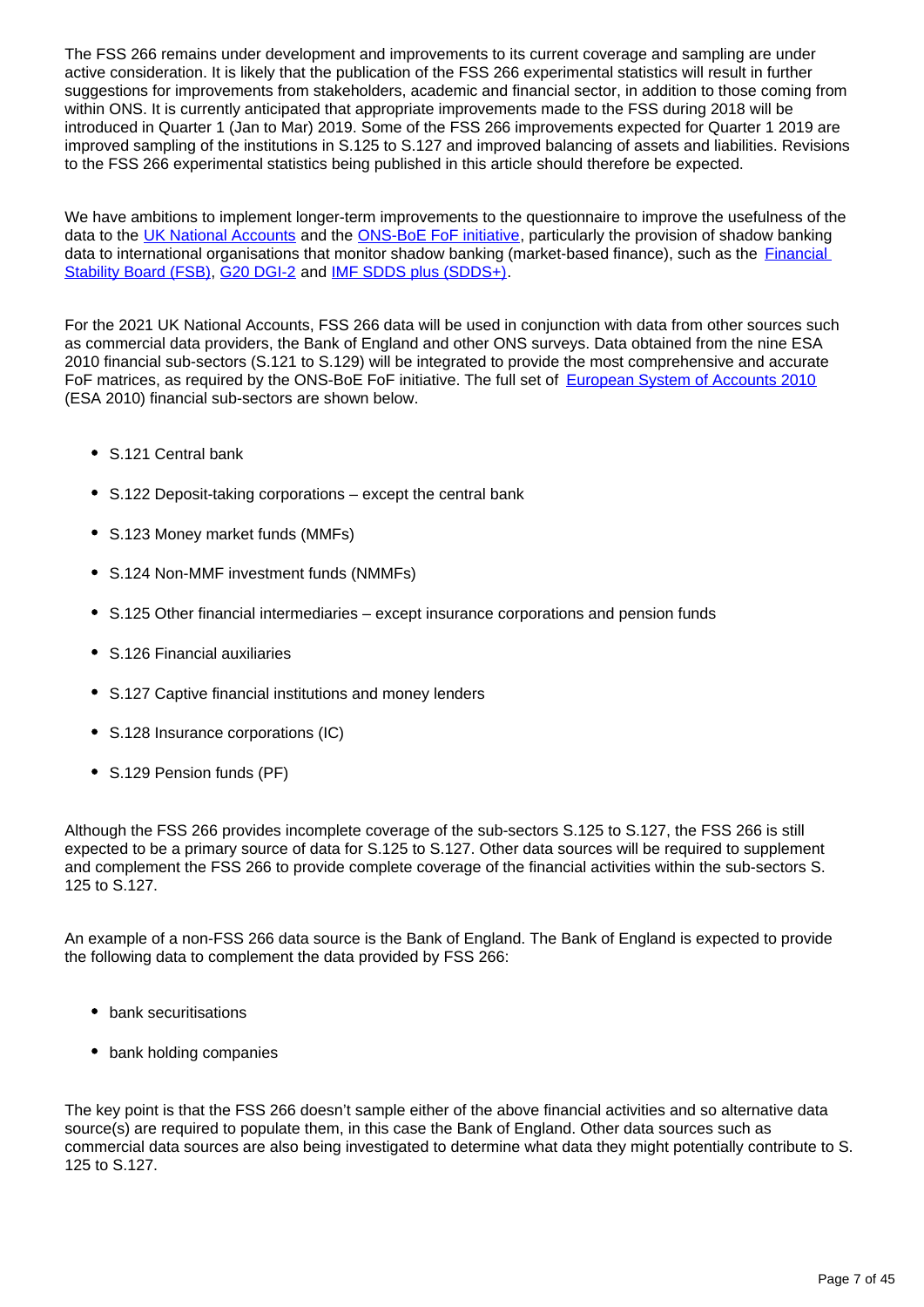In summary, the FSS 266 experimental statistics status and the FSS 266's incomplete coverage of S.125 to S. 127, means that the FSS 266 experimental statistics published in this article are not comparable with existing official data sources such as the UK National Accounts. Other data sources will be used to complement the FSS 266 to provide complete coverage of S.125 to S.127.

## <span id="page-7-0"></span>**5 . Financial Services Survey**

The [Financial Services Survey on assets and liabilities \(FSS 266\)](https://www.ons.gov.uk/surveys/informationforbusinesses/businesssurveys/financialservicessurvey) primarily provides data on stocks of financial assets and liabilities, and also collects some financial instrument counterparty and transactions data. The FSS 266 is a representative sample of the population. The FSS 266 experimental statistics presented in this article are the grossed-up results, and are designed to be representative of the population, rather than the raw FSS 266 survey results themselves.

Since data for the individual [European System of Accounts 2010](http://ec.europa.eu/eurostat/web/esa-2010) (ESA 2010) financial sub-sectors S.125, S.126 and S.127 are currently unavailable in the [UK National Accounts](https://www.ons.gov.uk/releases/uknationalaccountsthebluebook2017). The FSS 266 was created to help improve the quality of the estimates in the UK National Accounts' financial sector.

The FSS 266 provides some, but not all, of the counterparty information required by the joint ONS and Bank of [England \(BoE\) "flow of funds" \(FoF\) initiative,](http://webarchive.nationalarchives.gov.uk/20160106021630/http:/www.ons.gov.uk/ons/guide-method/method-quality/specific/economy/national-accounts/changes-to-national-accounts/flow-of-funds--fof-/index.html) particularly for the [European System of Accounts 2010](http://ec.europa.eu/eurostat/web/esa-2010) (ESA 2010) S.2 Rest of the World (ROW) sector. Improving the FSS 266 counterparty data has been identified as one of the key areas for future improvement in the questionnaire.

The FSS consists of two surveys:

- Financial Services Survey 266 (FSS 266): quarterly return of assets and liabilities
- Financial Services Survey 267 (FSS 267): quarterly return of income and expenditure

The FSS 266 and FSS 267 currently use identical samples of approximately 2,000 to collect information on most, but not all, financial activities within the following [European System of Accounts 2010](http://ec.europa.eu/eurostat/web/esa-2010) (ESA 2010) financial subsectors:

- S.125 Other financial intermediaries
- S.126 Financial auxiliaries
- S.127 Captive financial institutions and money lenders

Some improvements to the [UK National Accounts](https://www.ons.gov.uk/releases/uknationalaccountsthebluebook2017) have already been made using FSS data for securities dealers, see the [ONS June 2017 article](https://www.ons.gov.uk/economy/nationalaccounts/uksectoraccounts/articles/nationalaccountsarticles/theukenhancedfinancialaccountstheintroductionofthenewsecuritiesdealerssurveydataandexpansionoffinancialsubsectordetail) for further details. Securities dealers receive their own dedicated version of the FSS forms.

### **FSS SICs**

For the ESA 2010 sub-sectors S.125 to S.127, the primary, but not exclusive, source of FoF experimental statistics is expected be the FSS 266.

There are 21 [Standard Industrial Classification](https://www.ons.gov.uk/methodology/classificationsandstandards/ukstandardindustrialclassificationofeconomicactivities/uksic2007) (SIC) codes that map approximately to the ESA 2010 financial subsectors S.125 to S.127. The FSS 266 samples 20 of these 21 SIC codes. The approximate mappings of these FSS 20 SIC codes to ESA 2010 sub-sectors was described in the **[Shadow Banking Introductory article](https://www.ons.gov.uk/economy/nationalaccounts/uksectoraccounts/articles/economicstatisticstransformationprogrammeenhancedfinancialaccountsukflowoffundsshadowbankingintroductoryarticle/2018-05-01)**.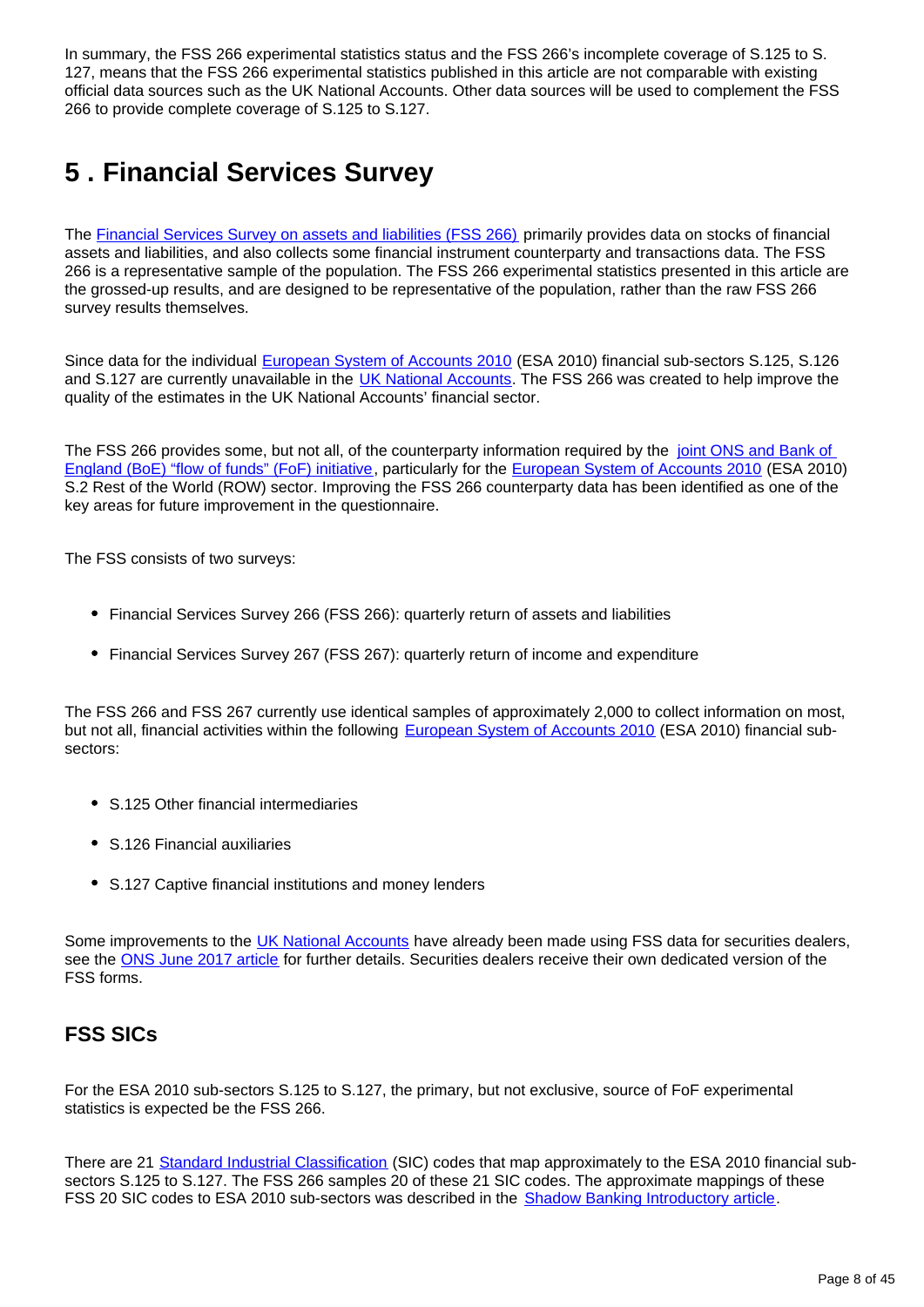The only SIC code not sampled by the FSS 266 within S.125 to S.127 is SIC 64.922 mortgage finance companies which maps to an element of S.125. Non-FSS 266 source(s) will be used to populate SIC 64.922 mortgage finance companies.

## **FSS 266 Standard Industrial Classifications (SICs) coverage**

The FSS 266 covers most but not all financial activities within the ESA 2010 financial sub-sectors S.125 to S.127. The financial activities sampled by the FSS are very heterogenous and this is reflected in the fact that the FSS 266 samples 20 of the UK's 34 financial [Standard Industrial Classification](https://www.ons.gov.uk/methodology/classificationsandstandards/ukstandardindustrialclassificationofeconomicactivities/uksic2007) (SIC) codes.

Securities dealing on own account (SIC 64.991) and non-bank holding companies are by far the two largest contributors to FSS 266 total financial asset holdings, jointly accounting for more than 80% of total FSS 266 financial assets and liabilities.

The full list of 20 financial SICs codes sampled by the FSS 266 is shown in Table 6.

#### **Table 6: FSS 266 sampled standard industrial classifications (SICs) codes**

#### **FSS 266 Sampled Standard Industrial Classifications (SICs) Codes**

- 1 64.201 Agricultural Holding Companies
- 2 64.202 Production Holding Companies
- 3 64.203 Construction Holding Companies
- 4 64.204 Distribution Holding Companies
- 5 64.205 Financial Services Holding Companies
- 6 64.209 Other Holding Companies not elsewhere classified (n.e.c)
- 7 64.303 Venture and Development Capital Companies
- 8 64.91 Financial Leasing
- 9 64.921 Credit Granting by Non-Deposit taking Finance Houses and Other Specialist Consumer Credit **Grantors**
- 10 64.929 Other Credit Granting n.e.c. Excluding 64.921 & 64.922 (64.929 = 64.92-64.921-64.922)
- 11 64.991 Security Dealing on Own Account
- 12 64.992 Factoring
- 13 64.999 Other Financial Service Activities n.e.c. (except Insurance and Pension Funding) Excluding 64.991 & 64.992
- 14 66.11 Administration of Financial Markets
- 15 66.12 Security and Commodity Contracts Brokerage
- 16 66.19 Other Activities Auxiliary to Financial Services (except Insurance and Pension Funding)
- 17 66.21 Risk and Damage Evaluation
- 18 66.22 Insurance Agents and Brokers
- 19 66.29 Other Activities Auxiliary to Insurance and Pension Funding
- 20 66.3 Fund Management Activities

Source: Redevelopment of the Financial Services and Securities Dealers Surveys, Office for National Statistics. UK Standard Industrial Classification 2007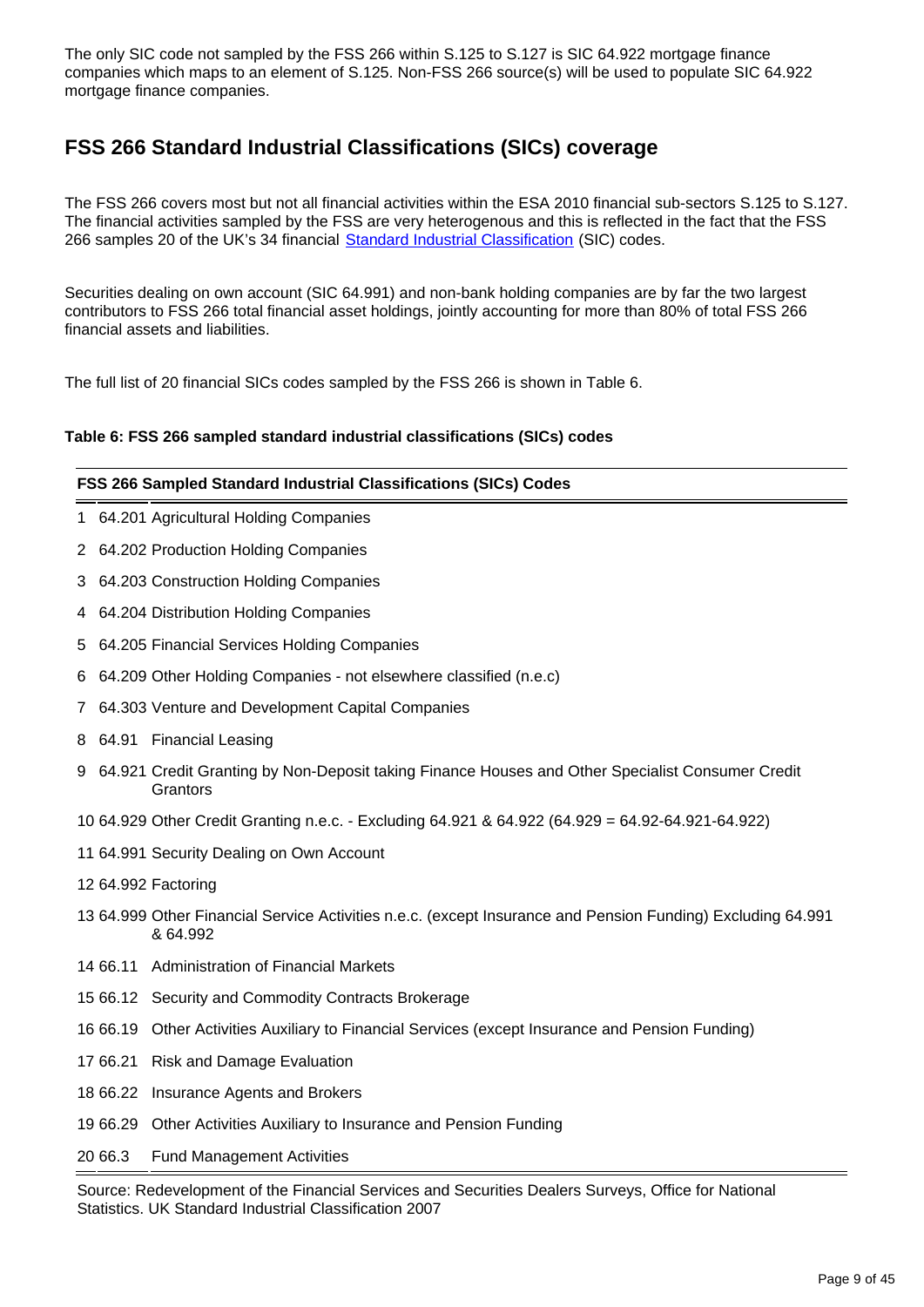In some cases the FSS 266 is not the only source of experimental statistics for the aforementioned 20 SICs codes. For example, the Bank of England's data on S.122 deposit taking corporations' deposits (liabilities) and loans (assets) can be compared to FSS 266 data on the deposits made and loans received by non-deposit taking financial entities. The Bank of England's forms [AD \(XLS, 189KB\)](https://www.bankofengland.co.uk/-/media/boe/files/statistics/data-collection/ad/form_ad2014.xls?la=en&hash=CC4B70E4A5B6CE26FC15498494F567E5EC530DDE) and [AL \(XLS, 260KB\)](https://www.bankofengland.co.uk/-/media/boe/files/statistics/data-collection/al/form_al2014.xls?la=en&hash=CC4B70E4A5B6CE26FC15498494F567E5EC530DDE) provide [the data for S.122](https://www.bankofengland.co.uk/Statistics/data-collection)  [deposit-taking corporations' deposits and lending activities respectively.](https://www.bankofengland.co.uk/Statistics/data-collection)

#### **Bank of England form AD - analysis of deposits from UK residents**

"This is an [industrial analysis of deposits](https://www.bankofengland.co.uk/-/media/boe/files/statistics/data-collection/ad/def_ad.pdf?la=en&hash=8F8429CEA456939B145C2BA3E158E41DEAD15C4D) (including liabilities incurred under sale and repurchase agreements) received from UK residents other than monetary financial institutions (MFIs). MFIs are defined as banks and building societies and other monetary financial institutions."

#### **Bank of England form AL - analysis of lending to UK residents**

"This is an [industrial analysis of loans and advances](https://www.bankofengland.co.uk/-/media/boe/files/statistics/data-collection/al/def_al.pdf?la=en&hash=74C10519135C7A62514BF356E0F12818BCBD5378) (including claims made under sale and repurchase agreements), finance leases, and facilities granted to UK residents other than monetary financial institutions. Funds placed with UK monetary financial institutions (banks and building societies) or non-residents or facilities related to them should not be included in this return. Lending for special schemes for exports (regarded as lending to non-residents) is also excluded."

The [Bank of England Classification Guide \(PDF, 1.24MB\)](https://www.bankofengland.co.uk/-/media/boe/files/statistics/data-collection/cag201901.pdf?la=en&hash=6E3AA3809BDBE67621EEF45EB5A15B391B43DAA2) provides details of the industrial classification used in the Bank of England's deposits form (AD) and lending form (AL). Lending and deposit-taking are grouped into 18 broad industrial categories, which are based on the UK [Standard Industrial Classification](https://www.ons.gov.uk/methodology/classificationsandstandards/ukstandardindustrialclassificationofeconomicactivities/uksic2007) 2007

A future ONS-BoE FoF article will compare data from FSS 266, Bank of England, commercial and other sources for S.125 to S.127.

### **Unsampled financial activities**

A consequence of incomplete coverage of S.125 to S.127 by FSS 266, is that it's data are not comparable with data from the UK National Accounts. In particular, the following financial activities within S.125 to S.127 are not sampled by the FSS 266.

- bank securitisations (S.125)
- mortgage finance companies SIC 64.922 (S.125)
- financial head offices (S.126)
- bank holding companies (S.127)

The Bank of England is expected to provide the following data to complement the data provided by FSS 266:

- bank holding companies
- bank securitisations

The key point is that the FSS 266 doesn't sample either of the above financial activities and so alternative data source(s) are required to populate them, in this case the Bank of England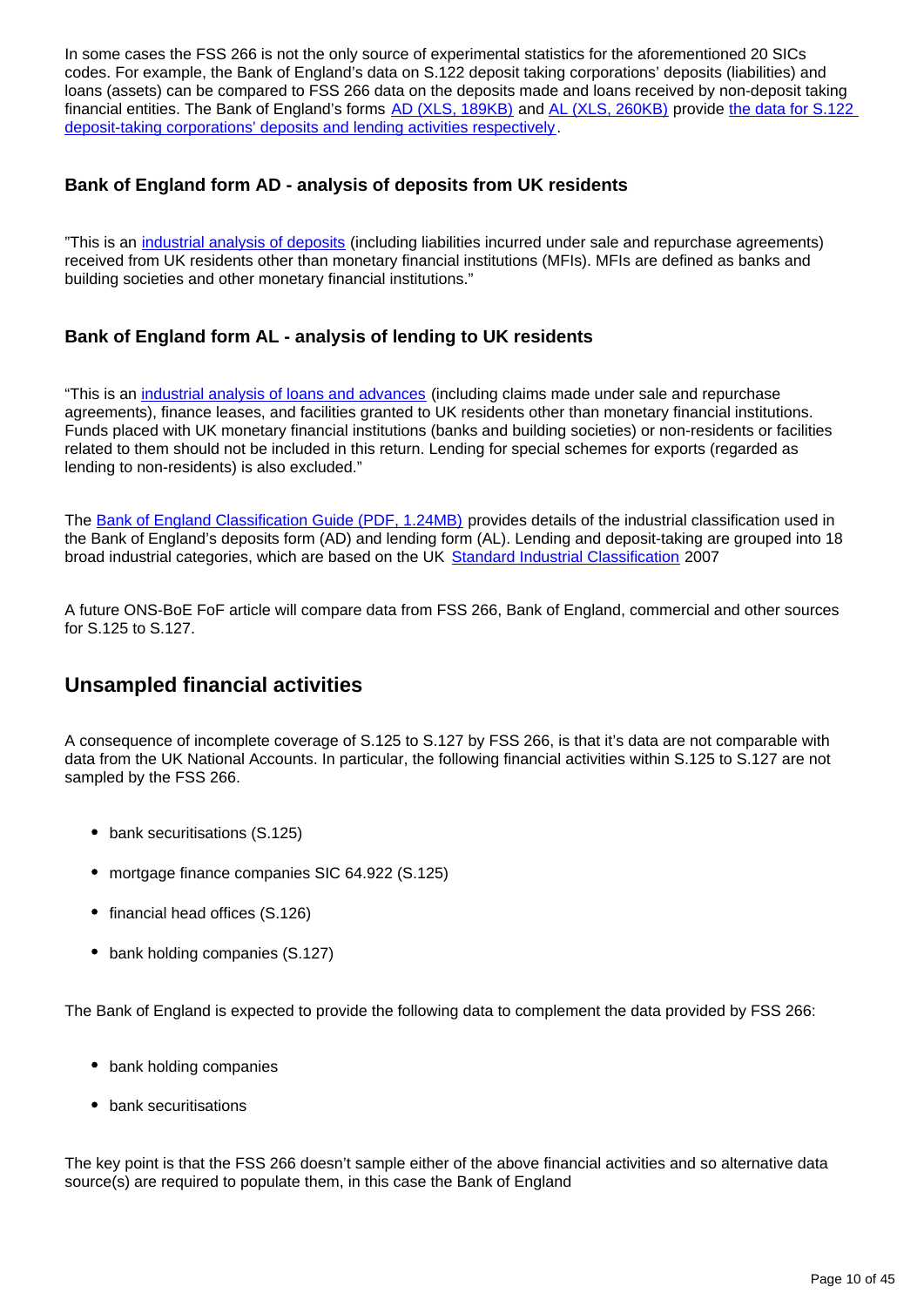Data on the above financial activities will be provided by non-FSS 266 sources.

## <span id="page-10-0"></span>**6 . Financial instruments coverage**

This section provides a brief list of the main [European System of Accounts 2010](http://ec.europa.eu/eurostat/web/esa-2010) (ESA 2010) financial instruments used in the [Financial Services Survey 266 \(FSS 266\)](https://www.ons.gov.uk/surveys/informationforbusinesses/businesssurveys/financialservicessurvey) experimental statistics tables presented later in this article. Dependent on the individual question, further levels of financial instrument disaggregation may be available.

### **Financial instruments**

FSS 266 experimental statistics are shown for the following main categories of ESA 2010 financial instruments.

- AF.2 Deposits (excluding currency) [ assets only ]
	- AF.22 Transferable deposits
	- AF.29 Other deposits
- AF.3 Debt securities
	- AF.31 Short-term debt securities (original maturity one year or less)
	- AF.32 Long-term debt securities (original maturity more than one year)
- AF.4 Loans
	- AF.41 Short-term loans (original maturity one year or less)
	- AF.42 Long-term loans (original maturity more than one year)
- AF.5 Equity and investment funds shares or units
	- AF.51 Equity
		- AF.511 Listed shares
		- AF.512 Unlisted shares
		- AF.519 Other equity
	- AF.52 Investment funds shares or units
		- AF.521 Money market funds shares or units
		- AF.522 Non-money market funds shares or units
- AF.71 Financial derivatives
	- AF.711 Forwards
	- AF.712 Options
- AF.8 Other accounts receivable (assets) or payable (liabilities)
	- AF.81 Trade credits and advances
	- AF.89 Other accounts receivable or payable, excluding trade credit and advances

Some of the data provided by the FSS 266 is not necessarily required for national accounts purposes, but is designed to help respondents complete the FSS 266 questionnaire accurately. These data series are identified in the experimental statistics that follow later in this article.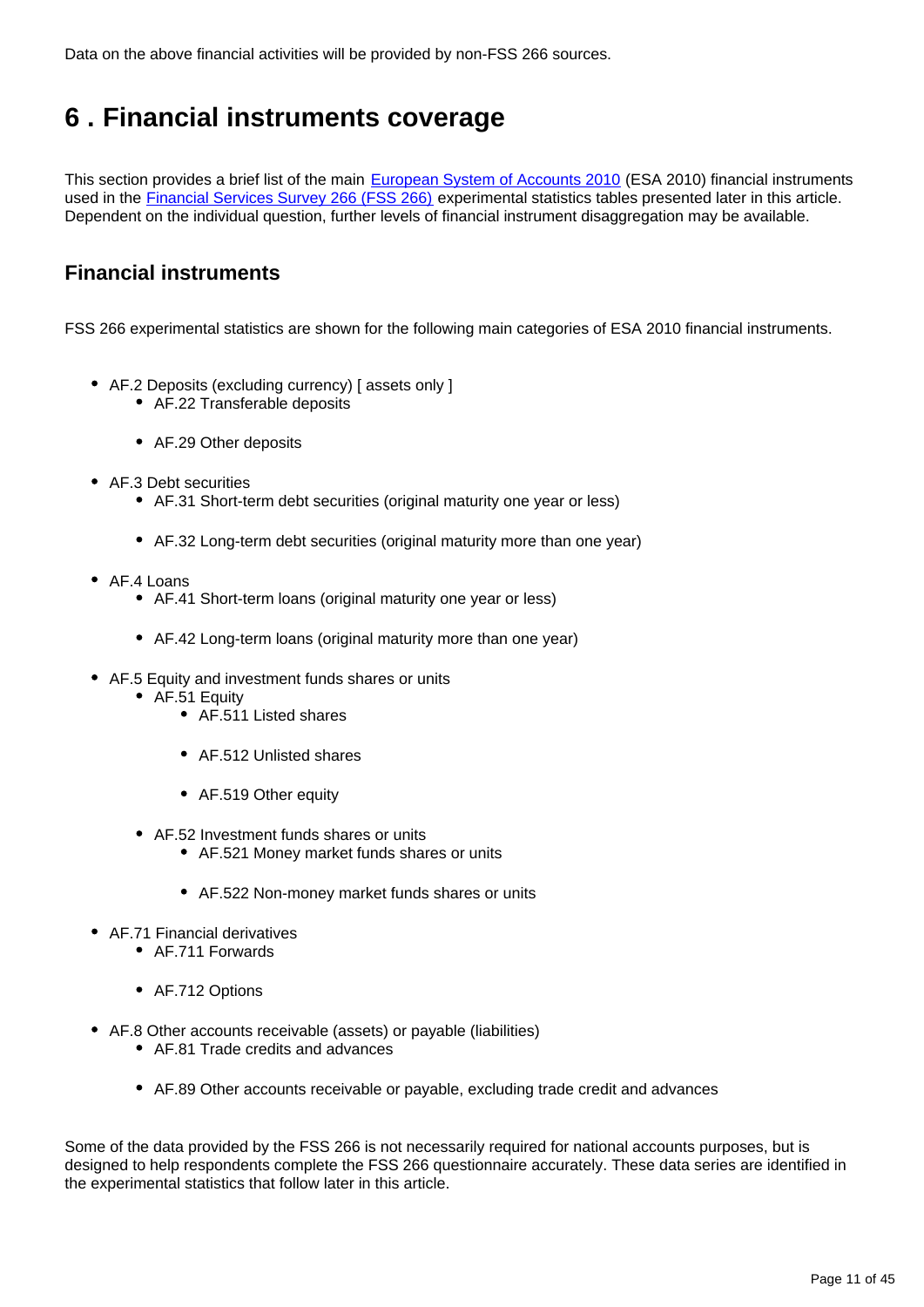Several FSS 266 survey questions request data in terms of currency, that is sterling and non-sterling. Where this currency information is requested by financial instrument it is shown after the title of the financial instrument in the experimental statistics tables.

### **Financial instrument counterparty information**

The FSS 266 questions relating to financial instruments often request counterparty information, particularly for assets. In many cases Rest of World (ROW) and UK counterparty information is requested, although the exact counterparties requested varies by FSS 266 question.

One of the difficulties with allocating counterparties to ESA 2010 sectors and sub-sectors is that some of the FSS requested counterparties are not standard ESA 2010 counterparties. One of the improvements to the FSS 266 currently being considered is to improve the scope and quality of counterparty information. In particular, the FSS 266 counterparties should better align with ESA 2010 sectors or sub-sectors. When the full set of experimental statistics is released in 2019 the FSS 266 will be used to populate some of these experimental statistics.

In several questions the FSS 266 requests ROW counterparty information beyond the simple ROW total, which may assist with future analysis of specific ROW counterparties, for example ROW banks and ROW Governments.

Given the heterogeneity of FSS 266 counterparties, the approach that has been to taken is to provide details of the requested counterparty for each individual FSS 266 financial instrument question in the experimental statistics tables provided later in this article.

## <span id="page-11-0"></span>**7 . Standard Industrial Classifications (SICs) groups**

As previously noted, the 20 [Standard Industrial Classification](https://www.ons.gov.uk/methodology/classificationsandstandards/ukstandardindustrialclassificationofeconomicactivities/uksic2007) (SIC) codes sampled by the **Financial Services** [Survey 266 \(FSS 266\)](https://www.ons.gov.uk/surveys/informationforbusinesses/businesssurveys/financialservicessurvey) provide incomplete coverage of the [European System of Accounts 2010](http://ec.europa.eu/eurostat/web/esa-2010) (ESA 2010) subsectors S.125 to S.127, meaning that the FSS 266 experimental statistics are not comparable with the UK [National Accounts](https://www.ons.gov.uk/releases/uknationalaccountsthebluebook2017).

For the sole purposes of presentation in this FSS 266 article, the experimental statistics for the 20 SICs codes sampled by the FSS 266 have been aggregated into three SIC groups:

- 1. Non-bank financial intermediaries (NBFIs)
- 2. Financial adjutants (FAs)
- 3. Non-bank holding companies (NBHCs)

These three SIC groups have been created via the summation of SICs codes with broadly similar attributes. Each of these three groups is described in the following sections. Further details on the SIC codes can be found in the ONS [Shadow Banking Introductory article](https://www.ons.gov.uk/economy/nationalaccounts/uksectoraccounts/articles/economicstatisticstransformationprogrammeenhancedfinancialaccountsukflowoffundsshadowbankingintroductoryarticle/2018-05-01).

### **Non-bank financial intermediaries (NBFIs) SIC Group**

The Non-bank financial intermediaries (NBFIs) SIC group was created by summing the following 7 FSS SIC codes related to non-bank financial intermediation activities: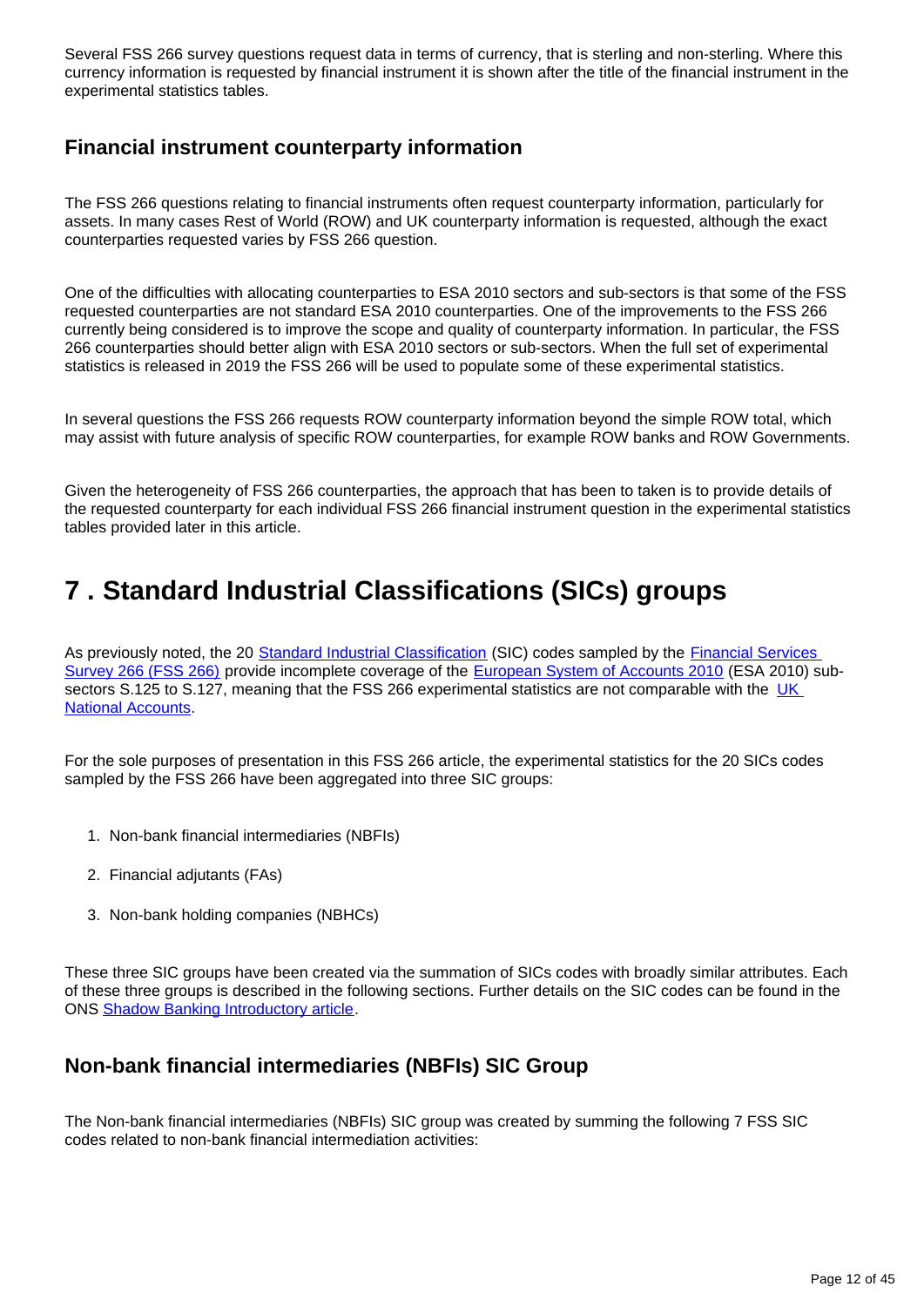| Non-Bank Financial Intermediaries (NBFIs) by SIC                                                                            |
|-----------------------------------------------------------------------------------------------------------------------------|
| 64.303 Venture and Development Capital Companies                                                                            |
| 64.91 Financial Leasing                                                                                                     |
| 64.921 Credit Granting by Non-Deposit taking Finance Houses and Other Specialist Consumer Credit<br>Grantors                |
| 64.929 Other Credit Granting - not elsewhere classified - Excluding 64.921 & 64.922 (i.e. 64.929 = 64.92-<br>64.921-64.922) |
| 64.991 Security Dealing on Own Account                                                                                      |
| 64.992 Factoring                                                                                                            |
| 64.999 Other Financial Service Activities - not elsewhere classified - Excluding 64.991 & 64.992                            |
| Source: Financial Services Survey 266 article                                                                               |
|                                                                                                                             |

The SICs within NBFIs primarily fall within the scope of S.125.

According to ESA 2010 (2.86), S.125 institutions:

"are principally engaged in financial intermediation by incurring liabilities in forms other than currency, deposits, or investment fund shares, or in relation to insurance, pension and standardised guarantee schemes from institutional units"

ESA 2010 (2.88-2.93) provides examples of S.125 institutions: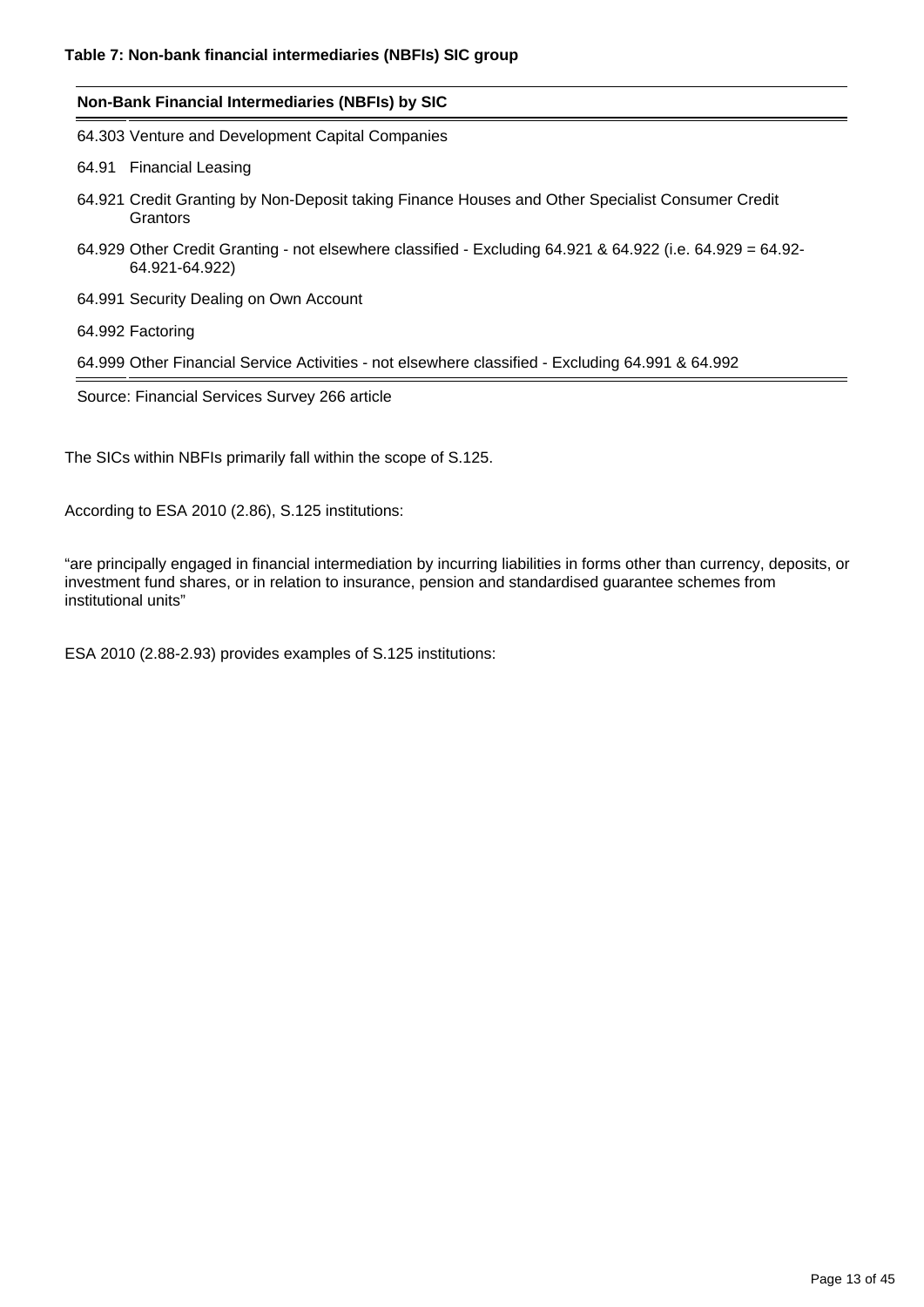- financial vehicle corporations (FVC) engaged in securitisation transactions
- security and derivative dealers (on own account)
- financial corporations engaged in lending
	- (a) financial leasing

(that is the financing the acquisition of fixed assets by making a loan from the lessor to the lessee. Financial leasing payments consist of repayments of principal and interest payments, with a small charge for direct services provided)

- (b) hire purchase
- (c) provision of personal finance
- (d) commercial finance
- (e) factoring

[a type of debt finance in which a business sells its accounts receivable, invoices, to a third party (factor) at a discount]

- specialised financial corporations
	- (a) venture and development capital companies
	- (b) export or import financing companies

(c) financial intermediaries which acquire deposits and/or close substitutes for deposits, or incur loans vis-àvis monetary financial institutions only. These financial intermediaries cover also central counterparty clearing houses (CCPs).

## **Financial adjutants (FAs) SIC group**

The financial adjutants (FAs) SIC group was created by summing the seven FSS SIC codes related to financial auxiliary activities:

#### **Table 8: Financial adjutants (FAs) SIC group**

#### **Financial Adjutants (FAs) by SIC**

66.11 Administration of Financial Markets

- 66.12 Security and Commodity Contracts Brokerage
- 66.19 Other Activities Auxiliary to Financial Services (except Insurance and Pension Funding)
- 66.21 Risk and Damage Evaluation
- 66.22 Insurance Agents and Brokers
- 66.29 Other Activities Auxiliary to Insurance and Pension Funding
- 66.3 Fund Management Activities

Source: Financial Services Survey 266 article

The SICs within FAs primarily fall within the scope of S.126 financial auxiliaries.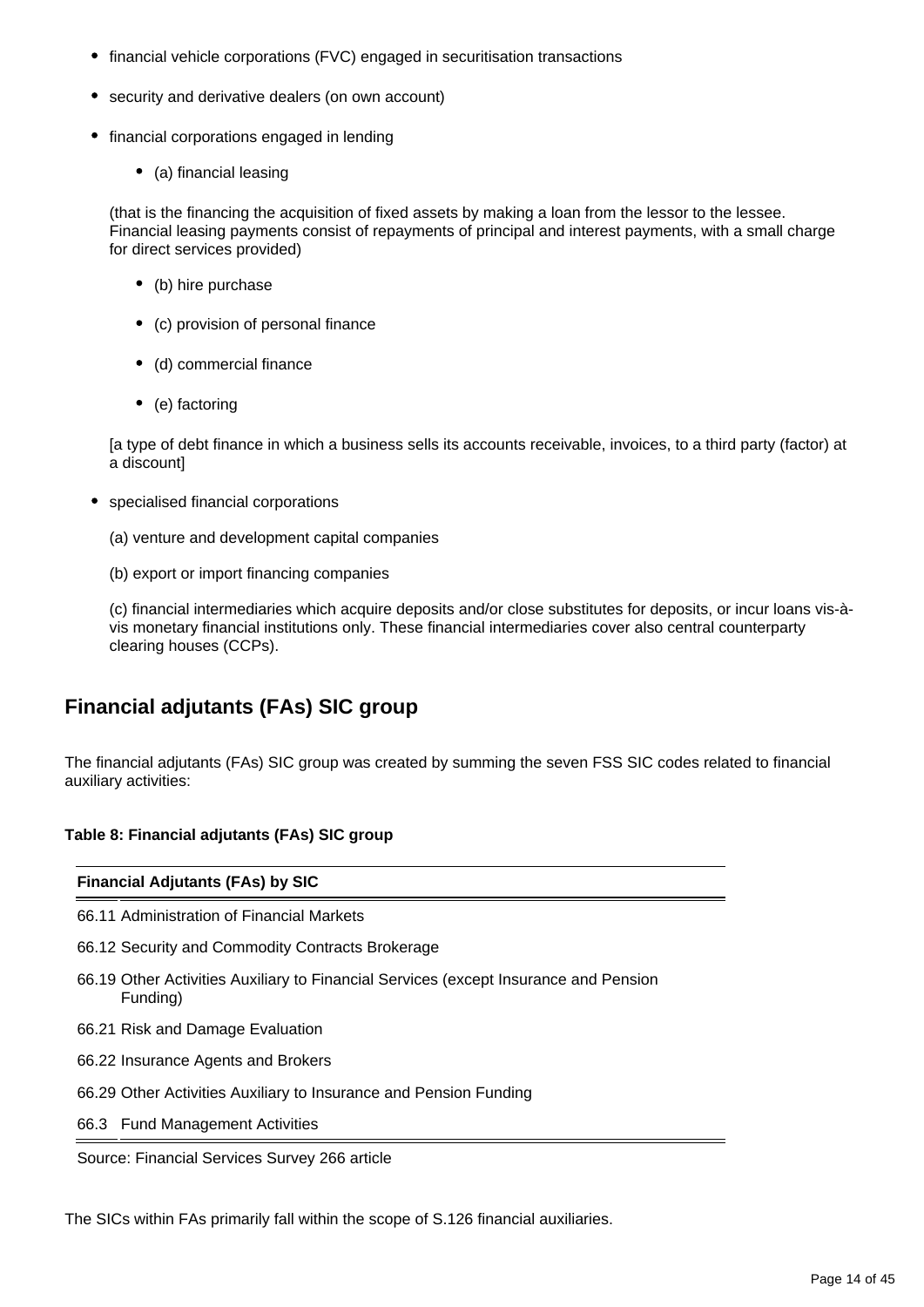According to ESA 2010 (2.63), S.126 institutions:

"comprises auxiliary activities for realising transactions in financial assets and liabilities or the transformation or repackaging of funds. Financial Auxiliaries do not put themselves at risk by acquiring financial assets or incurring liabilities, they merely facilitate financial intermediation".

According to ESA 2010 (2.95):

"Financial auxiliaries are principally engaged in activities closely related to financial intermediation but which are not financial intermediaries themselves."

ESA 2010 examples of S.126 institutions include:

- insurance brokers, salvage and average administrators, insurance and pension consultants, and so on
- loan brokers, securities brokers, investment advisers, and so on
- flotation corporations that manage the issue of securities
- corporations whose principal function is to guarantee, by endorsement, bills and similar instruments
- corporations which arrange derivative and hedging instruments, such as swaps, options and futures (without issuing them)
- corporations providing infrastructure for financial markets;
- central supervisory authorities of financial intermediaries and financial markets when they are separate institutional units
- managers of pension funds, mutual funds, and so on
- corporations providing stock exchange and insurance exchange
- non-profit institutions recognised as independent legal entities serving financial corporations, but not engaged in financial intermediation
- payment institutions (facilitating payments between buyer and seller)

## **Non-bank holding companies (NBHCs) SIC group**

The FSS 266 only collects data on non-bank holding companies (NBHCs), as the Bank of England is responsible for collecting data on bank holding companies. The NBHCs SIC group was created by summing the following six SIC codes related to non-bank holding companies.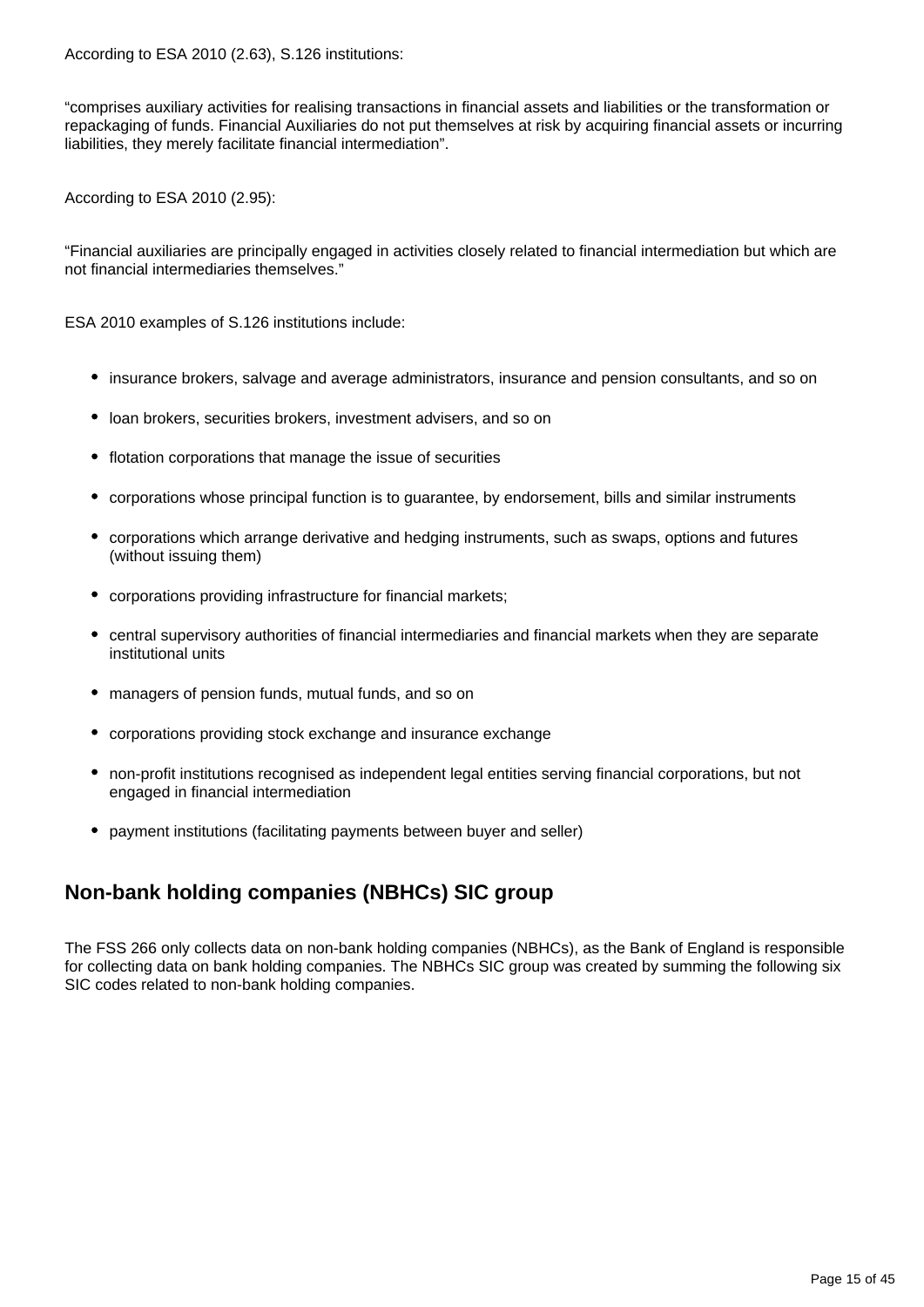#### **Table 9: Non-bank holding companies (NBHCs) SIC group**

#### **Non-Bank Holding Companies (NBHCs) by SIC**

64.201 Agricultural Holding Companies

64.202 Production Holding Companies

64.203 Construction Holding Companies

64.204 Distribution Holding Companies

64.205 Financial Services Holding Companies

64.209 Other Holding Companies (n.e.c)

Source: Financial Services Survey 266 article

According to ESA 2010 (2.14b):

"A holding company that holds the assets of subsidiary corporations but does not undertake any management activities is a captive financial institution (S.127) and classified as a financial corporation. Holding companies are described under ISIC Rev.4, Section K, class 6420 (NACE Rev. 2, K 64.20) as follows:

"This class includes the activities of holding companies, that is units that hold the assets (owning controllinglevels of equity) of a group of subsidiary corporations and whose principal activity is owning the group.

"The holding companies in this class do not provide any other service to the businesses in which the equity is held, that is they do not administer or manage other units."

## <span id="page-15-0"></span>**8 . Experimental statistics: total financial assets and liabilities**

This section presents the experimental statistics on total financial assets and liabilities by financial instrument for the sum of the 20 [Standard Industrial Classification](https://www.ons.gov.uk/methodology/classificationsandstandards/ukstandardindustrialclassificationofeconomicactivities/uksic2007) (SIC) codes sampled by the Financial Services Survey 266 [\(FSS 266\)](https://www.ons.gov.uk/surveys/informationforbusinesses/businesssurveys/financialservicessurvey) for Quarter 4 (Oct to Dec) 2016 and Quarter 4 2017. The availability of additional counterparty and currency information is described in each financial instrument's title.

As previously noted, although the 20 SIC codes sampled for the FSS 266 fall within the **European System of** [Accounts 2010](http://ec.europa.eu/eurostat/web/esa-2010) (ESA 2010) sub-sectors S.125 to S.127, the overall coverage of these ESA 2010 sub-sectors by the FSS 266 is incomplete. Supplementary data will be used from various non-FSS 266 sources to provide complete coverage of S.125 to S.127, although the FSS 266 is expected to be the single largest source of data for the sub-sectors S.125 to S.127.

### **Balancing financial assets versus liabilities workstream**

A common feature of the FSS 266 experimental statistics presented in this article is that financial liabilities exceed financial assets. This comparison highlights the fact that the FSS 266 is still "work in progress" and that the quality improvements affecting the survey to date have mostly concentrated on financial assets' improvements, rather than financial liabilities' improvements. Work is currently ongoing to balance the FSS 266 financial assets and liabilities. Non-FSS 266 sources may be required to balance financial assets and liabilities.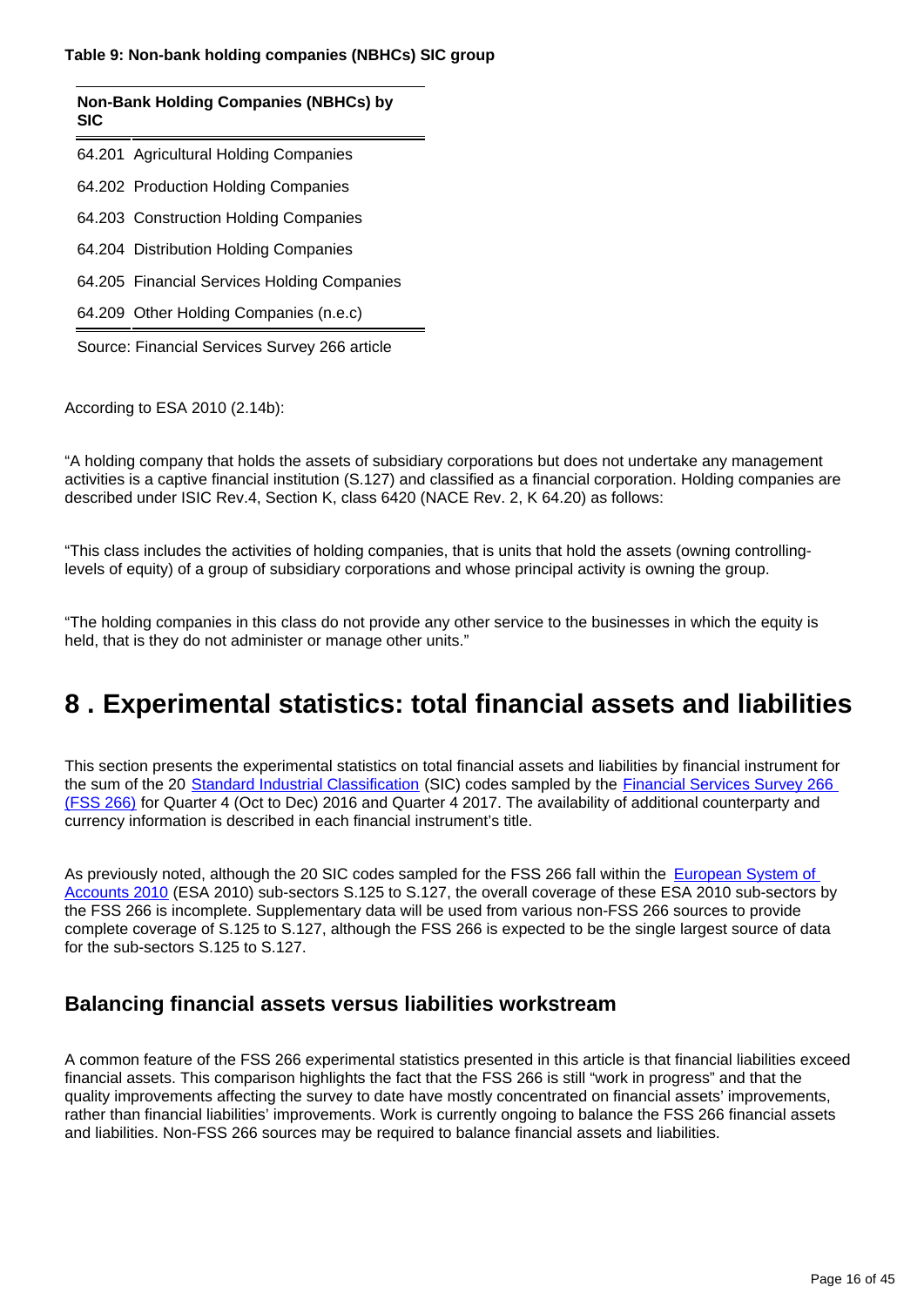## **Total FSS 266 financial assets by financial instrument**

In Quarter 4 2017 financial assets holdings were dominated by the following financial instruments:

- AF.5 equity, shares and unit holdings were the largest financial instrument asset holdings at £1.7 trillion, with holdings of unlisted equity at £1.55 trillion the largest component of F.5
- AF.4 loans asset holdings were £1.2 trillion
- AF.71 derivatives asset holdings were £0.9 trillion
- AF.2 deposit asset holdings were £0.3 trillion

#### **Table 10: FSS 266 financial assets by financial instrument (£ billions)**

| FSS 266 Financial Assets by Financial Instrument (£<br>billions) | 2016<br>Q4 | 2017<br>Q4 |
|------------------------------------------------------------------|------------|------------|
| AF.2 Deposits                                                    | 328        | 329        |
| AF.3 Debt Securities                                             | 96         | 102        |
| AF 4 Loans                                                       | 1,231      | 1,243      |
| AF.5 Equities, Shares & Units                                    | 1,579      | 1,711      |
| AF.71 Derivatives                                                | 1,136      | 925        |
| Other                                                            | 282        | 296        |
| <b>Total Assets</b>                                              | 4,652      | 4,605      |

Source: Financial Services Survey 266 article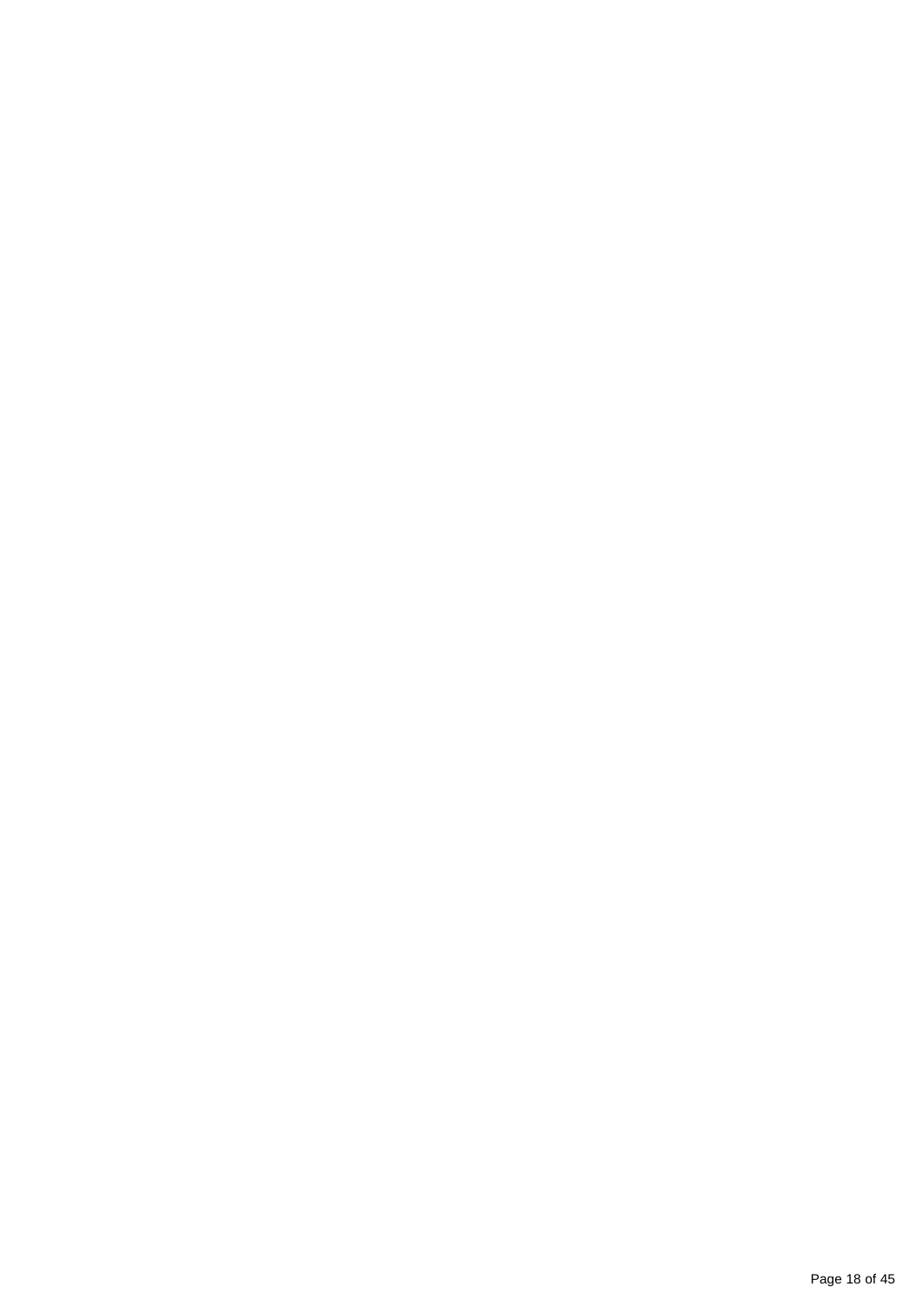**Table 11:Total FSS 266 financial asset holdings by financial nstrument (£ billions)**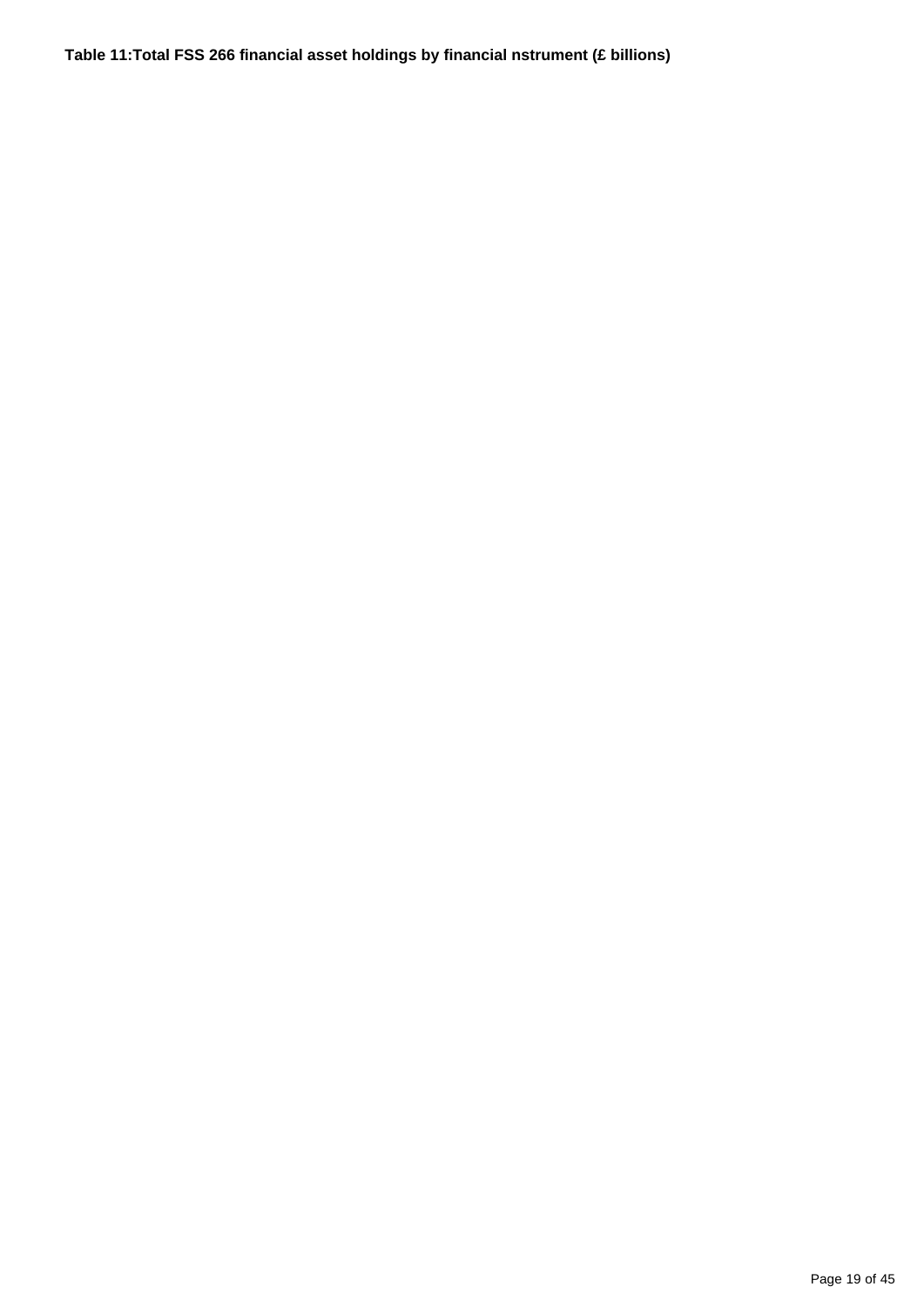|                                       | <b>Financial Assets by Financial Instrument (£ billions)</b>                                                              | 2016 2017<br>Q4 | Q4        |
|---------------------------------------|---------------------------------------------------------------------------------------------------------------------------|-----------------|-----------|
| AF.29)                                | Deposits (AF.22 and Deposits (F.22 and F.29)                                                                              |                 |           |
| AF.22                                 | Transferable Deposits with UK S.122 / RoW Banks or Building Societies /<br>£ v non-£                                      | 100.0 128.7     |           |
| AF.29                                 | Other Deposits with UK S.122 / RoW Banks or Building Societies / £ v non- 228.4 199.9<br>£                                |                 |           |
| $AF.22 + AF.29$                       | <b>Total Deposits</b>                                                                                                     | 328.4 328.7     |           |
| Short-Term Debt<br>Securities (AF.31) | Debt Securities (Short Term Holdings Original Maturity = < 1 Year) (F.31)                                                 |                 |           |
|                                       | Bonds, Negotiable CDs, Debentures, Bills, Non-Participating Preference<br>Shares, Negotiable Loans traded on open markets |                 |           |
| AF.31                                 | Certificates of Deposit issued by UK S.122 / RoW Banks or Building<br>Societies / £ v non-£                               | 0.7             | 1.5       |
| AF.31                                 | Treasury Bills issued by UK Her Majesty's Treasury S.1311 / RoW<br><b>Overseas Governments</b>                            |                 | 12.7 11.0 |
| AF.31                                 | Local Authority Debt issued by UK Local Government S.1313                                                                 | 0.0             |           |
| AF.31                                 | Commercial Paper issued by UK S.122 / RoW Banks or Building Societies<br>/ £ v non-£                                      |                 | 1.5       |
| AF.31                                 | Other Commercial Paper issued by in non-UK S.122 / non-RoW Banks or<br>Building Societies / £ v non-£                     | 0.3             | 0.5       |
| AF.31                                 | Any Other Debt Securities issued by UK Institutions or Businesses / RoW<br>Institutions or Businesses / £ v non-£         |                 | 20.7 23.4 |
| AF.31                                 | Total Debt (Short Term Debt Holdings)                                                                                     |                 | 34.4 37.9 |
| Long-Term Debt<br>Securities (AF.32)  | Debt Securities (Long Term Holdings - Original Maturity > 1 Year) (F.32)                                                  |                 |           |
|                                       | Bonds, Negotiable CDs, Debentures, Bills, Non-Participating Preference<br>Shares, Negotiable Loans traded on open markets |                 |           |
| AF.32                                 | UK Government Debt issued in £ (S.1311)                                                                                   | 4.4             | 1.8       |
|                                       | UK Government Debt Sterling - 1-15 Year Original Maturity                                                                 | 0.1             | $-0.4$    |
|                                       | UK Government Debt Sterling - 1-15 Year Original Maturity - Index Linked                                                  | 0.3             | 0.2       |
|                                       | UK Government Debt Sterling - 1-15 Year Original Maturity - Non-Index<br>Linked                                           | $-0.2$          | $-0.6$    |
|                                       | UK Government Debt Sterling - >15 Year Original Maturity                                                                  | 4.3             | 2.2       |
|                                       | UK Government Debt Sterling - >15 Year Original Maturity - Index Linked                                                   | 0.8             | 0.8       |
|                                       | UK Government Debt Sterling - >15 Year Original Maturity - Non-Index<br>Linked                                            | 3.6             | 1.4       |
| AF.32                                 | UK Government Debt issued in non-£ (S.1311)                                                                               | 0.0             | 0.0       |
| AF.32                                 | Local Authority (1.313) issued Debt / $E$ v non- $E$                                                                      | 0.0             | 0.0       |
| AF.32                                 | ROW Overseas Governments, Provincial or Municipal Authorities issued<br>Debt / $E$ v non- $E$                             | 16.6            | 11.8      |
| AF.32                                 | UK Corporate Bonds {issued by S.122 / non-S.122 / £ v non-£                                                               | 0.6             | 1.7       |
| AF.33                                 | UK Corporate Bonds issued by non-S.122 / £ v non-£                                                                        | 4.9             | 4.1       |
| AF.32                                 | Corporate Debt issued Overseas Residents (ROW)                                                                            | 20.9            | 32.9      |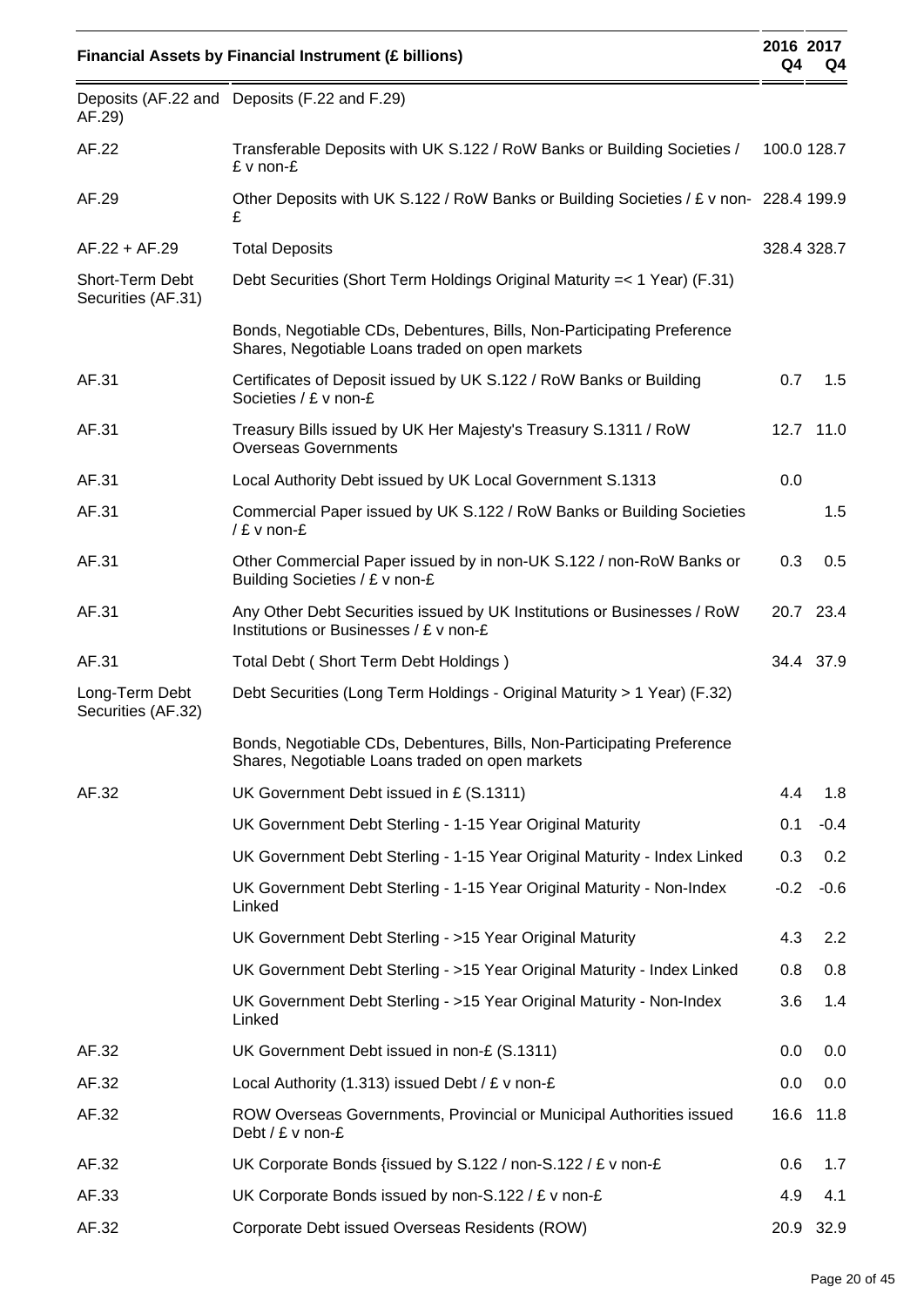| AF.32 | Non-Participating Preference Shares issued in UK / £ v non-£ | 0.7       | 0.9            |
|-------|--------------------------------------------------------------|-----------|----------------|
| AF.32 | Non-Participating Preference Shares issued in RoW /£ v non-£ | 17        | 1.9            |
| AF.32 | Any Other Debt Securities issued in UK / £ v non-£           |           | $5.3\quad 3.3$ |
| AF.32 | Any Other Debt Securities issued in RoW / £ v non-£          | 6.1       | - 6.1          |
| AF.32 | Total Debt (Long Term Holdings)                              | 61.3 64.5 |                |

Source: Financial Services Survey 266 article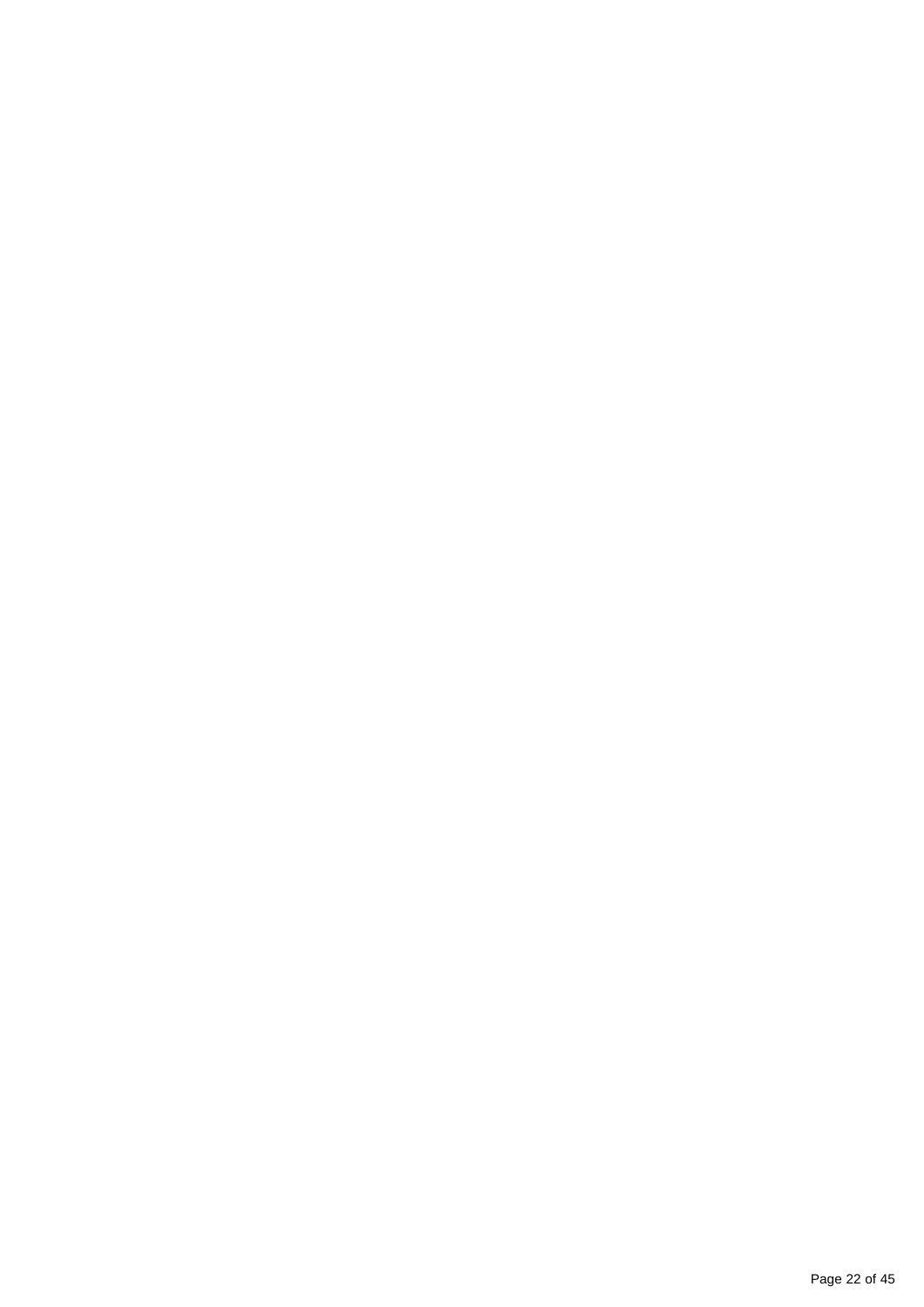**Table 12:Total FSS 266 financial asset holdings by financial instrument (£ billions)**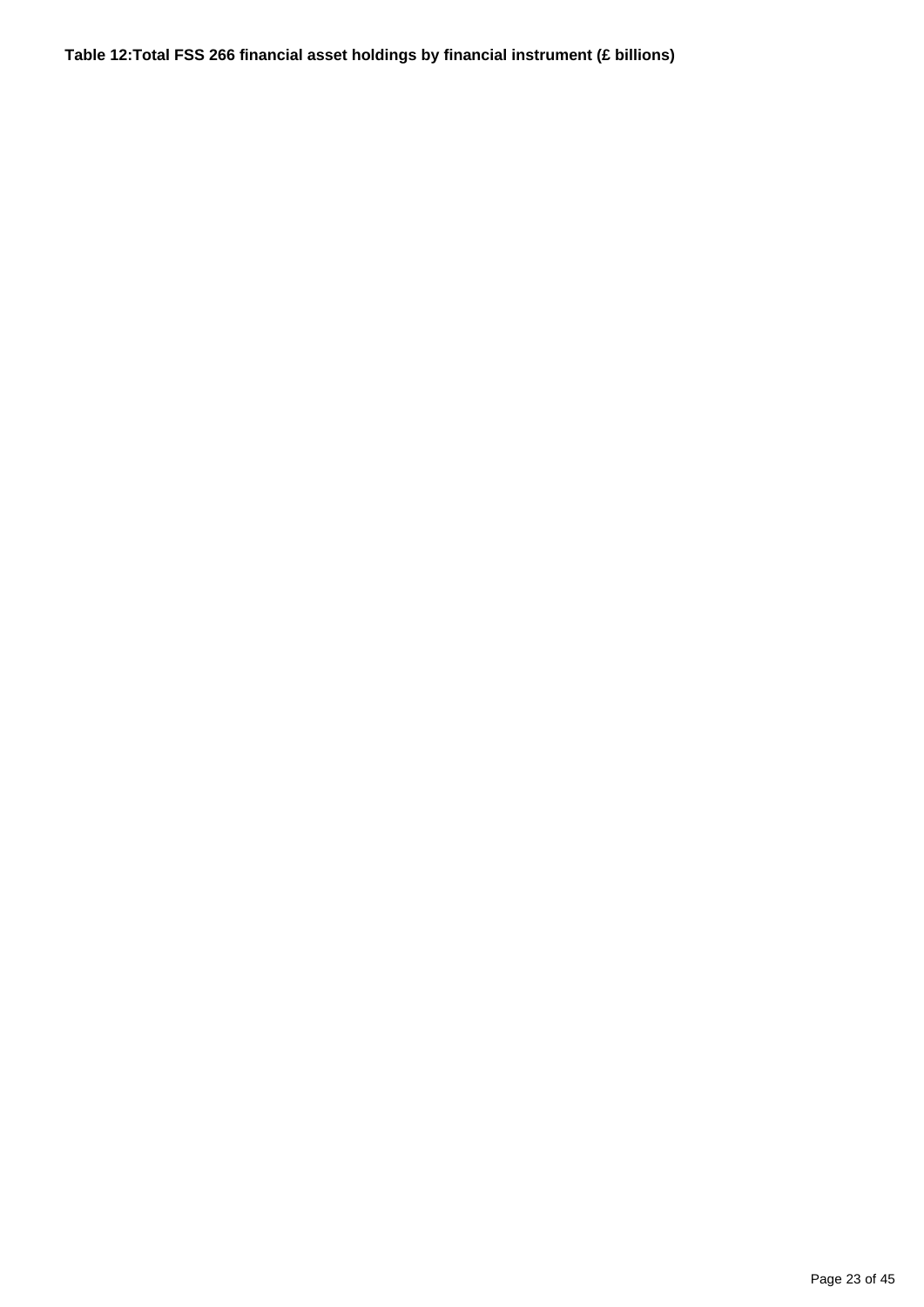| Loans $=<$<br>1 Year<br>(AF.41)                            | Loans (Short Term Holdings - Original Maturity = < 1 Year) (F.41)                                                                                         | 2016<br>Q4      | 2017<br>Q4 |
|------------------------------------------------------------|-----------------------------------------------------------------------------------------------------------------------------------------------------------|-----------------|------------|
| AF.41                                                      | Loans Outstanding Balance Receivable / £ v non-£                                                                                                          | 871.5           | 856.3      |
| AF.41                                                      | Loans Outstanding Balance Receivable from Private Individuals (S.14) in UK /<br>Businesses located in UK / Other recipents located in UK / ROW recipients | 871.5           | 856.3      |
| AF.41                                                      | Total Loans (Short Term Holdings)                                                                                                                         | 871.5           | 856.3      |
| Loans $> 1$<br>Year (AF.<br>42)                            | Loans (Long Term Holdings - Original Maturity > 1 Year) (F.42)                                                                                            |                 |            |
| AF.42                                                      | Outstanding Balance Receivable / £ v non-£                                                                                                                | 359.7           | 386.3      |
| AF.42                                                      | Loans Outstanding Balance Receivable from:                                                                                                                | 359.7           | 386.3      |
|                                                            | (a) Private Individuals (S.14) in UK                                                                                                                      |                 |            |
|                                                            | (b) Businesses located in UK,                                                                                                                             |                 |            |
|                                                            | (c) Other recipents located in UK / ROW recipients                                                                                                        |                 |            |
| AF.42                                                      | Outstanding Balance Receivable relating to:                                                                                                               | 359.7           | 386.3      |
|                                                            | (a) Direct Investment,                                                                                                                                    |                 |            |
|                                                            | (b) Loans on Dwellings,                                                                                                                                   |                 |            |
|                                                            | (c) Financial Leases to UK Public Sector v UK Businesses v ROW Businesses,                                                                                |                 |            |
|                                                            | (d) Other Loans                                                                                                                                           |                 |            |
|                                                            | Direct Investment Loans                                                                                                                                   | 19.6            | 8.4        |
|                                                            | Loans Secured on Dwellings                                                                                                                                | 16.8            | 20.6       |
|                                                            | Financial Leases (including HP)                                                                                                                           | 31.2            | 42.5       |
|                                                            | Financial Leases - UK Public Sector                                                                                                                       | 12.5            | 17.8       |
|                                                            | <b>Financial Leases - UK Businesses</b>                                                                                                                   | 15.2            | 21.9       |
|                                                            | <b>Financial Leases - RoW Businesses</b>                                                                                                                  | 3.5             | 2.8        |
|                                                            | Other Loans                                                                                                                                               | 292.0           | 314.8      |
| AF.42                                                      | Total Loans (Long Term Holdings)                                                                                                                          | 359.7           | 386.3      |
| Equity &<br>Investment<br>Fund<br>shares /<br>units (AF.5) | Equities, Shares & Units Holdings (F.5)                                                                                                                   |                 |            |
| AF.511                                                     | Holding of Listed Equity in Institutions or Businesses located in UK v ROW v EU                                                                           | 104.8           | 109.7      |
| AF.512                                                     | Holdings of Unlisted Equity in Institutions / Businesses located UK v ROW v EU                                                                            | 1,421.4 1,551.5 |            |
| AF.519                                                     | Holdings of Any Other Equity in Institutions / Businesses located in UK v ROW v<br>EU                                                                     | 39.1            | 35.9       |
| AF.521                                                     | Holdings of Money Market Fund Shares / UK v ROW                                                                                                           | 8.5             | 5.2        |
| AF.522                                                     | Holdings of Non-Money Market Fund Shares / UK v ROW                                                                                                       | 5.5             | 8.4        |
| AF.5                                                       | Total Equities, Shares & Units Holdings                                                                                                                   | 1,579.4 1,710.7 |            |
| Financial<br>Derivatives<br>AF.71                          | Derivatives Holdings (F.71)                                                                                                                               |                 |            |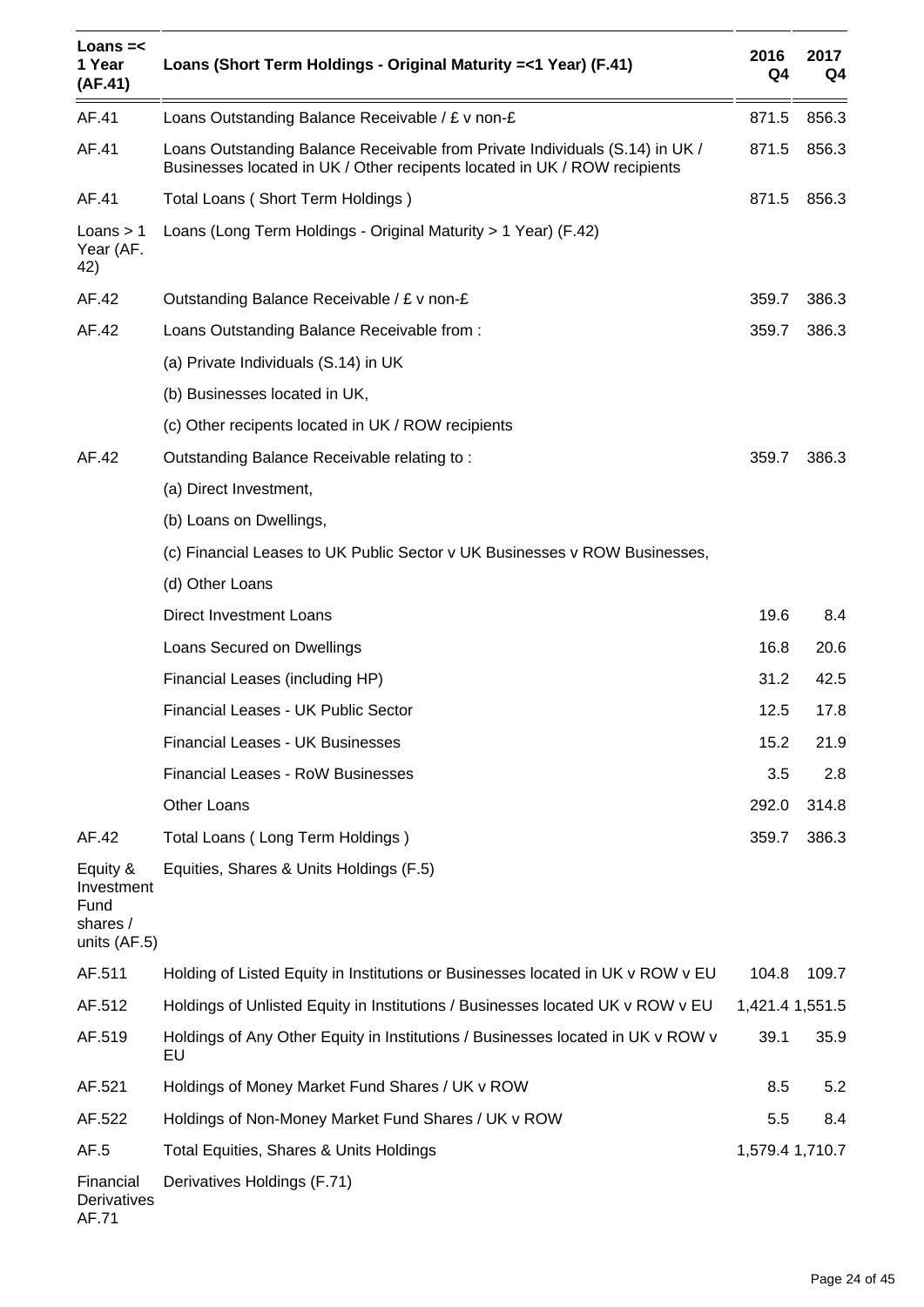| AF.71                                     | Forwards (+ve value) with UK Banks or Building Societies (S.122), UK Money<br>Market Trusts and Funds (S.123), UK Non-Money Market Trusts and Funds (S.<br>124), UK Financial Auxiliaries (S.126) OR Captive Financial Institutions and<br>Money Lenders (S.127), UK Financial Intermediaries except Insurance OR<br>Pension Funds, UK Insurance Corporations and Pension Funds, UK Private and<br>Public Non-Financial Corporations, UK Central Government and UK Local<br>Authorities, UK Households and Individuals, UK Non-Profit Institutions Serving<br>Households, Non-UK Residents (ROW) | 938.4           | 749.4 |
|-------------------------------------------|--------------------------------------------------------------------------------------------------------------------------------------------------------------------------------------------------------------------------------------------------------------------------------------------------------------------------------------------------------------------------------------------------------------------------------------------------------------------------------------------------------------------------------------------------------------------------------------------------|-----------------|-------|
| AF.71                                     | Options contracts with UK Banks or Building Societies (S.122), UK Money<br>Market Trusts and Funds (S.123), UK Non-Money Market Trusts and Funds (S.<br>124), UK Financial Auxiliaries (S.126) OR Captive Financial Institutions and<br>Money Lenders (S.127), UK Financial Intermediaries except Insurance OR<br>Pension Funds, UK Insurance Corporations and Pension Funds, UK Private and<br>Public Non-Financial Corporations, UK Central Government and UK Local<br>Authorities, UK Households and Individuals, UK Non-Profit Institutions Serving<br>Households, Non-UK Residents (ROW)    | 197.1           | 175.4 |
| AF.71                                     | <b>Total Derivatives Holdings</b>                                                                                                                                                                                                                                                                                                                                                                                                                                                                                                                                                                | 1,135.6         | 924.8 |
| Other<br>Accounts<br>Receivable<br>(AF.8) | Other Accounts Receivable (F.8)                                                                                                                                                                                                                                                                                                                                                                                                                                                                                                                                                                  |                 |       |
| Trade<br>advance<br>AF.81                 | Goods and Services Paid for but not yet received                                                                                                                                                                                                                                                                                                                                                                                                                                                                                                                                                 | 7.4             | 8.5   |
| Trade<br>credit AF.<br>81                 | Goods and Services Supplied to Customers but not yet been paid for                                                                                                                                                                                                                                                                                                                                                                                                                                                                                                                               | 64.6            | 71.4  |
| AF.81                                     | <b>Total Other Accounts Receivable</b>                                                                                                                                                                                                                                                                                                                                                                                                                                                                                                                                                           | 72.0            | 80.0  |
|                                           | <b>Other Financial Assets</b>                                                                                                                                                                                                                                                                                                                                                                                                                                                                                                                                                                    |                 |       |
| AF.89                                     | Any Other Balances due to the business                                                                                                                                                                                                                                                                                                                                                                                                                                                                                                                                                           | 204.2           | 206.2 |
|                                           | Tax Deferred Assets - Shown for Information purposes only, not included in<br><b>Assets Totals</b>                                                                                                                                                                                                                                                                                                                                                                                                                                                                                               | 3.1             | 3.2   |
|                                           | Any Other Financial Assets                                                                                                                                                                                                                                                                                                                                                                                                                                                                                                                                                                       | 5.4             | 9.8   |
|                                           | <b>Total Other Financial Assets</b>                                                                                                                                                                                                                                                                                                                                                                                                                                                                                                                                                              | 209.6           | 216.0 |
|                                           | <b>Total Financial FSS Assets</b>                                                                                                                                                                                                                                                                                                                                                                                                                                                                                                                                                                | 4,651.9 4,605.1 |       |

Source: Financial Services Survey 266 article

## **Total FSS 266 financial liabilities by financial instrument**

In Quarter 4 2017 financial liabilities were dominated by the following financial instruments:

- AF.5 equities issued, share premium and reserve were the largest financial instrument liability at £1.9 trillion
- AF.4 loan liabilities were £1.8 trillion
- AF.71 derivatives liabilities were £0.9 trillion
- AF.3 debt securities issuance liabilities were £0.2 trillion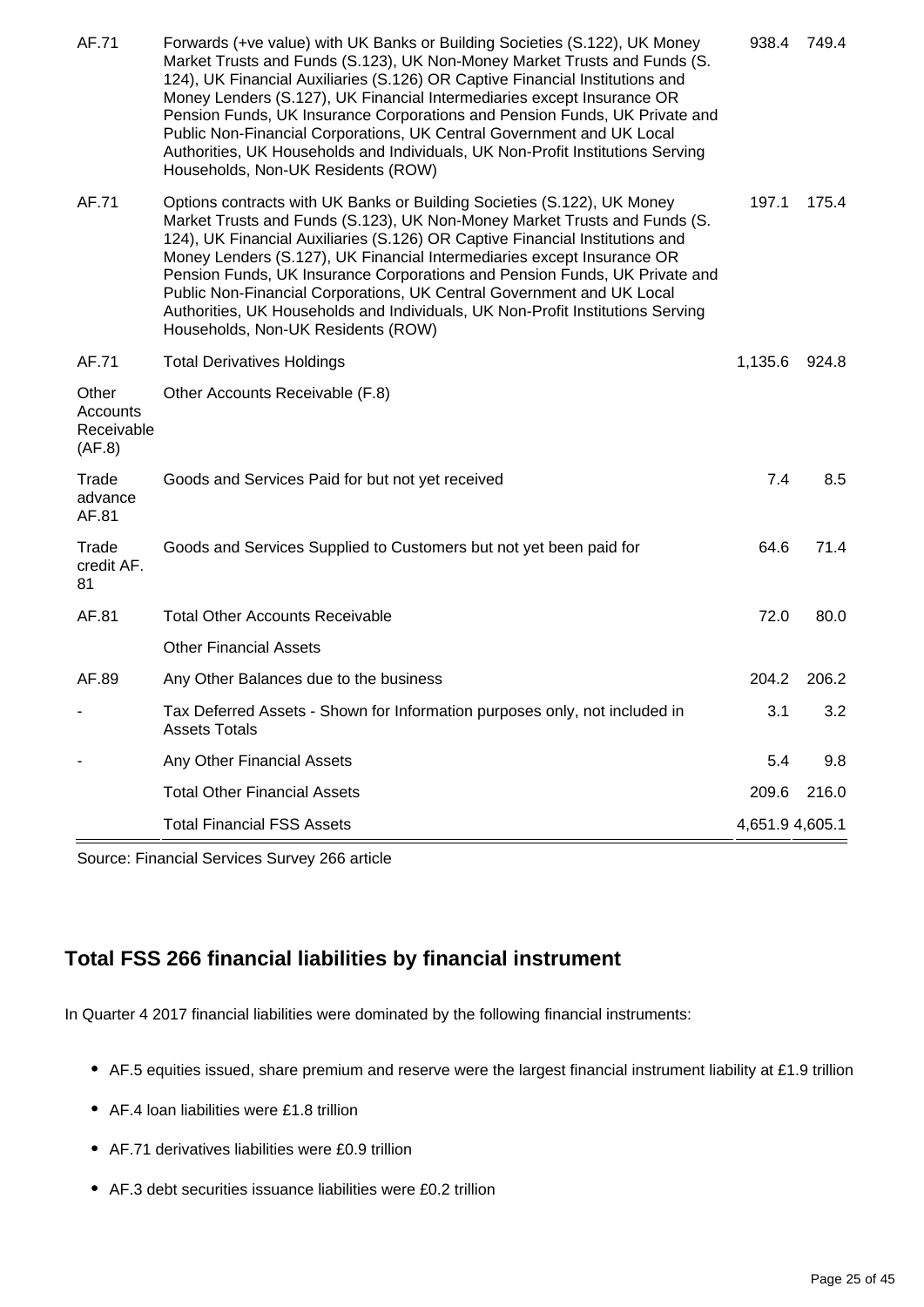### **Table 13: FSS 266 liabilities by financial instrument (£ billions)**

| <b>Financial Instrument Liabilities</b>           | 2016<br>Q4 | 2017<br>Q4 |
|---------------------------------------------------|------------|------------|
| AF.3 Debt Securities                              | 202        | 217        |
| AF.4 Loans                                        | 1,734      | 1,785      |
| AF.5 Equity issued, Share Premium and<br>Reserves | 1.712      | 1,865      |
| AF.71 Derivatives                                 | 1,119      | 915        |
| Other                                             | 340        | 336        |
| <b>Total Liabilities</b>                          | 5,107      | 5,117      |

Source: Financial Services Survey 266 article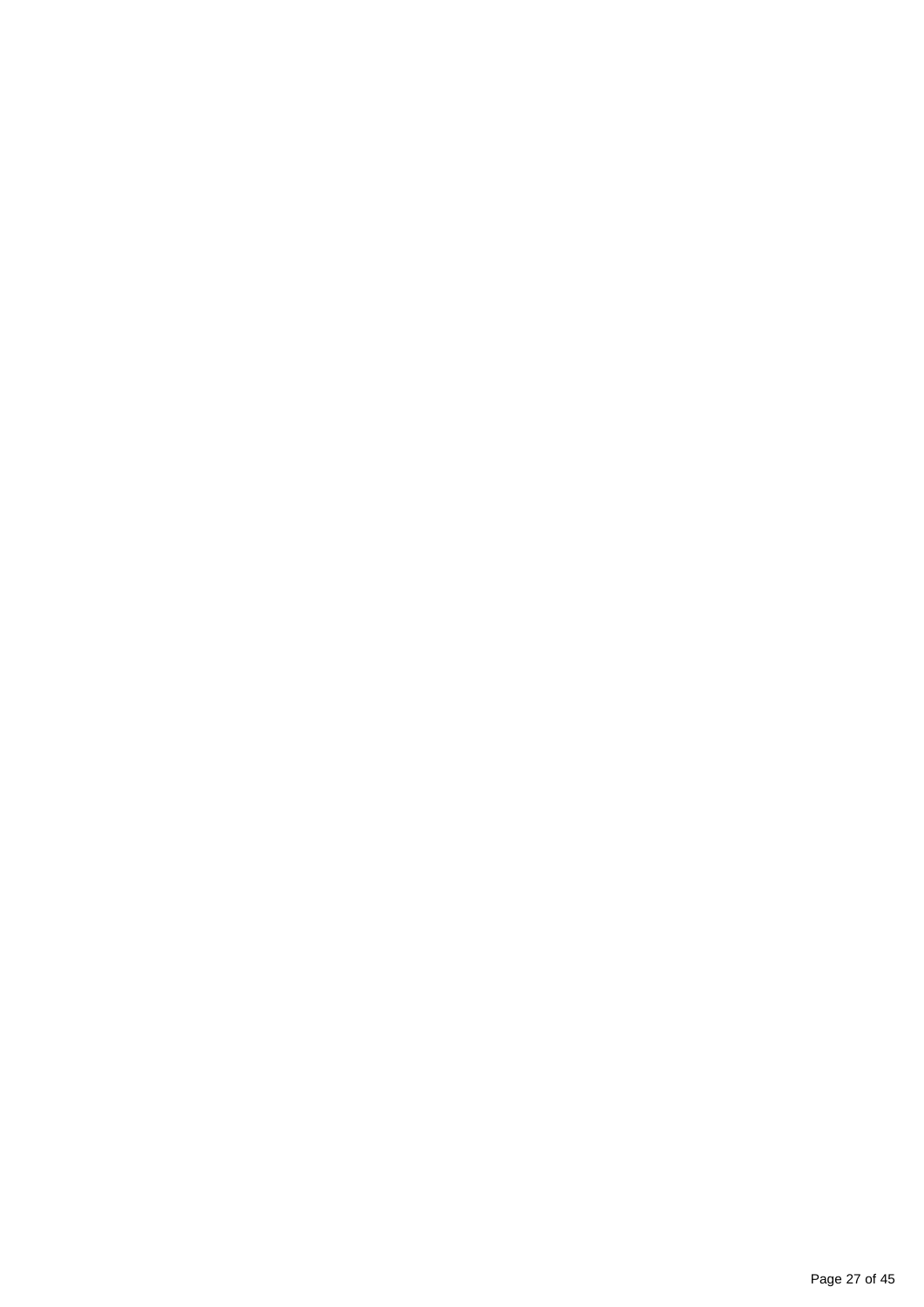**Table 14: Total FSS 266 financial liabilities by financial instrument (£ billions)**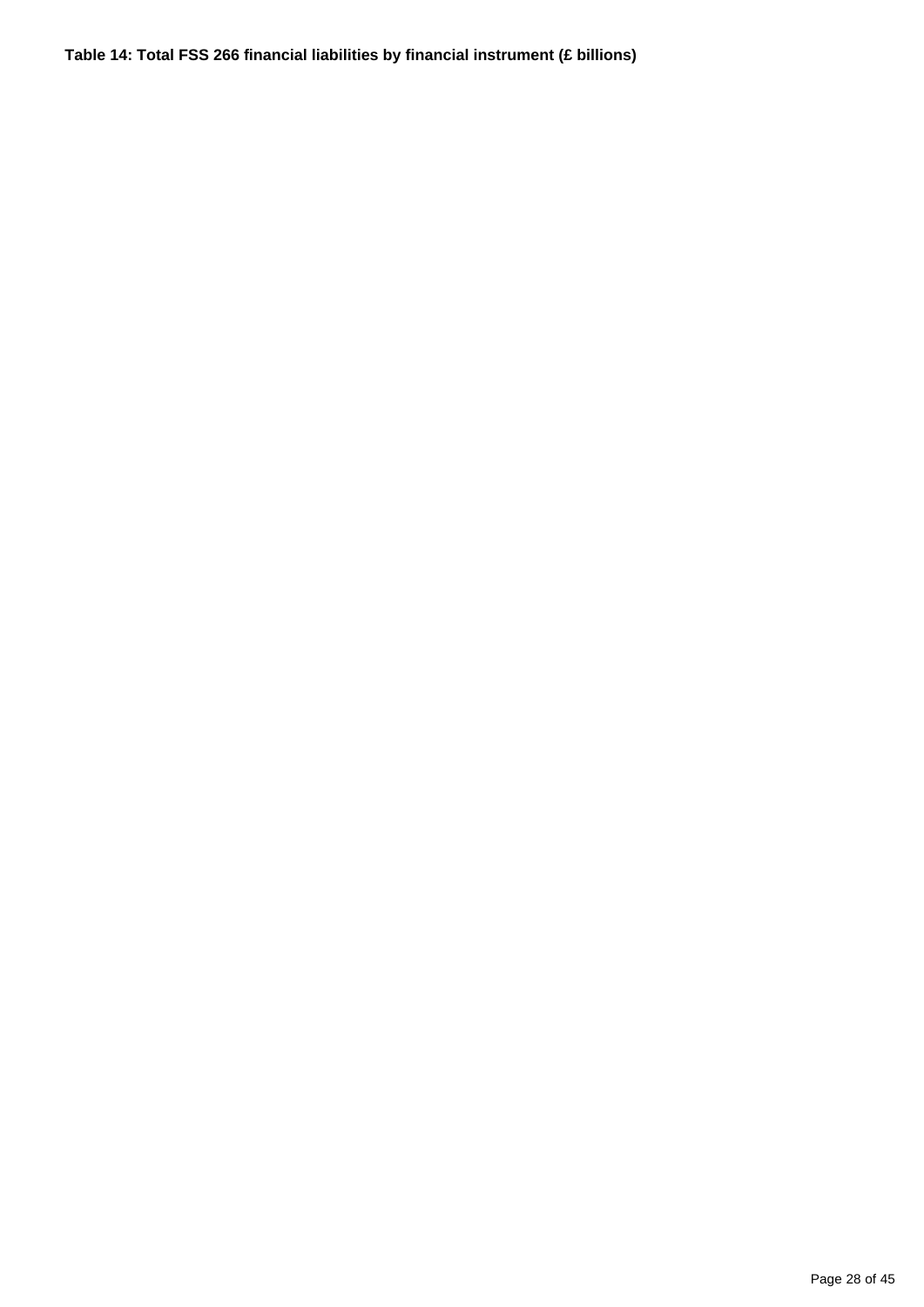|                                      | <b>Financial Liabilities by Financial Instrument</b>                                                                                      | 2016<br>Q4      | 2017<br>Q4 |
|--------------------------------------|-------------------------------------------------------------------------------------------------------------------------------------------|-----------------|------------|
|                                      | F.31 Debt Securities - Short Term Issues - Original Maturity = < 1 Year                                                                   |                 |            |
|                                      | Bonds, Negotiable CDs, Debentures, Bills, Non-Participating Preference<br>Shares, Negotiable Loans traded on open markets                 |                 |            |
| AF.31                                | Commercial Paper issued / £ v non-£                                                                                                       | 14.0            | 12.5       |
| AF.31                                | Other Debt Securities issued excluding Commercial Paper / £ v non-£                                                                       | 37.0            | 47.0       |
| AF.31                                | F.31 Total Debt - Short Term Issues                                                                                                       | 50.9            | 59.5       |
| Long-Term Debt<br>Securities (AF.32) | F.32 Debt Securities - Long Term Issues - Original Maturity > 1 Year                                                                      |                 |            |
|                                      | Bonds, Negotiable CDs, Debentures, Bills, Non-Participating Preference<br>Shares, Negotiable Loans traded on open markets                 |                 |            |
| AF.32                                | Other Debt Securities issued including Non-Participating Preference<br>shares $/E$ v non-£                                                | 151.0           | 157.0      |
| AF.32                                | Total Debt - Long Term Issues                                                                                                             | 151.0           | 157.0      |
| Loans $=< 1$ Year<br>(AF.41)         | F.41 Loans - Short Term Liabilities - Original Maturity = < 1 Year                                                                        |                 |            |
|                                      | Amounts owed under Sales Repurchase Agreements, Gold Swaps or<br>Stock Borrowing and Repayable Margins in respect of Derivative Contracts |                 |            |
| AF.41                                | Loans Original Maturity <= 1 Year: TOTAL Outstanding Balance Payable                                                                      | 1,076.6 1,042.9 |            |
| AF.41                                | Loans from UK S.122 Banks or Building Societies / £ v non-£                                                                               | 223.9           | 206.8      |
| AF.41                                | Loans from UK non-S.122 Banks or Building Societies / £ v non-£                                                                           | 339.1           | 360.5      |
| AF.41                                | Loans from RoW Banks or Buidling Societies / £ v non-£                                                                                    | 143.9           | 145.6      |
| AF.41                                | Loans from RoW excluding ROW Banks or Buidling societies / $E$ v non- $E$                                                                 | 369.6           | 330.0      |
| AF.41                                | Loans TOTAL : Short Term LOANS Liabilities                                                                                                | 1,076.6 1,042.9 |            |
| Loans $> 1$ Year<br>(AF.42)          | F.42 Loans - Long Term Liabilities - Original Maturity > 1 Year                                                                           |                 |            |
| AF.42                                | Outstanding Long-Term Loans Balance Liability by Counterparty and<br>Currency                                                             |                 |            |
| AF.42                                | Loans Original Maturity > 1 Year: TOTAL Outstanding Balance Payable                                                                       | 657.6           | 741.7      |
| AF.42                                | Loans from UK S.122 Banks or Building Societies / £ v non-£                                                                               | 164.9           | 164.1      |
| AF.42                                | Loans from UK non-S.122 Banks or Building Societies / £ v non-£                                                                           | 253.6           | 340.2      |
| AF.42                                | Loans from RoW Banks or Buidling Societies / $E$ v non- $E$                                                                               | 51.5            | 76.3       |
| AF.42                                | Loans from RoW excluding ROW Banks or Buidling societies / $E$ v non- $E$                                                                 | 187.6           | 161.0      |
| AF.42                                | Outstanding Long-Term Loans Balance Payable by Financial Instrument                                                                       |                 |            |
|                                      | Loans Long Term: Direct Investment Loans =>10% Voting                                                                                     | 75.4            | 35.9       |
|                                      | Loans Long Term: Loans Secured on Dwellings                                                                                               | 19.6            | 19.1       |
|                                      | Loans Long Term: TOTAL Financial Leases (including HP)                                                                                    | 0.2             | 5.7        |
|                                      | Loans Long Term: Financial Leases - UK Public Sector                                                                                      | 0.0             |            |
|                                      | Loans Long Term: Financial Leases - UK Businesses                                                                                         | 0.2             | 5.7        |
|                                      | Loans Long Term: Financial Leases - RoW Businesses                                                                                        | 0.0             | 0.0        |
|                                      | Loans Long Term: Other Loans                                                                                                              | 562.5           | 680.9      |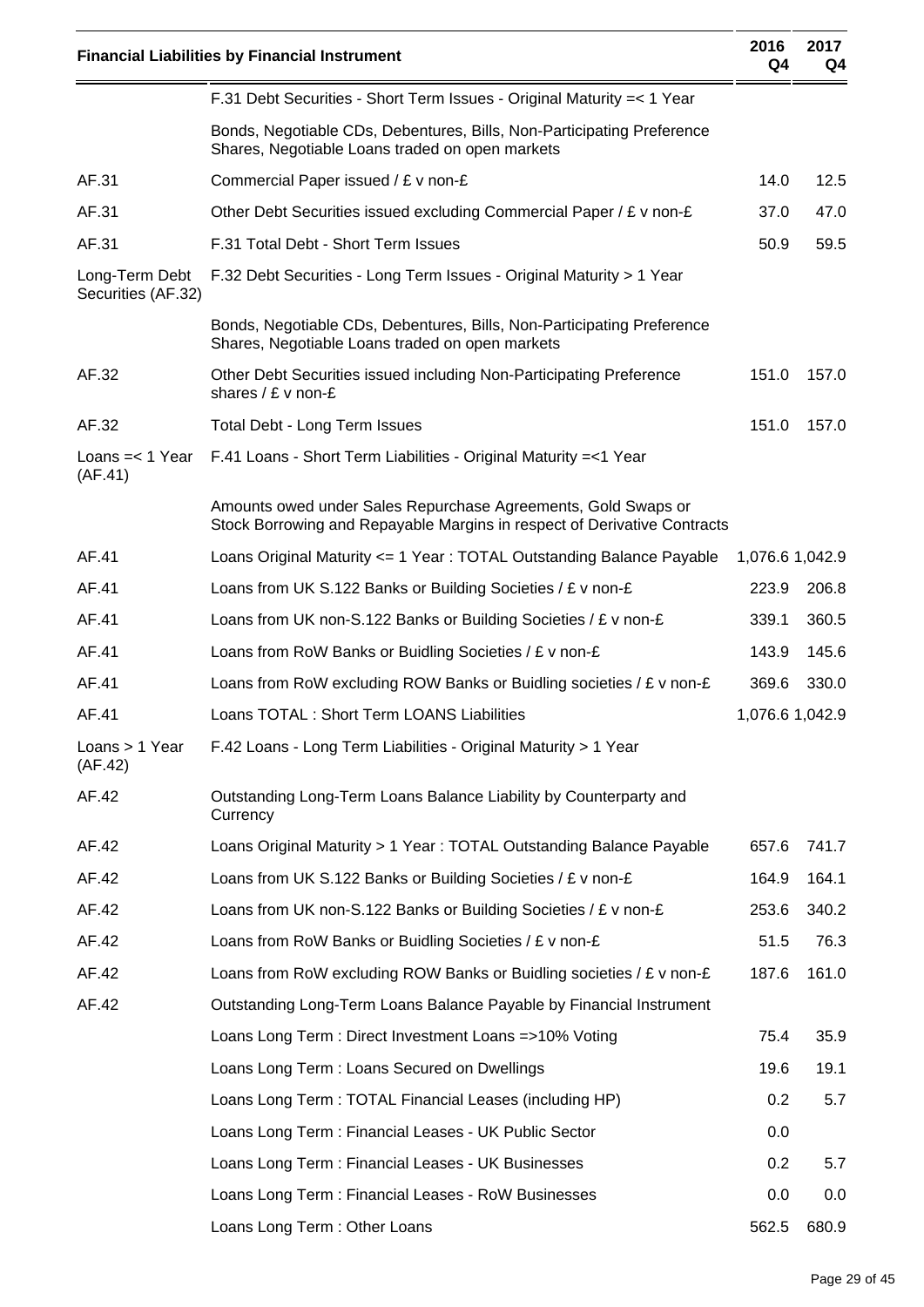#### AF.42 Loans Long Term : TOTAL Liabilities 657.6 741.7

Source: Financial Services Survey 266 article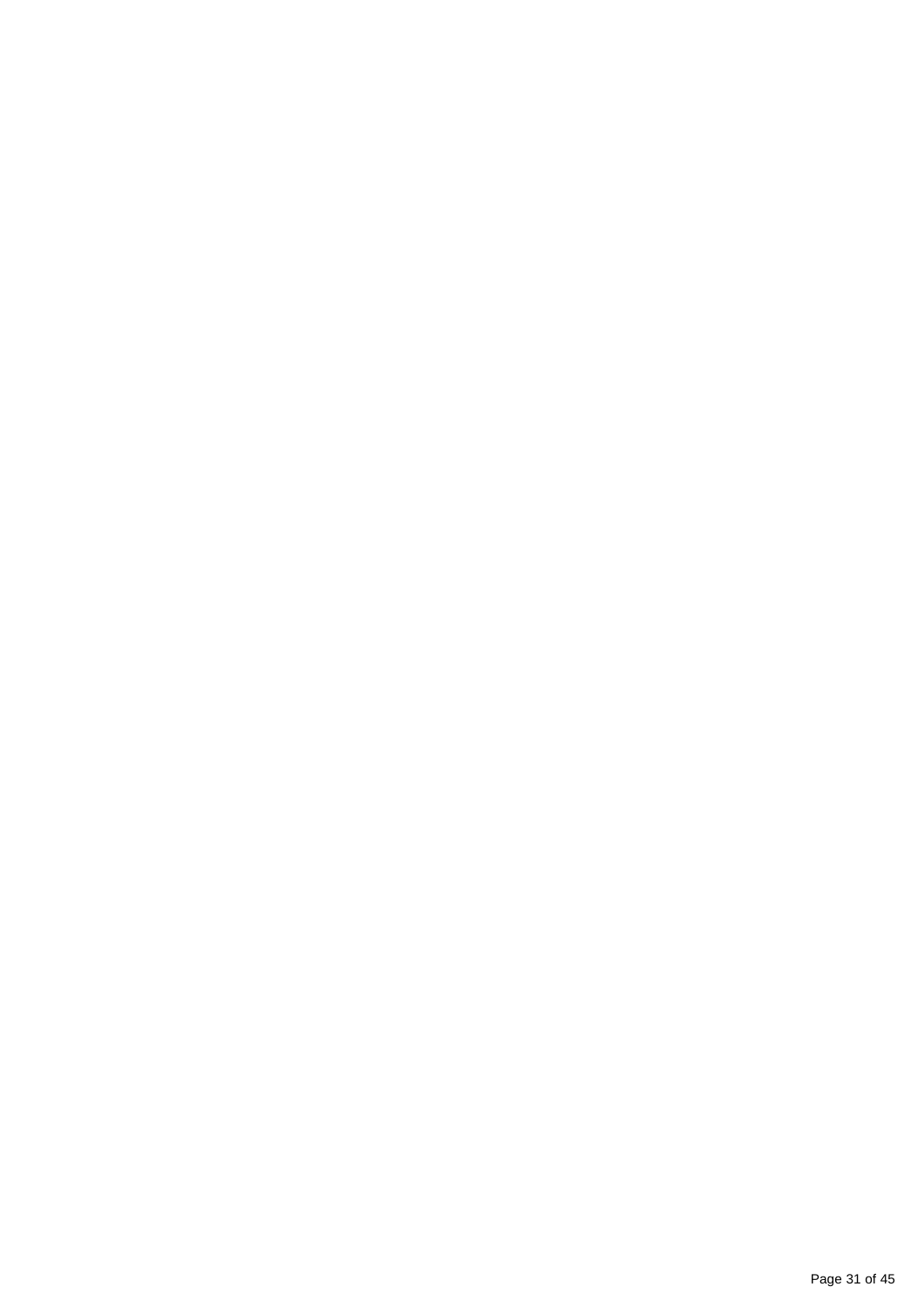**Table 15: Total FSS 266 financial liabilities by financial instrument (£ billions)**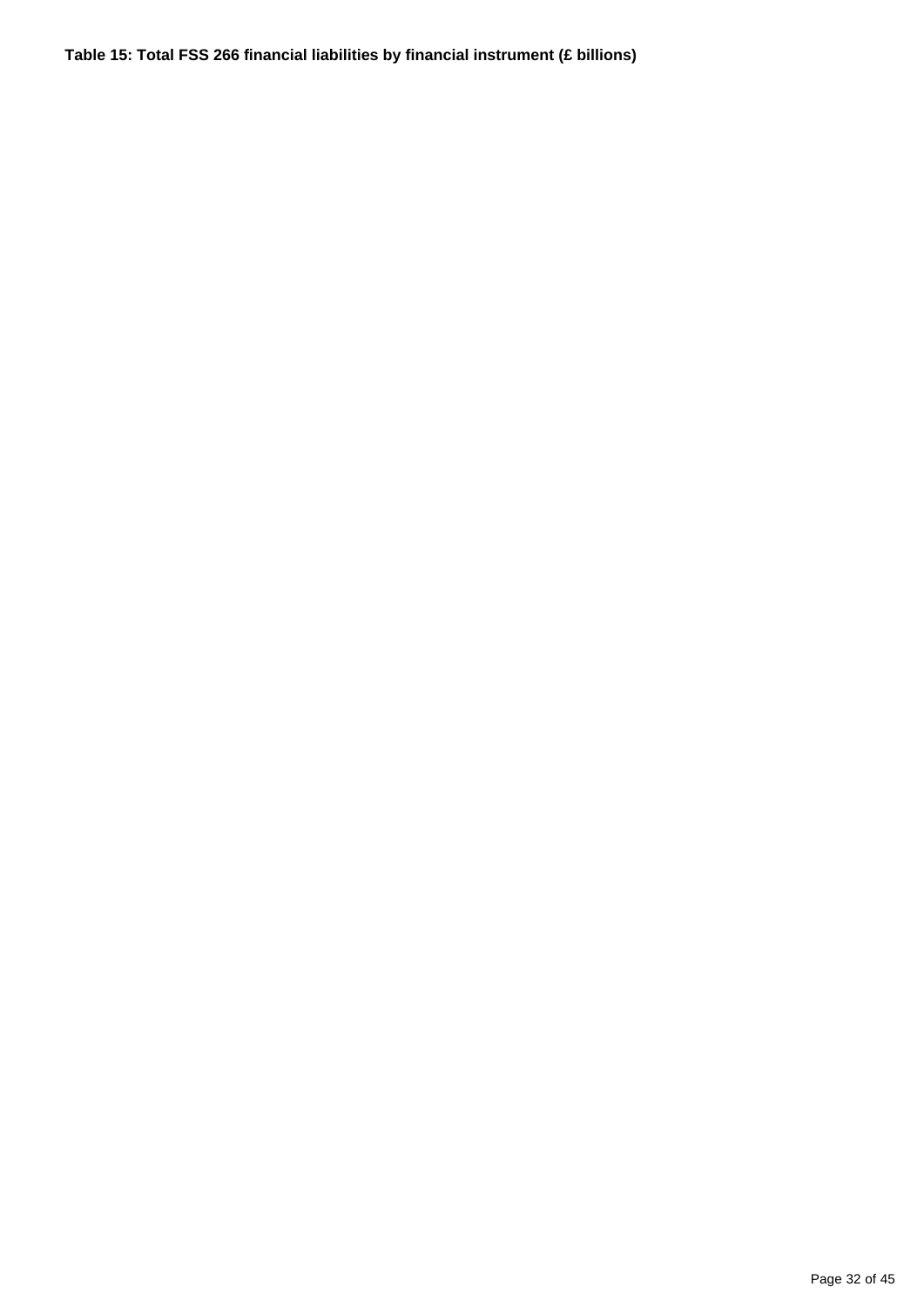| Equity &<br><b>Investment</b><br><b>Fund</b><br>shares /<br>units (AF.5) | F.5 Equities, Shares & Units Issues                                                                                                                                                                                                                                                                                                                                                                                                                                                                                                                                                              | 2016<br>Q4      | 2017<br>Q4 |
|--------------------------------------------------------------------------|--------------------------------------------------------------------------------------------------------------------------------------------------------------------------------------------------------------------------------------------------------------------------------------------------------------------------------------------------------------------------------------------------------------------------------------------------------------------------------------------------------------------------------------------------------------------------------------------------|-----------------|------------|
|                                                                          | <b>Total Shared Capital issued</b>                                                                                                                                                                                                                                                                                                                                                                                                                                                                                                                                                               | 486.8           | 519.2      |
| AF.511                                                                   | Listed Equity - issued in the UK                                                                                                                                                                                                                                                                                                                                                                                                                                                                                                                                                                 | 29.9            | 34.2       |
| AF.512                                                                   | Unlisted Equity - issued in the UK                                                                                                                                                                                                                                                                                                                                                                                                                                                                                                                                                               | 404.1           | 416.3      |
| AF.519                                                                   | Other Equity - issued in the UK                                                                                                                                                                                                                                                                                                                                                                                                                                                                                                                                                                  | 15.8            | 20.9       |
|                                                                          | Other Equity - issued in the RoW / EU                                                                                                                                                                                                                                                                                                                                                                                                                                                                                                                                                            | 37.0            | 47.7       |
|                                                                          | <b>Share Premium</b>                                                                                                                                                                                                                                                                                                                                                                                                                                                                                                                                                                             | 568.9           | 645.1      |
|                                                                          | Reserves - Total                                                                                                                                                                                                                                                                                                                                                                                                                                                                                                                                                                                 | 656.2           | 700.3      |
|                                                                          | Reserves - Revaluation                                                                                                                                                                                                                                                                                                                                                                                                                                                                                                                                                                           | 57.6            | 52.4       |
|                                                                          | <b>Reserves - Profit and Loss</b>                                                                                                                                                                                                                                                                                                                                                                                                                                                                                                                                                                | 481.2           | 461.7      |
|                                                                          | Reserves - Other                                                                                                                                                                                                                                                                                                                                                                                                                                                                                                                                                                                 | 117.4           | 186.2      |
| AF.5                                                                     | Equities Issued, Share Premium & Reserves Liabilities                                                                                                                                                                                                                                                                                                                                                                                                                                                                                                                                            | 1,711.9 1,864.6 |            |
| Financial<br>Derivatives<br>AF.71                                        | <b>F.71 Derivatives Liabilities</b>                                                                                                                                                                                                                                                                                                                                                                                                                                                                                                                                                              |                 |            |
| AF.71                                                                    | Forwards (-ve value) with UK Banks or Building Societies (S.122), UK Money<br>Market Trusts and Funds (S.123), UK Non-Money Market Trusts and Funds (S.<br>124), UK Financial Auxiliaries (S.126) OR Captive Financial Institutions and<br>Money Lenders (S.127), UK Financial Intermediaries except Insurance OR<br>Pension Funds, UK Insurance Corporations and Pension Funds, UK Private and<br>Public Non-Financial Corporations, UK Central Government and UK Local<br>Authorities, UK Households and Individuals, UK Non-Profit Institutions Serving<br>Households, Non-UK Residents (ROW) | 922.4           | 738.1      |
| AF.71                                                                    | Options contracts with UK Banks or Building Societies (S.122), UK Money<br>Market Trusts and Funds (S.123), UK Non-Money Market Trusts and Funds (S.<br>124), UK Financial Auxiliaries (S.126) OR Captive Financial Institutions and<br>Money Lenders (S.127), UK Financial Intermediaries except Insurance OR<br>Pension Funds, UK Insurance Corporations and Pension Funds, UK Private and<br>Public Non-Financial Corporations, UK Central Government and UK Local<br>Authorities, UK Households and Individuals, UK Non-Profit Institutions Serving<br>Households, Non-UK Residents (ROW)    | 196.6           | 176.4      |
| AF.71                                                                    | <b>Total Derivatives Liabilities</b>                                                                                                                                                                                                                                                                                                                                                                                                                                                                                                                                                             | 1,118.9         | 914.6      |
| Other<br>Accounts<br>Payable<br>(AF.8)                                   | F.8 Other Accounts Payable                                                                                                                                                                                                                                                                                                                                                                                                                                                                                                                                                                       |                 |            |
| AF.81                                                                    | Other Accounts Payable: Goods and Services Received Payment from<br>Customers but not yet Delivered to Customers                                                                                                                                                                                                                                                                                                                                                                                                                                                                                 | 4.3             | 5.0        |
| AF.81                                                                    | Other Accounts Payable: Goods and Services Received from Supplier but not<br>yet Paid for                                                                                                                                                                                                                                                                                                                                                                                                                                                                                                        | 61.3            | 56.6       |
| AF.81                                                                    | Other Accounts Payable (TOTALS)                                                                                                                                                                                                                                                                                                                                                                                                                                                                                                                                                                  | 65.6            | 61.6       |
|                                                                          | <b>Other Financial Liabilities</b>                                                                                                                                                                                                                                                                                                                                                                                                                                                                                                                                                               |                 |            |
| AF.89                                                                    | Other Accounts Payable: Any Other Balances owed by the business                                                                                                                                                                                                                                                                                                                                                                                                                                                                                                                                  | 273.3           | 272.1      |
|                                                                          | Tax Deferred Liabilities - Shown for Information purposes only, not included in<br>Liabilities Totals.                                                                                                                                                                                                                                                                                                                                                                                                                                                                                           | 2.9             | 3.6        |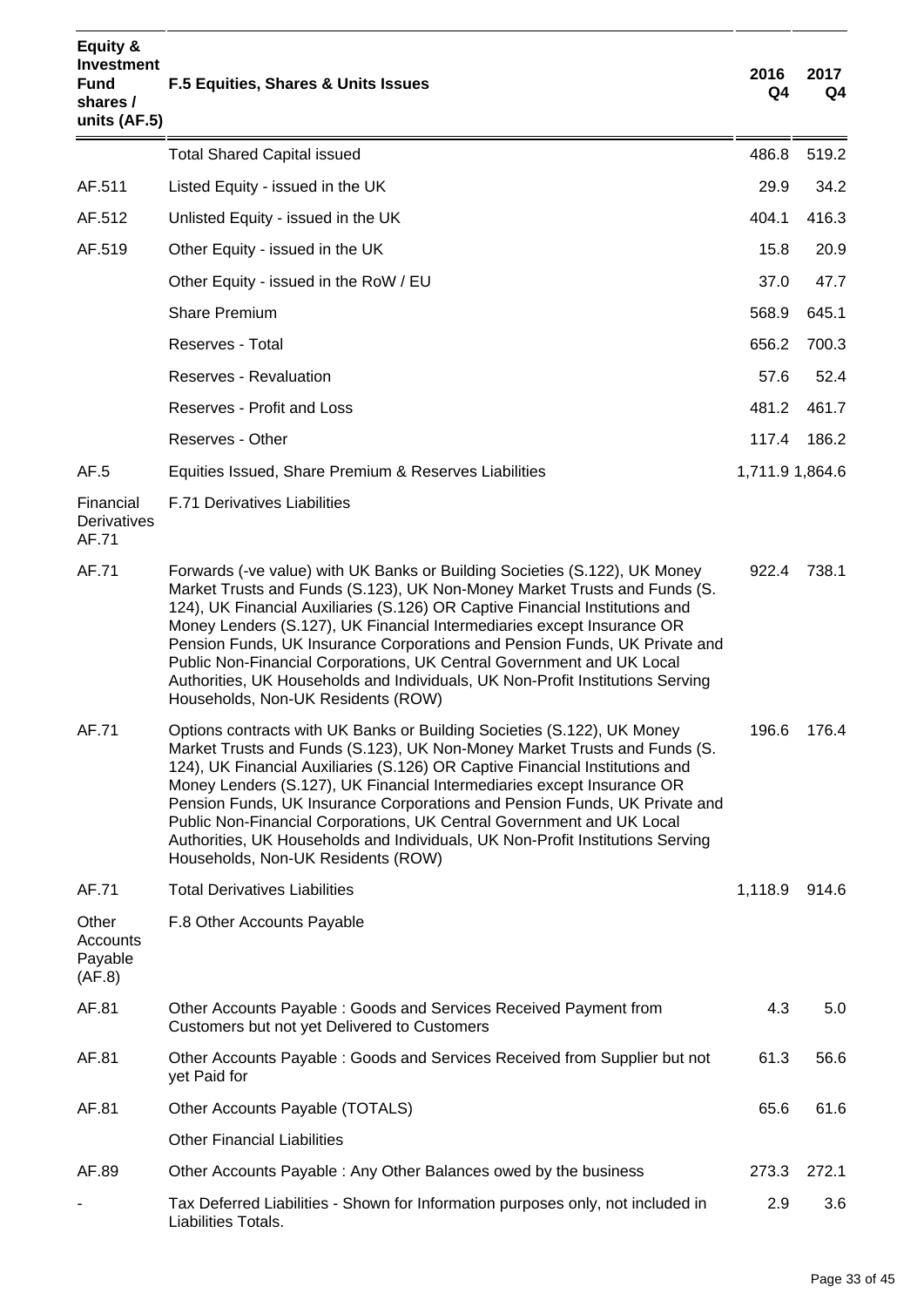|                          | <b>Total Financial FSS Liabilities</b>                                                            | 5,107.1 5,116.5 |     |
|--------------------------|---------------------------------------------------------------------------------------------------|-----------------|-----|
| AF.72                    | <b>Employee Stock Options</b>                                                                     | 0.3             | 0.3 |
|                          | Pension Liabilities - Shown for Information purposes only, not included in<br>Liabilities Totals. | 2.6             | 1.5 |
| $\overline{\phantom{a}}$ | Any Other External Liabilities not already included                                               | 0.9             | 2.3 |

Source: Financial Services Survey 266 article

## <span id="page-33-0"></span>**9 . Experimental statistics: financial assets and liabilities by SIC group**

This section presents the total financial asset holdings and liabilities data for the three Standard Industrial [Classification](https://www.ons.gov.uk/methodology/classificationsandstandards/ukstandardindustrialclassificationofeconomicactivities/uksic2007) (SIC) groups used in this article for the eight quarters from Quarter 1 (Jan to Mar) 2016 to Quarter 4 (Oct to Dec) 2017 inclusive:

- 1. Non-bank financial intermediaries (NBFIs)
- 2. Financial adjutants (FAs)
- 3. Non-bank holding companies (NBHCs)

These SIC groupings are the sums of SICs with similar financial activities (for example NBFIs are largely nonbank lending, FAs are largely auxiliary activities and NBHCs are holding companies). The SIC groupings do not have a 1:1 relationship to the [European System of Accounts 2010](http://ec.europa.eu/eurostat/web/esa-2010) (ESA 2010) sub-sectors S.125, S.126 and S. 127. Each of these SIC groupings is however expected to account for a significant proportion of the financial assets and liabilities in the respective S.125, S.126 and S.127 sub-sectors. As noted earlier, additional financial activities must be added to these individual SIC groupings to obtain the financial sub-sector totals for S.125, S. 126 and S.127.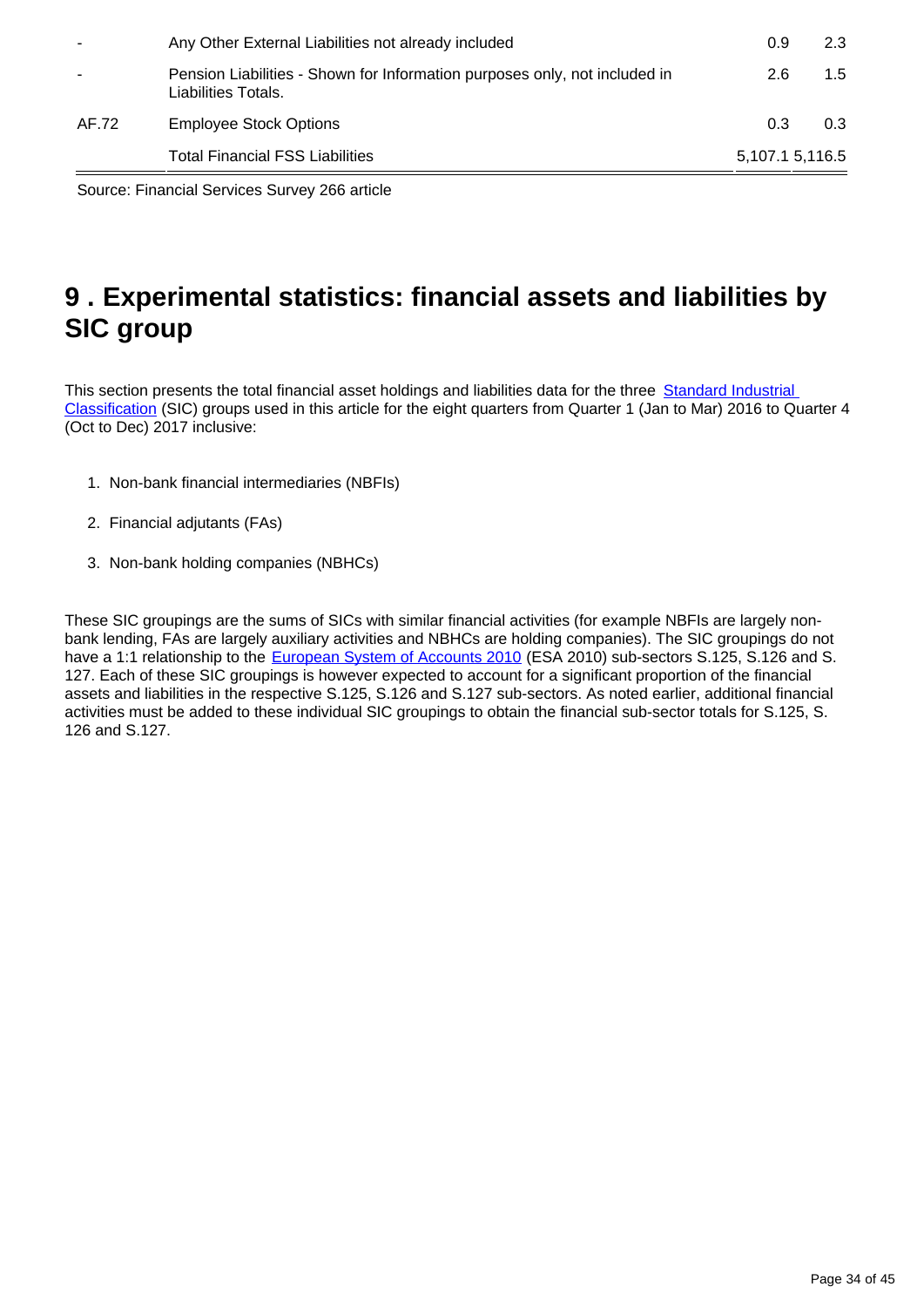## **Total FSS 266 financial assets by SIC group**

| <b>Financial Assets (£ billion)</b>          | 2016<br>Q1 | 2016<br>Q <sub>2</sub> | 2016<br>Q3 | 2016<br>Q4 |
|----------------------------------------------|------------|------------------------|------------|------------|
| Non-Bank Financial Intermediaries<br>(NBFIs) | 2,357      | 2,642                  | 2,543      | 2,405      |
| Financial Adjutants (FAs)                    | 218        | 215                    | 228        | 235        |
| Non-Bank Holding Companies (NBHCs)           | 1,998      | 2,063                  | 2,060      | 2,011      |
| <b>Total Financial Assets</b>                | 4,573      | 4,921                  | 4,830      | 4,652      |
|                                              |            |                        |            |            |
| <b>Financial Assets (£ billion)</b>          | 2017<br>Q1 | 2017<br>Q <sub>2</sub> | 2017<br>Q3 | 2017<br>Q4 |
| Non-Bank Financial Intermediaries<br>(NBFIs) | 2,344      | 2,266                  | 2,253      | 2,187      |
| Financial Adjutants (FAs)                    | 255        | 330                    | 308        | 329        |
| Non-Bank Holding Companies (NBHCs)           | 2,123      | 2,097                  | 2,161      | 2,089      |
| <b>Total Financial Assets</b>                | 4,722      | 4,693                  | 4,722      | 4,605      |

**Table 16: Total FSS 266 financial assets by SIC group (£ billions)**

Source: Financial Services Survey 266 article

From the above table it can be seen that NBFIs and NBHCs dominate the Financial Services Survey 266 (FSS  $266$ )'s total financial assets, each being approximately £2 trillion throughout Quarter 1 (Jan to Mar) 2016 to – Quarter 4 (Oct to Dec) 2017. This finding is to be expected as the financial adjutants (FAs) facilitate financial intermediation and do not require high levels of financial assets or liabilities to undertake their day to day trading activities. Similar comments apply to financial liabilities.

Within NBFIs, security dealing on own account (SIC code 64.991) has both financial assets and liabilities that exceed the other combined NBFIs SIC codes. For further details, see the experimental statistics presented in this article on total financial assets and liabilities by SIC code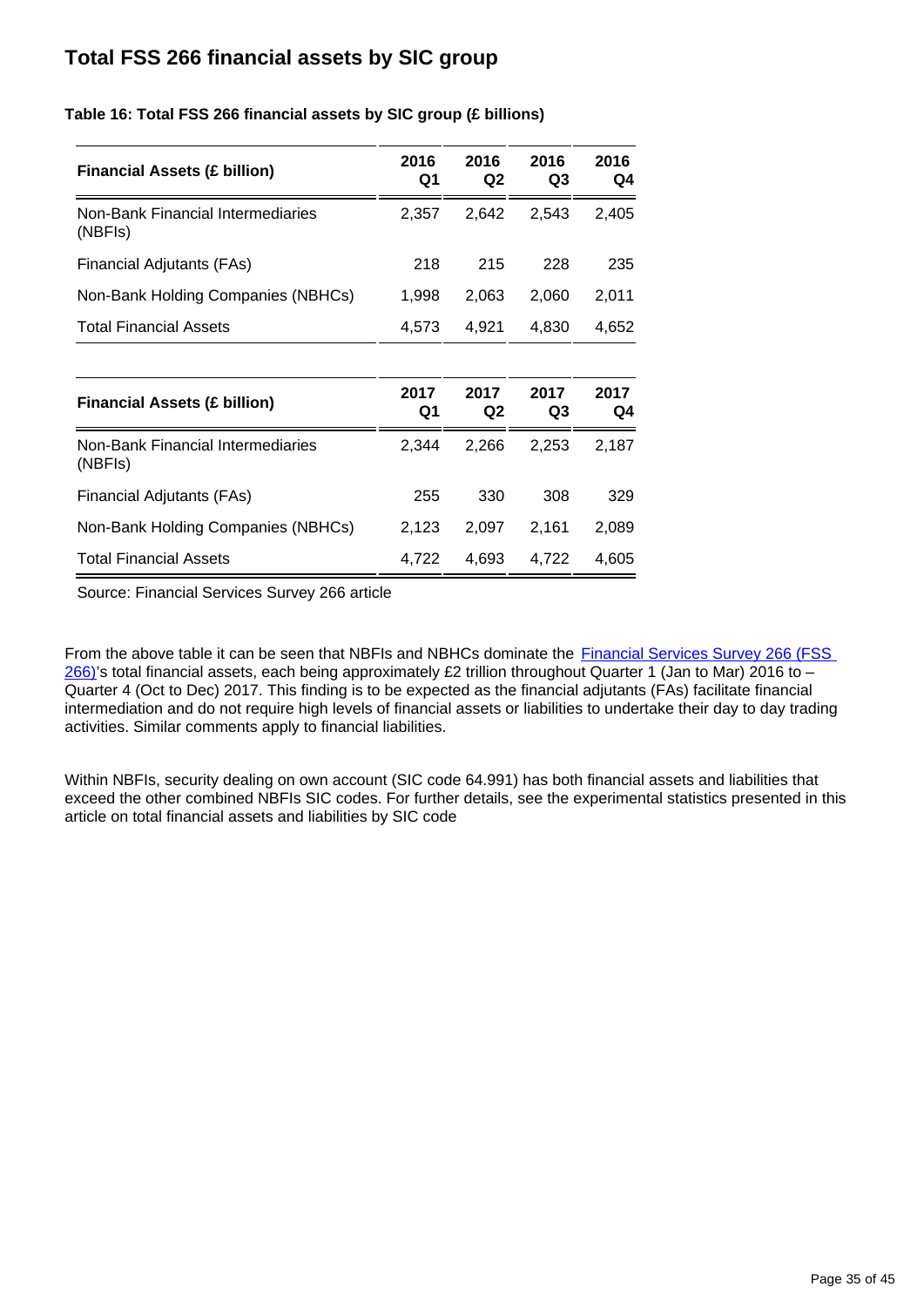## **Total FSS 266 liabilities by SIC group**

**Table 17: Total FSS 266 liabilities by SIC group (£ billions)**

| <b>Financial Liabilities (£ billion)</b>     | 2016<br>Q1 | 2016<br>Q <sub>2</sub> | 2016<br>Q3 | 2016<br>Q4 |
|----------------------------------------------|------------|------------------------|------------|------------|
| Non-Bank Financial Intermediaries<br>(NBFIs) | 2,434      | 2,716                  | 2,649      | 2,497      |
| Financial Adjutants (FAs)                    | 227        | 232                    | 256        | 276        |
| Non-Bank Holding Companies (NBHCs)           | 2,262      | 2,257                  | 2,370      | 2,333      |
| <b>Total Financial Liabilities</b>           | 4,922      | 5,205                  | 5,274      | 5,107      |
|                                              |            |                        |            |            |
| <b>Financial Liabilities (£ billion)</b>     | 2017<br>Q1 | 2017<br>Q2             | 2017<br>Q3 | 2017<br>Q4 |
| Non-Bank Financial Intermediaries<br>(NBFIs) | 2,404      | 2,323                  | 2,343      | 2,282      |
| Financial Adjutants (FAs)                    | 310        | 362                    | 334        | 325        |
| Non-Bank Holding Companies (NBHCs)           | 2,551      | 2,482                  | 2,528      | 2,510      |
| <b>Total Financial Liabilities</b>           | 5,266      | 5,167                  | 5,205      | 5,117      |

Source: Financial Services Survey 266 article

## <span id="page-35-0"></span>**10 . Experimental statistics: financial assets and liabilities by SIC code**

This section presents the total financial balance sheet **Financial Services Survey 266 (FSS 266)** experimental statistics for each of the 20 [Standard Industrial Classification](https://www.ons.gov.uk/methodology/classificationsandstandards/ukstandardindustrialclassificationofeconomicactivities/uksic2007) (SIC) codes sampled by the FSS in Quarter 4 (Oct to Dec) 2017, that is the latest quarter of experimental statistics published in this article.

The FSS 266 financial assets and liabilities are dominated by just two financial activities, non-bank holding companies and security dealing on own account (SIC 64.991).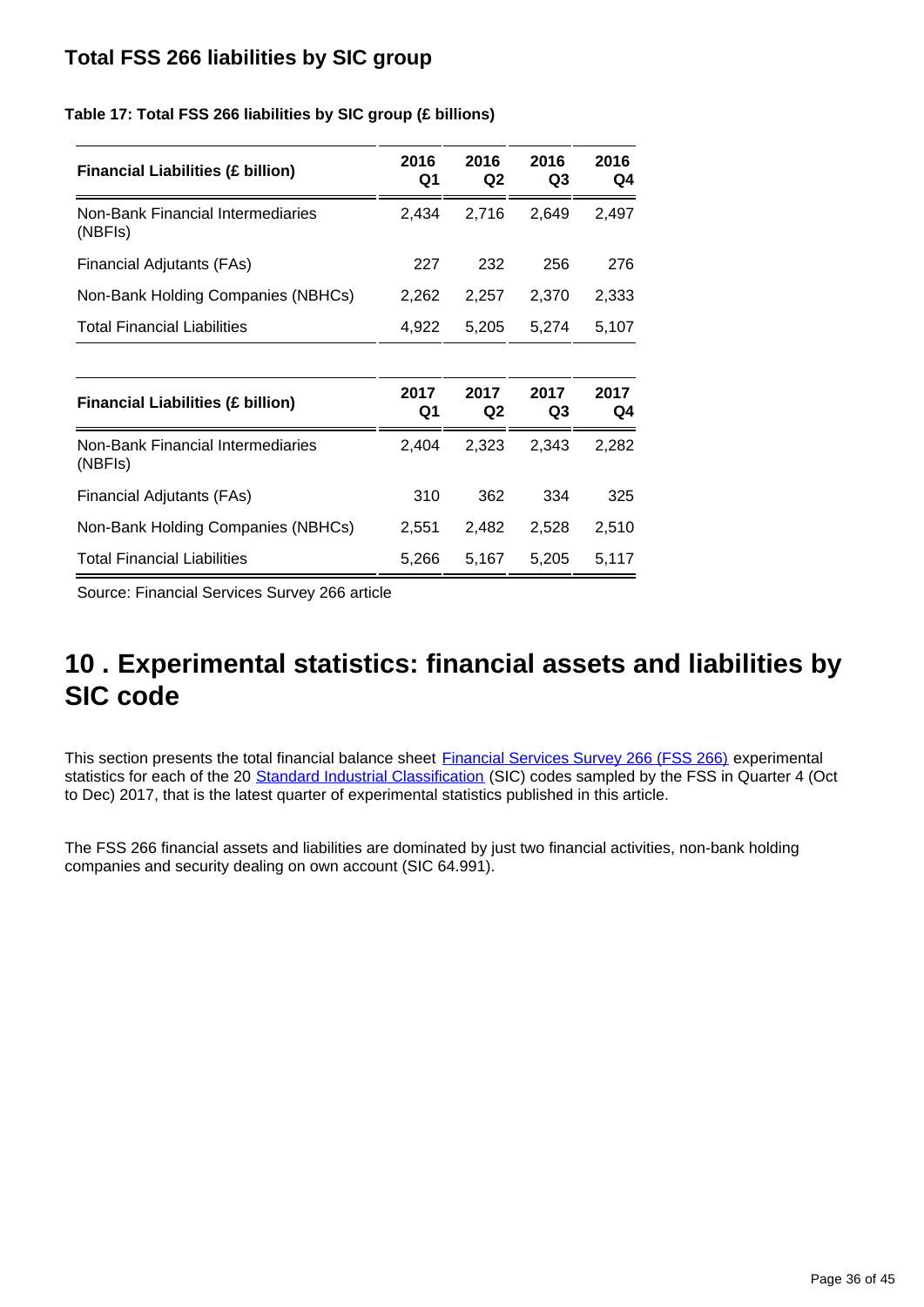### **Table 18: Total FSS 266 financial assets by SIC code (£ billions)**

| <b>SIC</b> | <b>Financial Assets (£ billions)</b>                                                                      | 2016<br>Q4      | 2017<br>Q <sub>4</sub> |
|------------|-----------------------------------------------------------------------------------------------------------|-----------------|------------------------|
|            | 64201 Agriculture Holding Company                                                                         | 0.8             | 1.1                    |
|            | 64202 Production Holding Company                                                                          | 632.0           | 614.0                  |
|            | 64203 Construction Holding Company                                                                        | 48.0            | 79.0                   |
|            | 64204 Distribution Holding Company                                                                        | 245.0           | 316.0                  |
|            | 64205 Financial Services Holding Company                                                                  | 154.0           | 195.0                  |
|            | 64209 Other Holding Company                                                                               | 933.0           | 884.0                  |
|            | Non-Bank Holding Companies (NBHCs)                                                                        | 2,011.0 2,089.0 |                        |
|            | 64303 64.303 Activities of Venture and Development Capital Companies                                      | 2.0             | 2.0                    |
|            | 64910 Finance Leasing                                                                                     | 15.0            | 15.0                   |
|            | 64921 Credit granting, non-deposit taking finance houses and other specialist consumer<br>credit grantors | 69.0            | 74.0                   |
|            | 64929 Other credit grantors                                                                               | 33.0            | 53.0                   |
|            | 64991 Security Dealing on Own Account                                                                     |                 | 2,218.0 1,973.0        |
|            | 64992 Factoring                                                                                           | 2.0             | 4.0                    |
|            | 64999 Other Financial Services Activities                                                                 | 67.0            | 67.0                   |
|            | Non-Bank Financial Intermediaries (NBFIs)                                                                 | 2,405.0 2,187.0 |                        |
|            | 66110 Administration of financial markets                                                                 | 13.0            | 27.0                   |
|            | 66120 Security and Commodity Contracts Brokerage                                                          | 17.0            | 27.0                   |
|            | 66190 Other Auxiliary Activities                                                                          | 154.0           | 162.0                  |
|            | 66210 Risk and Damage Evaluation                                                                          | 1.0             | 1.0                    |
|            | 66220 Insurance Agents and Brokers                                                                        | 22.0            | 23.0                   |
|            | 66290 Other Pension and Insurance Auxiliary Activity                                                      | 7.0             | 6.0                    |
|            | 66300 Fund Management Activities                                                                          | 21.0            | 84.0                   |
|            | Financial Adjutants (FAs)                                                                                 | 235.0           | 329.0                  |
|            | <b>TOTAL ASSETS</b>                                                                                       |                 | 4,652.0 4,605.0        |

Source: Financial Services Survey 266 article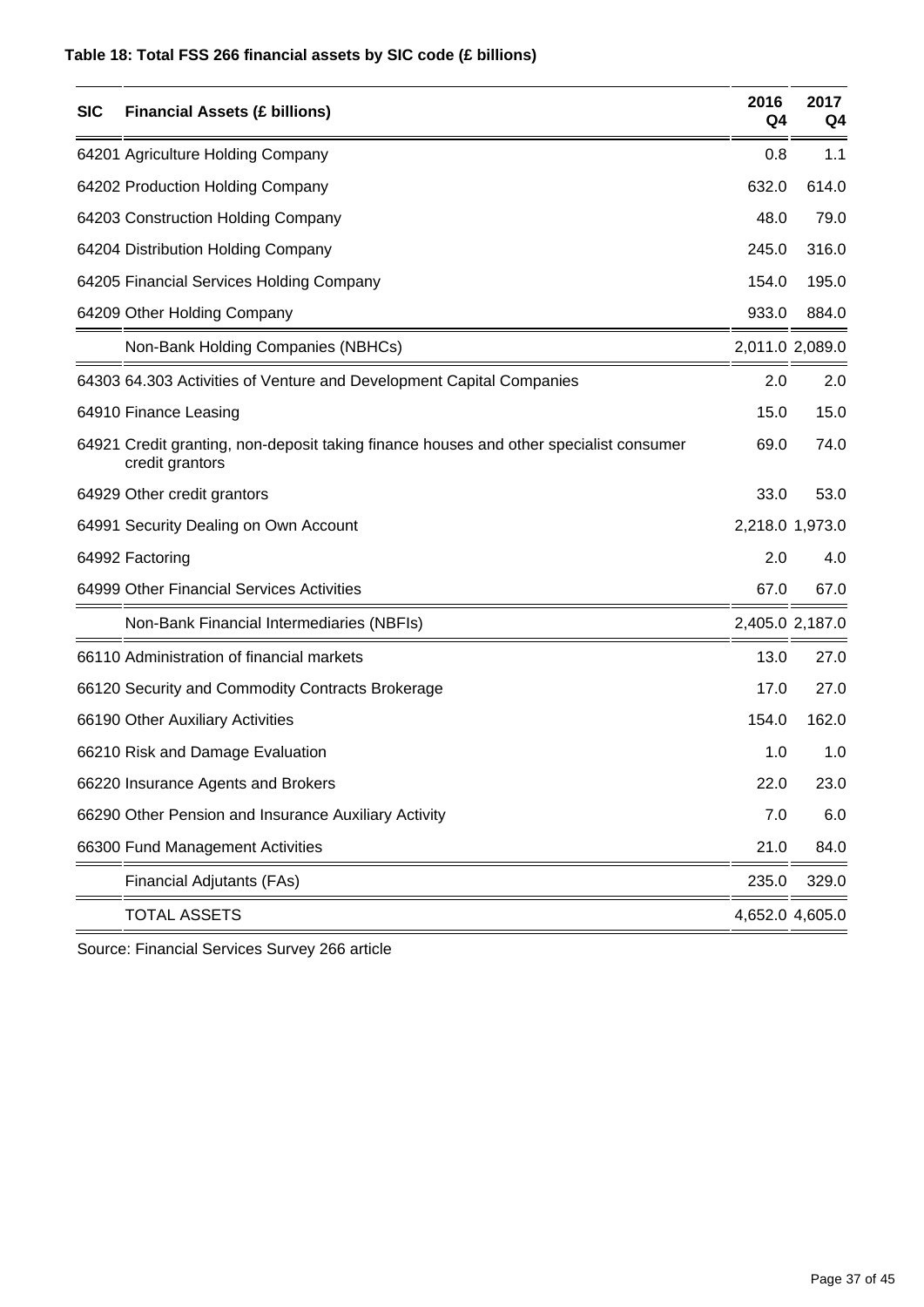#### **Table 19: Total FSS 266 liabilities by SIC Code (£ billions)**

| <b>SIC</b> | <b>Financial Liabilities (£ Billions)</b>                                                                 | 2016<br>Q4 | 2017<br>Q4      |
|------------|-----------------------------------------------------------------------------------------------------------|------------|-----------------|
|            | 64201 Agriculture holding company                                                                         | 0.8        | 1.3             |
|            | 64202 Production Holding Company                                                                          | 710.4      | 708.5           |
|            | 64203 Construction holding company                                                                        | 52.7       | 78.6            |
|            | 64204 Distribution Holding Company                                                                        | 280.5      | 306.9           |
|            | 64205 Financial Services Holding Company                                                                  | 171.2      | 274.8           |
|            | 64209 Other Holding Company                                                                               |            | 1,117.8 1,140.2 |
|            | Non-Bank Holding Companies (NBHCs)                                                                        |            | 2,333.4 2,510.3 |
|            | 64303 Activities of Venture and Development Capital Companies                                             | 1.2        | 0.6             |
|            | 64910 Finance leasing                                                                                     | 20.3       | 20.1            |
|            | 64921 Credit granting, non-deposit taking finance houses and other specialist consumer<br>credit grantors | 71.6       | 82.3            |
|            | 64929 Other credit grantors                                                                               | 35.6       | 54.0            |
|            | 64991 Security Dealing on Own Account                                                                     |            | 2,202.4 1,955.7 |
|            | 64992 Factoring                                                                                           | 2.3        | 2.7             |
|            | 64999 Other financial services activities                                                                 | 164.0      | 166.3           |
|            | Non-Bank Financial Intermediaries (NBFIs)                                                                 |            | 2,497.4 2,281.7 |
|            | 66110 Administration of financial markets                                                                 | 29.0       | 39.9            |
|            | 66120 Security and Commodity Contracts Brokerage                                                          | 19.8       | 24.7            |
|            | 66190 Other Auxiliary Activities                                                                          | 164.4      | 168.0           |
|            | 66210 Risk and damage evaluation                                                                          | 0.5        | 0.7             |
|            | 66220 Insurance agents and brokers                                                                        | 30.3       | 33.8            |
|            | 66290 Other pension and insurance auxiliary activity                                                      | 10.9       | 8.9             |
|            | 66300 Fund management activities                                                                          | 21.3       | 48.6            |
|            | Financial Adjutants (FAs)                                                                                 | 276.3      | 324.5           |
|            | <b>TOTAL LIABILITIES</b>                                                                                  |            | 5,107.1 5,116.5 |

Source: Financial Services Survey 266 article

## <span id="page-37-0"></span>**11 . Shadow banking (market-based finance)**

In addition to improving the [UK National Accounts](https://www.ons.gov.uk/releases/uknationalaccountsthebluebook2017), publishing the FSS 266's experimental statistics will assist the UK with providing shadow banking (market-based finance) data to international organisations that monitor shadow banking (market-based finance), such as the **Financial Stability Board (FSB)**, [G20 DGI-2](http://www.imf.org/external/np/seminars/eng/dgi/index.htm) and IMF SDDS [plus \(SDDS+\).](https://dsbb.imf.org/) This section provides further details on the FSB's monitoring of shadow banking (market-based finance) and how the FSS 266 will assist with providing the FSB with UK shadow banking (market-based finance) data.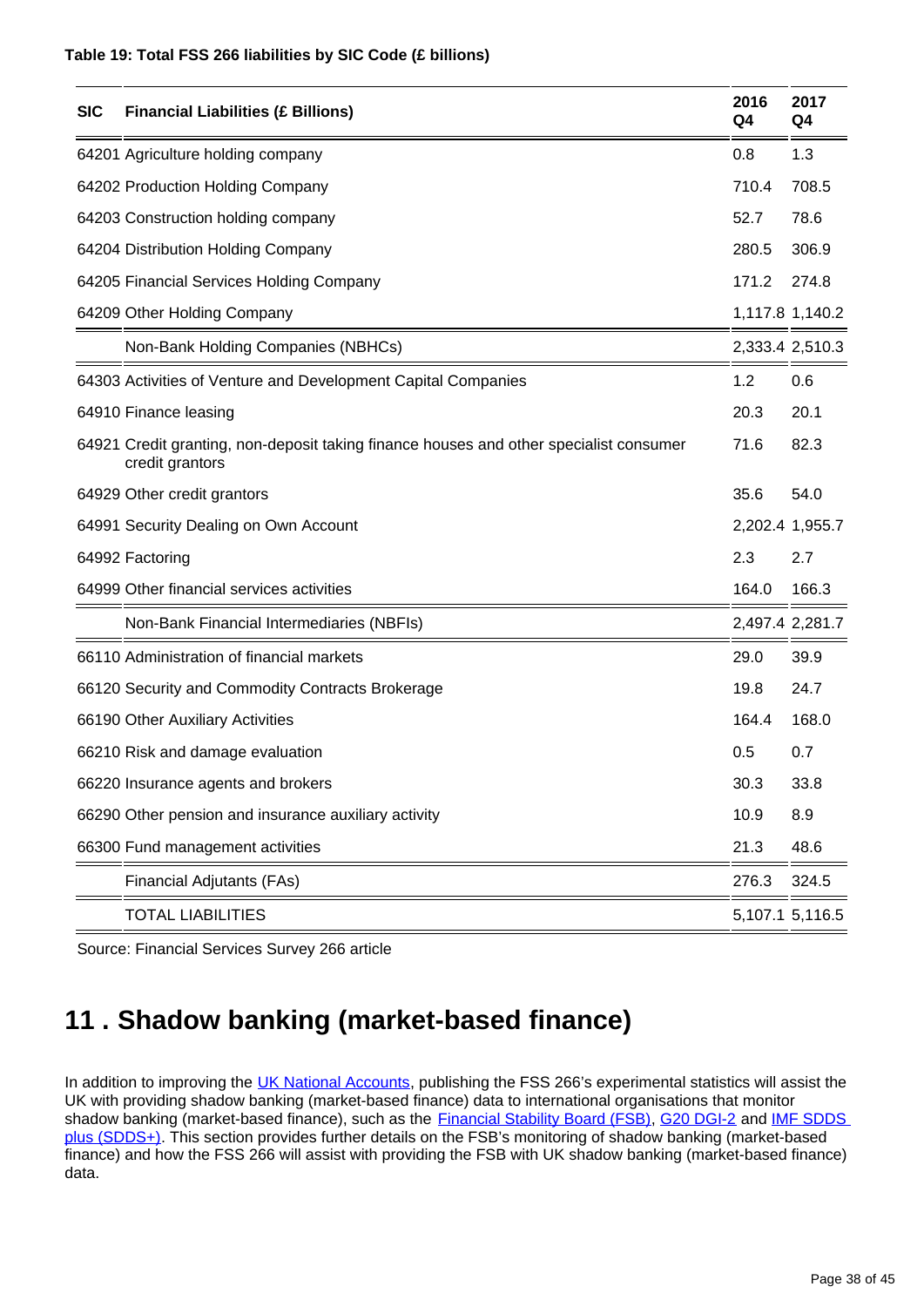The **Financial Stability Board (FSB)**, which is responsible for monitoring shadow banking (market-based finance), [Global Shadow Banking Monitoring Report 2017 \(PDF, 3.28MB\)](http://www.fsb.org/wp-content/uploads/P050318-1.pdf) identifies 10 core other financial intermediaries (OFIs) sectors:

- 1. Money market funds (S.123)
- 2. Hedge funds (part of S.124)
- 3. Other investment funds (part of S.124)
- 4. Real estate investment trusts (REITs) and real estate (RE) funds
- 5. Trust companies
- 6. Finance companies (part of S.125)
- 7. Broker-dealers (part of S.125)
- 8. Structured finance vehicles
- 9. Central counterparties (part of S.125)
- 10. Captive financial institutions and money lenders (S.127) (for example holding companies)

At least four of these financial activities are within the scope of the FSS 266:

- finance companies (part of S.125)
- broker-dealers (part of S.125)
- central counterparties (part of S.125)
- captive financial institutions and money lenders (S.127)

Note that in the UK, the [European System of Accounts 2010](http://ec.europa.eu/eurostat/web/esa-2010) (ESA 2010) S.127 captive financial institutions and money lenders financial sub-sector is dominated by holding companies' assets and liabilities. This conclusion is based on an analysis of the FSS 266 individual SIC codes experimental statistics presented in this article.

The FSB Global Shadow Banking Monitoring Report 2017 also includes financial auxiliaries (S126), and which corresponds to the 7 FSS 266 SIC codes within the financial adjutants SIC group discussed earlier in the article.

The FSB identifies five economic function (EF)-based narrow measures of shadow banking:

- EF1 Collective Investment schemes that are susceptible to runs
- EF2 Lending dependent on short-term funding
- EF3 Market Intermediation dependent on short-term funding or secured funding of client Assets
- EF4 Facilitating credit creation
- EF5 Securitisation-based credit intermediation

Three of the five EFs include financial activities that at least partly sampled by the FSS 266that is EF2, EF3 and EF5.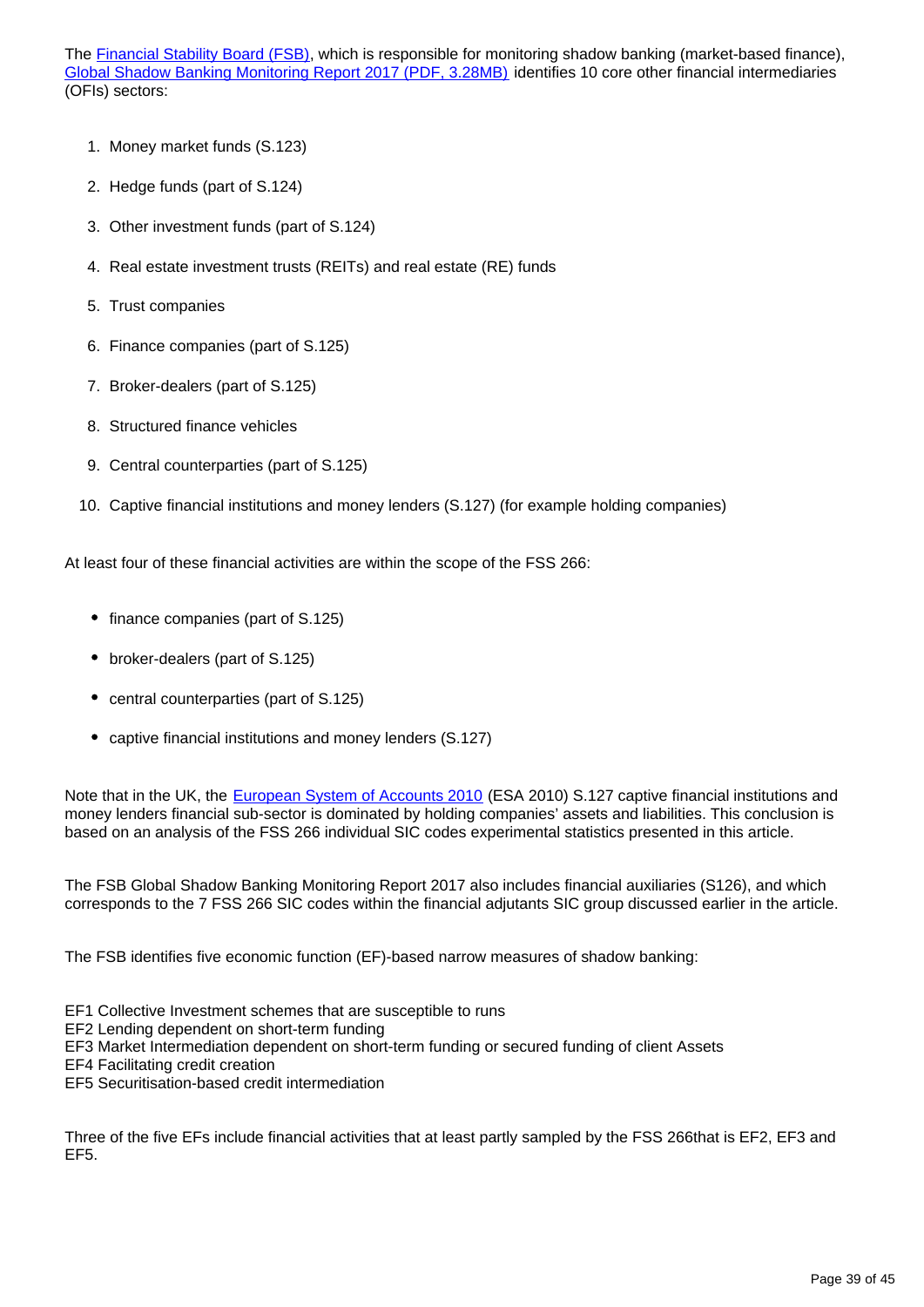## **FSB economic function EF2**

Lending dependent on short-term funding.

This economic function captures a wide range of activities including consumer finance, automobile finance, retail mortgage provision, commercial property finance and equipment finance.

EF2 includes:

- finance companies
- leasing companies
- factoring companies
- consumer credit companies
- consumer finance
- automobile finance
- retail mortgage provision and real estate credit companies
- commercial property finance
- equipment finance
- non-bank credit card issuers

Most of these entities fall within S.125 other financial intermediaries sub-sector. The prime source of UK assets data for the FSB's EF2 will be the [Financial Services Survey 266 \(FSS 266\)](https://www.ons.gov.uk/surveys/informationforbusinesses/businesssurveys/financialservicessurvey) [Standard Industrial Classification](https://www.ons.gov.uk/methodology/classificationsandstandards/ukstandardindustrialclassificationofeconomicactivities/uksic2007) (SIC) codes that map to S.125.

Entities engaged in the above activities tend to either compete with banks or offer services in niche markets where banks are not active players.

## **FSB economic function EF3**

EF3 involves the intermediation of market activities that are dependent on short-term funding, including activities such as secured funding of client assets and securities borrowing and lending.

EF3 includes:

- broker-dealers
- securities finance companies

Broker-Ddealers fall within the scope of the FSS 266 as follows: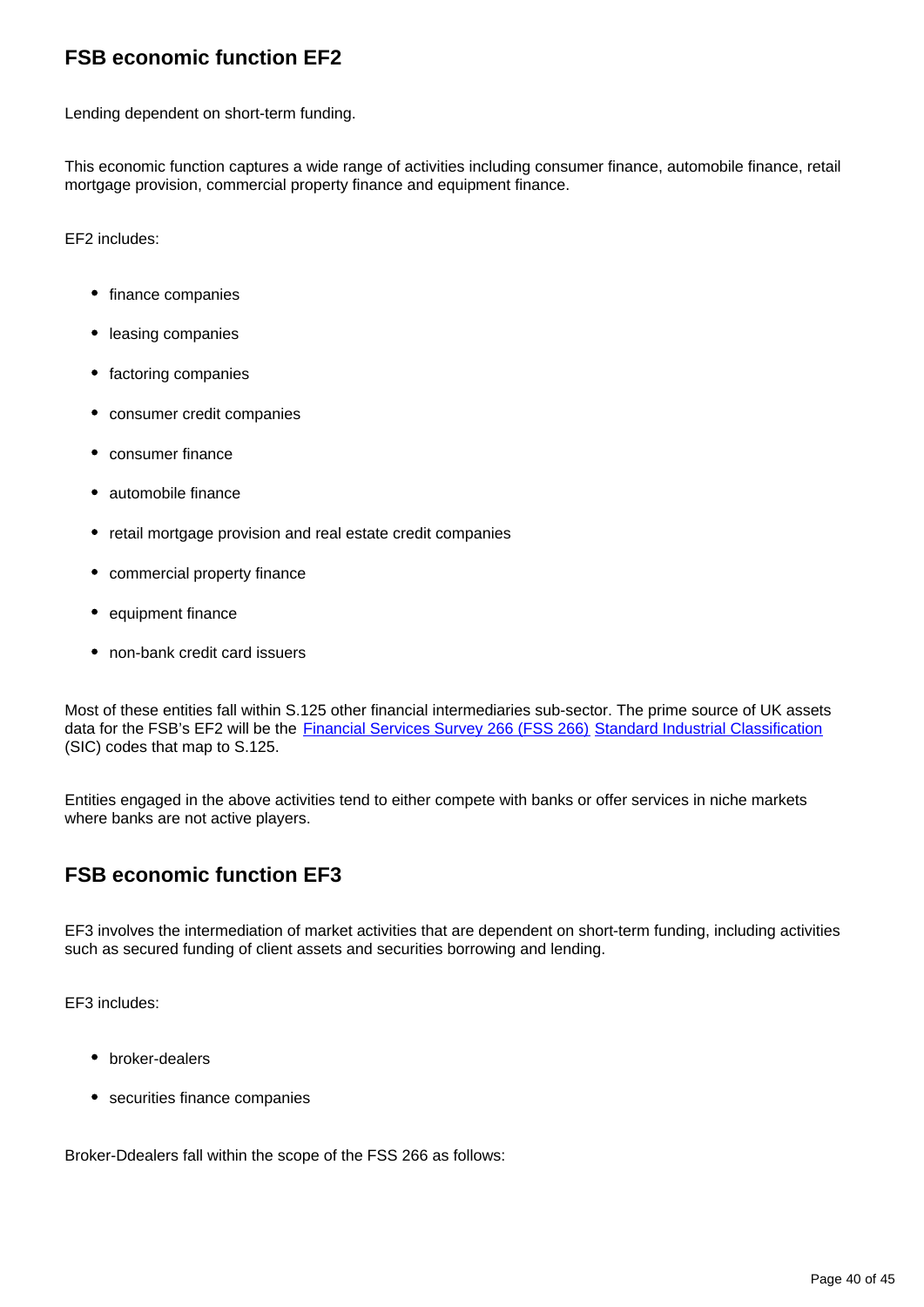| Table 20: Broker-Dealer SICs in the FSS 266 |                                            |  |  |
|---------------------------------------------|--------------------------------------------|--|--|
| <b>SIC</b>                                  | <b>FSS 266 Financial Activity</b>          |  |  |
| 64.991                                      | Security Dealing on Own Account            |  |  |
| 66.120                                      | Security and Commodity Contracts Brokerage |  |  |

Source: Redevelopment of the Financial Services and Securities Dealers Surveys, Office for National Statistics. UK Standard Industrial Classification 2007

For 2016, the [Global Shadow Banking Monitoring Report 2017 \(PDF, 3.28MB\)](http://www.fsb.org/wp-content/uploads/P050318-1.pdf) states that EF3 accounted for 8% or \$3.8 trillion of the FSB's \$45.2 trillion narrow shadow banking assets total. The top five jurisdictions with EF3 assets in 2016 were US, Japan, China, Korea and the UK. The UK is therefore an important source of shadow banking (market-based finance) data for EF3. These top five jurisdictions accounted for 95% of EF3 assets in 2016.

Broker-dealers (which includes investment firms, securities dealers and securities finance companies) were the most prevalent entity type reported by FSB's jurisdictions in EF3, accounting for 71% of EF3's assets in 2016.

### **FSB economic function (EF5)**

Securitisation-based credit intermediation.

EF5 includes:

- securitisation vehicles
- asset-backed securities
- structured finance vehicles

The SIC 64.999 other financial service activities (except insurance and pension funding) maps to S.125, and includes securitisation activities. SIC 64.999 is sampled by the FSS 266.

Bank securitisation data will be provided by the Bank of England.

## <span id="page-40-0"></span>**12 . Next Steps**

For the first time, this article has published experimental statistics on financial assets and liabilities for most (but not all) of the financial activities within the following three [European System of Accounts 2010](http://ec.europa.eu/eurostat/web/esa-2010) (ESA 2010) financial sub-sectors:

- S.125 other financial intermediaries
- S.126 financial auxiliaries
- S.127 captive financial Institutions and Money Lenders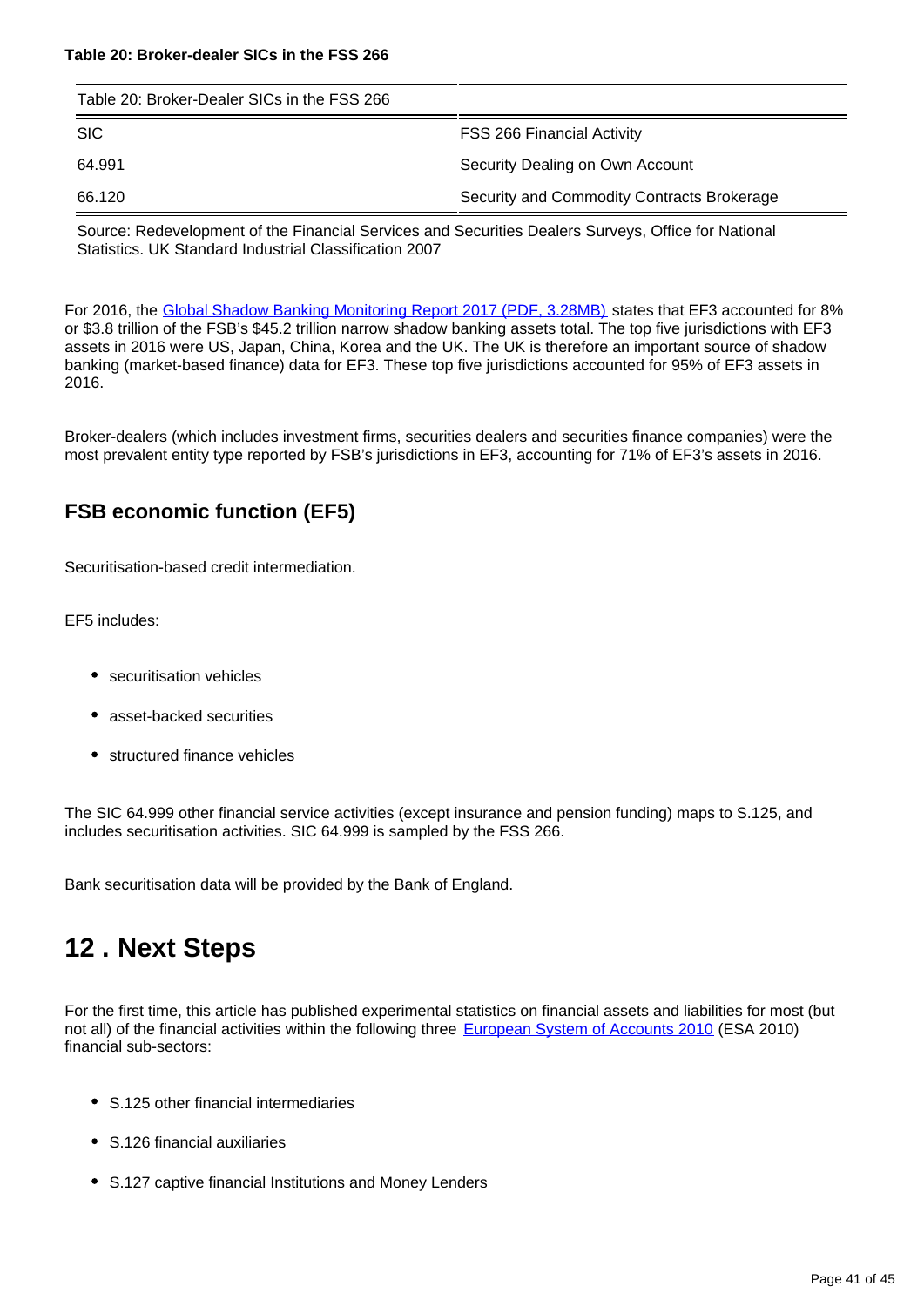The publication of **Financial Services Survey 266 (FSS 266)** experimental statistics is an important development in UK financial statistics, and particularly for the [joint ONS-BoE FoF initiative.](http://webarchive.nationalarchives.gov.uk/20160106021630/http:/www.ons.gov.uk/ons/guide-method/method-quality/specific/economy/national-accounts/changes-to-national-accounts/flow-of-funds--fof-/index.html) The FSS 266 was created to help improve the quality of the estimates in the [UK National Accounts](https://www.ons.gov.uk/releases/uknationalaccountsthebluebook2017)' financial sectors.

One aim of the joint ONS-BoE FoF initiative is to develop data sources for the financial activities within **European** [System of Accounts 2010](http://ec.europa.eu/eurostat/web/esa-2010) (ESA 2010) sub-sectors S.125 to S.127. The publication of these FSS 266 experimental statistics demonstrates our good progress in achieving the objective of improving the S.125 to S. 127 statistics in the [UK National Accounts](https://www.ons.gov.uk/releases/uknationalaccountsthebluebook2017).

The publication of the FSS 266 experimental statistics also enhances the UK's ability to provide financial data to the various international financial organisations that monitor shadow banking ((market-based finance), such as the [Financial Stability Board \(FSB\)](http://www.fsb.org/2018/03/global-shadow-banking-monitoring-report-2017/), [G20 DGI-2](http://www.imf.org/external/np/seminars/eng/dgi/index.htm) and [IMF SDDS plus \(SDDS+\)](https://dsbb.imf.org/)

One important consequence of the ongoing development of the **Financial Services Survey 266 (FSS 266)**, is that in 2019 a full set of experimental statistics will be published, that separately identifies each of the above three subsectors, S.125, S.126 and S.127. More generally using the FSS 266 and other sources it will for the first time be possible to provide separate balance sheet data for each of the financial sub-sectors S.125, S.126 and S.127 in the UK National Accounts.

The FSS 266 will also provide some counterparty information for the other shadow banking (market-based finance) sub-sectors of S.123 money market funds (MMFs) and S.124 non-money market funds (NMMFs).

The next steps in the development of the FSS 266 experimental statistics include:

- improved FSS 266 sampling
- improved balancing of FSS 266 balance sheet data (financial assets and liabilities)
- improved coverage of central clearing counterparties (CCPs) in S.125
- inclusion of bank securitisation data in S.125, using Bank of England data
- inclusion of bank holding companies (S.127) using Bank of England data, the FSS 266 explicitly only samples non-bank holding companies,
- inclusion of data from commercial data providers
- inclusion of data from SIC 64.922 mortgage finance companies (S.125) using non-FSS 266 source(s)
- potentially using different samples for the FSS 266 and FSS 267
- improvement to FSS 266 questions, particularly for counterparties

The above list is not exhaustive, and is designed to give a flavour of the ongoing workstream on S.125 to S.127.

It is intended that the data from the above multiple data sources will be integrated with the FSS 266 during 2019 to provide a comprehensive set of experimental statistics. These experimental statistics are expected to be published around the same time as the UK National Accounts in 2019. Future articles will compare multiple data sources, including the experimental statistics from the FSS 266, to determine the most appropriate source for each financial instrument, sector and counterparty.

We welcome feedback on the FSS 266 experimental statistics, which can be submitted to ONS via FlowOfFundsDevelopment@ons.gov.uk.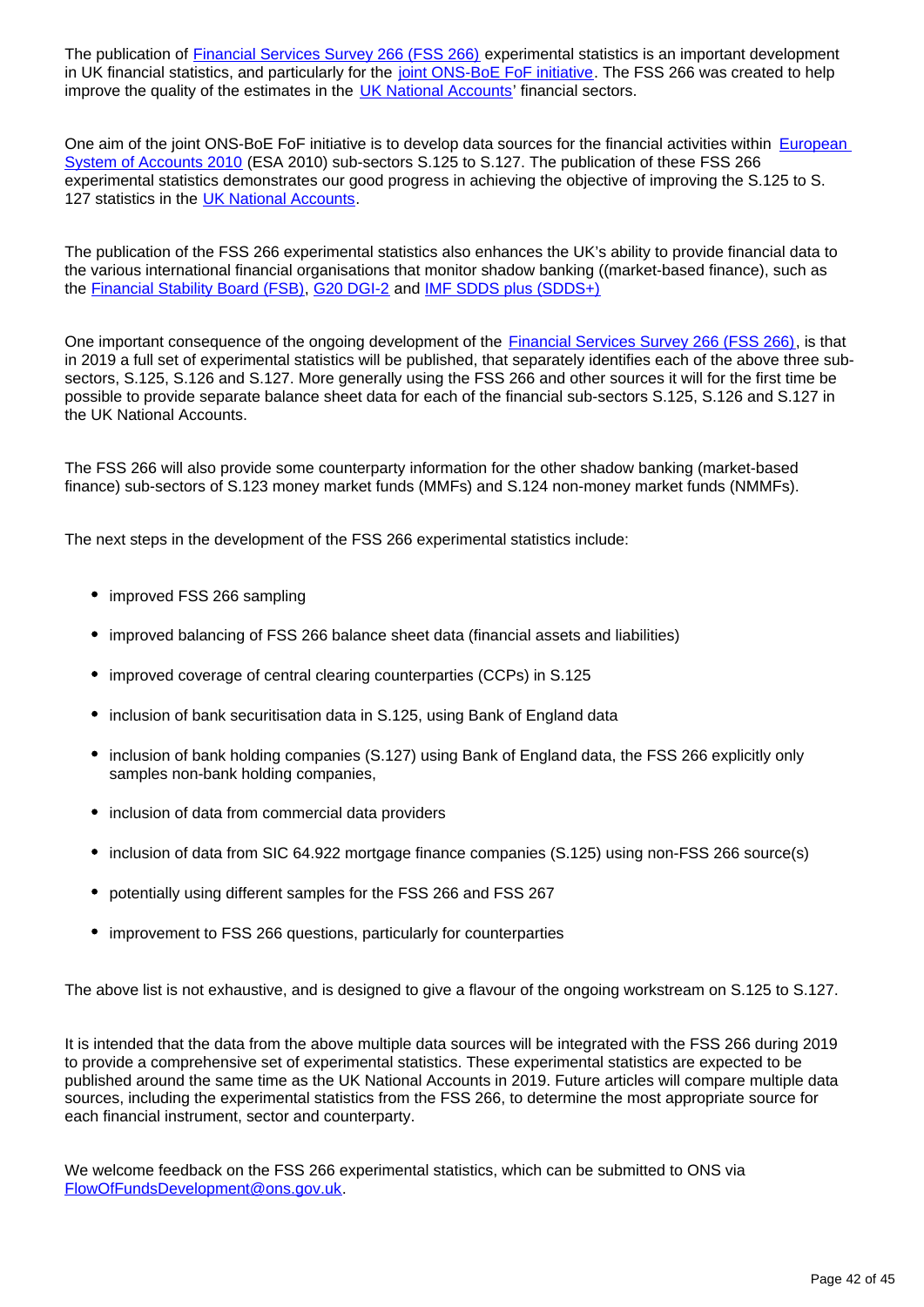## <span id="page-42-0"></span>**13 . Acknowledgements**

The author would like to acknowledge the following ONS contributors to this article: Phil Davies, Tomos Davies, Fred Norris, Dave Mathews, Phil Tyrer, Jon Beadle, Steve Lake, Stuart Newman, Jon Simpson, Abbe Williams, Daniel Wisniewski, Hugh Skipper, Sarah Levy, Phillip Lee, Stuart Deneen, Rhian Palmer and colleagues at the Bank of England and Financial Conduct Authority (FCA) for their valuable comments.

## <span id="page-42-1"></span>**14 . Relevant Links**

[Flow of Funds archived background information](http://webarchive.nationalarchives.gov.uk/20160105160709/http:/www.ons.gov.uk/ons/guide-method/method-quality/specific/economy/national-accounts/changes-to-national-accounts/flow-of-funds--fof-/index.html)

Explanatory Notes:

- [Institutional sectors and financial instruments](https://www.ons.gov.uk/economy/nationalaccounts/uksectoraccounts/methodologies/economicstatisticstransformationprogrammeenhancedfinancialaccountsukflowoffundsinstitutionalsectorsandfinancialinstrumentsexplanatorynotes2016)
- [AF.2 Currency and deposits](https://www.ons.gov.uk/economy/nationalaccounts/uksectoraccounts/methodologies/economicstatisticstransformationprogrammeenhancedfinancialaccountsukflowoffundsexperimentalcurrencyanddepositstatisticsexplanatorynotes2016)
- [AF.3 Debt securities](https://www.ons.gov.uk/economy/nationalaccounts/uksectoraccounts/methodologies/economicstatisticstransformationprogrammeenhancedfinancialaccountsukflowoffundsexperimentaldebtsecuritiesstatisticsexplanatorynotes2016)
- [AF.4 Loans](https://www.ons.gov.uk/economy/nationalaccounts/uksectoraccounts/methodologies/economicstatisticstransformationprogrammeenhancedfinancialaccountsukflowoffundsexperimentalloansstatisticsexplanatorynotes2016)
- [AF.5 Equity and investment fund shares or units](https://www.ons.gov.uk/economy/nationalaccounts/uksectoraccounts/methodologies/economicstatisticstransformationprogrammeenhancedfinancialaccountsukflowoffundsexperimentalequityandinvestmentfundsharesorunitsstatisticsexplanatorynotes2016)
- [AF.6 Pensions, insurance and standardised guarantee schemes](https://www.ons.gov.uk/economy/nationalaccounts/uksectoraccounts/methodologies/economicstatisticstransformationprogrammeenhancedfinancialaccountsukflowoffundsexperimentalinsurancepensionsandstandardisedguaranteeschemesstatisticsexplanatorynotes2016)
- [AF.71 Financial derivatives](https://www.ons.gov.uk/economy/nationalaccounts/uksectoraccounts/methodologies/economicstatisticstransformationprogrammeenhancedfinancialaccountsukflowoffundsexperimentalfinancialderivativesstatisticsexplanatorynotes2016)

11 June 2018 – [Experimental financial statistics for UK insurance sector using Solvency II data](http://www.solvencyiiwire.com/experimental-financial-statistics-for-uk-insurance-sector-using-solvency-ii-data/1588109)

8 May 2018 – [Economic Statistics Transformation Programme: enhanced financial accounts \(UK flow of funds\) –](https://www.ons.gov.uk/economy/nationalaccounts/uksectoraccounts/articles/economicstatisticstransformationprogrammeenhancedfinancialaccountsukflowoffundsshadowbankingmoneymarketfunds/2018-05-08)  [shadow banking, money market funds](https://www.ons.gov.uk/economy/nationalaccounts/uksectoraccounts/articles/economicstatisticstransformationprogrammeenhancedfinancialaccountsukflowoffundsshadowbankingmoneymarketfunds/2018-05-08)

2 May 2018 – Economic Statistics Transformation Programme: enhanced financial accounts (UK flow of funds) – [using Equifax data to better understand the economy](https://www.ons.gov.uk/releases/experimentalstatisticsoncommercialdatafromequifax)

1 May 2018 – [Economic Statistics Transformation Programme: enhanced financial accounts \(UK flow of funds\) –](https://www.ons.gov.uk/economy/nationalaccounts/uksectoraccounts/articles/economicstatisticstransformationprogrammeenhancedfinancialaccountsukflowoffundsshadowbankingintroductoryarticle/2018-05-01)  [shadow banking introductory article](https://www.ons.gov.uk/economy/nationalaccounts/uksectoraccounts/articles/economicstatisticstransformationprogrammeenhancedfinancialaccountsukflowoffundsshadowbankingintroductoryarticle/2018-05-01)

30 April 2018 – [Experimental financial statistics for insurance using Solvency II regulatory data – enhanced](https://www.ons.gov.uk/economy/nationalaccounts/uksectoraccounts/articles/experimentalfinancialstatisticsforinsuranceusingsolvencyiiregulatorydataenhancedfinancialaccountsukflowoffunds/2018-04-30)  [financial accounts \(UK flow of funds\)](https://www.ons.gov.uk/economy/nationalaccounts/uksectoraccounts/articles/experimentalfinancialstatisticsforinsuranceusingsolvencyiiregulatorydataenhancedfinancialaccountsukflowoffunds/2018-04-30)

15 February 2018 – [Economic Statistics Transformation Programme: enhanced financial accounts \(UK flow of](https://www.ons.gov.uk/economy/nationalaccounts/uksectoraccounts/articles/economicstatisticstransformationprogramme/historichouseholdsandnonprofitinstitutionsservinghouseholdsnpishsectorsdataoncurrencyanddeposits)  [funds\) – historic households and non-profit institutions serving households \(NPISH\) sectors data on currency and](https://www.ons.gov.uk/economy/nationalaccounts/uksectoraccounts/articles/economicstatisticstransformationprogramme/historichouseholdsandnonprofitinstitutionsservinghouseholdsnpishsectorsdataoncurrencyanddeposits)  [deposits](https://www.ons.gov.uk/economy/nationalaccounts/uksectoraccounts/articles/economicstatisticstransformationprogramme/historichouseholdsandnonprofitinstitutionsservinghouseholdsnpishsectorsdataoncurrencyanddeposits)

23 January 2018 – [Economic Review: January 2018 – Economic Statistics Transformation Programme: a flow of](https://www.ons.gov.uk/economy/nationalaccounts/uksectoraccounts/articles/economicreview/january2018#economic-statistics-transformation-programme-a-flow-of-funds-approach-to-understanding-quantitative-easing)  [funds approach to understanding quantitative easing](https://www.ons.gov.uk/economy/nationalaccounts/uksectoraccounts/articles/economicreview/january2018#economic-statistics-transformation-programme-a-flow-of-funds-approach-to-understanding-quantitative-easing)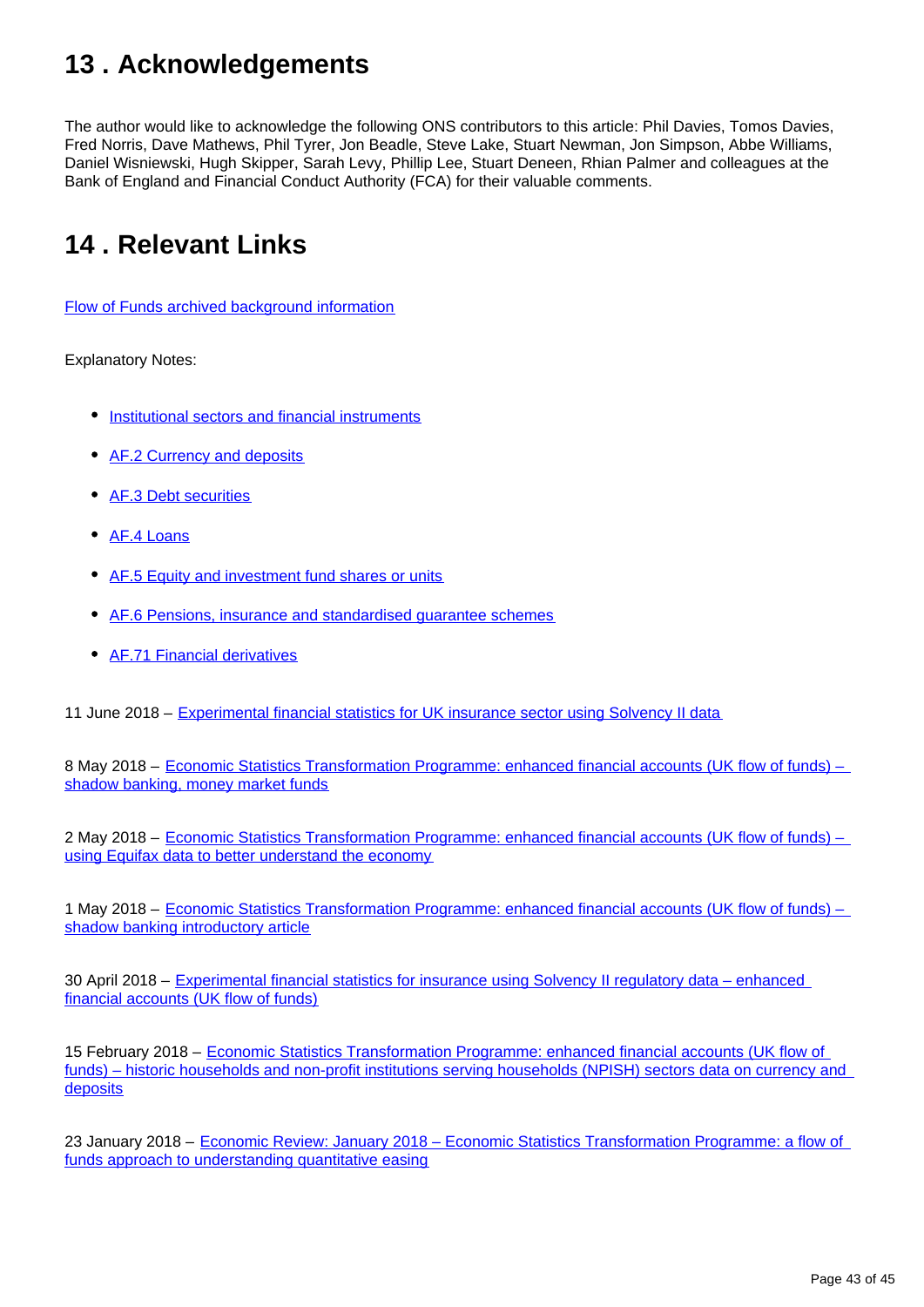17 November 2017 – [Economic Statistics Transformation Programme: enhanced financial accounts \(UK flow of](https://www.ons.gov.uk/releases/economicstatisticstransformationprogrammeenhancedfinancialaccountsukflowoffundsexperimentalbalancesheetstatistics1997to2016)  [funds\) – 2017 matrix update](https://www.ons.gov.uk/releases/economicstatisticstransformationprogrammeenhancedfinancialaccountsukflowoffundsexperimentalbalancesheetstatistics1997to2016)

23 October 2017 – [Economic Statistics Transformation Programme: enhanced financial accounts \(UK flow of](https://www.ons.gov.uk/economy/nationalaccounts/uksectoraccounts/articles/economicstatisticstransformationprogramme/enhancedfinancialaccountsukflowoffundsprogressoncommercialdatause)  [funds\) – progress on commercial data use](https://www.ons.gov.uk/economy/nationalaccounts/uksectoraccounts/articles/economicstatisticstransformationprogramme/enhancedfinancialaccountsukflowoffundsprogressoncommercialdatause)

25 September 2017 – [Economic Statistics Transformation Programme: enhanced financial accounts \(UK flow of](https://www.ons.gov.uk/releases/economicstatisticstransformationprogrammeenhancedfinancialaccountsukflowoffundsreconcilingsourcesofhistoricdataforthehouseholdsandthenonprofitinstitutionsservinghouseholdsnpishsectors)  [funds\) reconciling sources of historic data for households and the non-profit institutions serving households](https://www.ons.gov.uk/releases/economicstatisticstransformationprogrammeenhancedfinancialaccountsukflowoffundsreconcilingsourcesofhistoricdataforthehouseholdsandthenonprofitinstitutionsservinghouseholdsnpishsectors)  [\(NPISH\) sectors](https://www.ons.gov.uk/releases/economicstatisticstransformationprogrammeenhancedfinancialaccountsukflowoffundsreconcilingsourcesofhistoricdataforthehouseholdsandthenonprofitinstitutionsservinghouseholdsnpishsectors)

12 September 2017 – Economic Statistics Transformation Programme: Enhanced financial accounts (UK flow of [funds\) – A flow of funds approach to understanding financial crises](https://www.ons.gov.uk/economy/nationalaccounts/uksectoraccounts/articles/economicstatisticstransformationprogramme/enhancedfinancialaccountsukflowoffundsaflowoffundsapproachtounderstandingfinancialcrises)

31 August 2017 – [Economic Statistics Transformation Programme: enhanced financial accounts \(UK flow of](https://www.ons.gov.uk/economy/nationalaccounts/uksectoraccounts/articles/economicstatisticstransformationprogramme/enhancedfinancialaccountsukflowoffundsestimatingthevalueofotheraccountsreceivableorpayableintheukeconomy)  [funds\) estimating the value of other accounts receivable or payable in the UK economy](https://www.ons.gov.uk/economy/nationalaccounts/uksectoraccounts/articles/economicstatisticstransformationprogramme/enhancedfinancialaccountsukflowoffundsestimatingthevalueofotheraccountsreceivableorpayableintheukeconomy)

21 July 2017 – [Economic Statistics Transformation Programme: enhanced financial accounts \(UK flow of funds\)](https://www.ons.gov.uk/economy/nationalaccounts/uksectoraccounts/articles/economicstatisticstransformationprogramme/enhancedfinancialaccountsukflowoffundsimprovingthemeasurementofcompanyquarterlyprofit)  [improving the measurement of company quarterly profits](https://www.ons.gov.uk/economy/nationalaccounts/uksectoraccounts/articles/economicstatisticstransformationprogramme/enhancedfinancialaccountsukflowoffundsimprovingthemeasurementofcompanyquarterlyprofit)

3 July 2017 - [Economic Statistics Transformation Programme: Enhanced financial accounts \(UK flow of funds\)](https://www.ons.gov.uk/economy/nationalaccounts/uksectoraccounts/articles/economicstatisticstransformationprogramme/enhancedfinancialaccountsukflowoffundsprogressonfinancialderivativesdata)  [progress on financial derivatives data](https://www.ons.gov.uk/economy/nationalaccounts/uksectoraccounts/articles/economicstatisticstransformationprogramme/enhancedfinancialaccountsukflowoffundsprogressonfinancialderivativesdata)

5 June 2017 – [National Accounts articles: The UK Enhanced Financial Accounts; the introduction of the new](https://www.ons.gov.uk/economy/nationalaccounts/uksectoraccounts/articles/nationalaccountsarticles/theukenhancedfinancialaccountstheintroductionofthenewsecuritiesdealerssurveydataandexpansionoffinancialsubsectordetail)  [securities dealers survey data and expansion of financial sub-sector detail](https://www.ons.gov.uk/economy/nationalaccounts/uksectoraccounts/articles/nationalaccountsarticles/theukenhancedfinancialaccountstheintroductionofthenewsecuritiesdealerssurveydataandexpansionoffinancialsubsectordetail)

31 May 2017 – Economic Statistics Transformation Programme: Enhanced financial accounts (UK flow of funds) [commercial data use](https://www.ons.gov.uk/economy/nationalaccounts/uksectoraccounts/articles/economicstatisticstransformationprogramme/enhancedfinancialaccountsukflowoffundsplansforcommercialdatause)

31 May 2017 – Economic Statistics Transformation Programme: Enhanced financial accounts (UK flow of funds) [improving the economic sector breakdown](https://www.ons.gov.uk/economy/nationalaccounts/uksectoraccounts/articles/economicstatisticstransformationprogramme/enhancedfinancialaccountsukflowoffundsimprovingtheeconomicsectorbreakdown)

27 April 2017 – [Economic Statistics Transformation Programme: Enhanced financial accounts \(UK flow of funds\)](https://www.ons.gov.uk/economy/nationalaccounts/uksectoraccounts/articles/economicstatisticstransformationprogramme/enhancedfinancialaccountsukflowoffundsemployeestockoptions)  [employee stock options](https://www.ons.gov.uk/economy/nationalaccounts/uksectoraccounts/articles/economicstatisticstransformationprogramme/enhancedfinancialaccountsukflowoffundsemployeestockoptions)

24 April 2017 – [Financial intermediation services indirectly measured \(FISIM\) in the UK revisited](https://www.ons.gov.uk/economy/grossdomesticproductgdp/articles/financialintermediationservicesindirectlymeasuredfisimintheukrevisited/2017-04-24)

29 March 2017 – Economic Statistics Transformation Programme: Enhanced financial accounts (UK flow of [funds\) Government tables for the special data dissemination standards plus \(SDDS plus\)](https://www.ons.gov.uk/economy/nationalaccounts/uksectoraccounts/articles/economicstatisticstransformationprogramme/enhancedfinancialaccountsukflowoffundsgovernmenttablesforthespecialdatadisseminationstandardsplussdds)

30 January 2017 – [The UK Enhanced Financial Accounts: changes to defined contribution pension fund](https://www.ons.gov.uk/economy/nationalaccounts/uksectoraccounts/methodologies/theukenhancedfinancialaccountschangestodefinedcontributionpensionfundestimatesinthenationalaccountspart2thedata)  [estimates in the national accounts; part 2 – the data](https://www.ons.gov.uk/economy/nationalaccounts/uksectoraccounts/methodologies/theukenhancedfinancialaccountschangestodefinedcontributionpensionfundestimatesinthenationalaccountspart2thedata)

16 January 2017 – [The UK Enhanced Financial Accounts: changes to defined contribution pension fund](https://www.ons.gov.uk/economy/nationalaccounts/uksectoraccounts/methodologies/theukenhancedfinancialaccountschangestodefinedcontributionpensionfundestimatesinthenationalaccountspart1themethods)  [estimates in the national accounts; part 1 – the methodology](https://www.ons.gov.uk/economy/nationalaccounts/uksectoraccounts/methodologies/theukenhancedfinancialaccountschangestodefinedcontributionpensionfundestimatesinthenationalaccountspart1themethods)

8 August 2016 – [Economic Statistics Transformation Programme: UK flow of funds experimental balance sheet](https://www.ons.gov.uk/economy/nationalaccounts/uksectoraccounts/articles/economicstatisticstransformationprogramme/ukflowoffundsexperimentalbalancesheetstatistics1997to2015)  [statistics, 1997 to 2015](https://www.ons.gov.uk/economy/nationalaccounts/uksectoraccounts/articles/economicstatisticstransformationprogramme/ukflowoffundsexperimentalbalancesheetstatistics1997to2015)

14 July 2016 – [Economic Statistics Transformation Programme: Flow of funds - the international context](https://www.ons.gov.uk/economy/nationalaccounts/uksectoraccounts/articles/economicstatisticstransformationprogramme/flowoffundstheinternationalcontext)